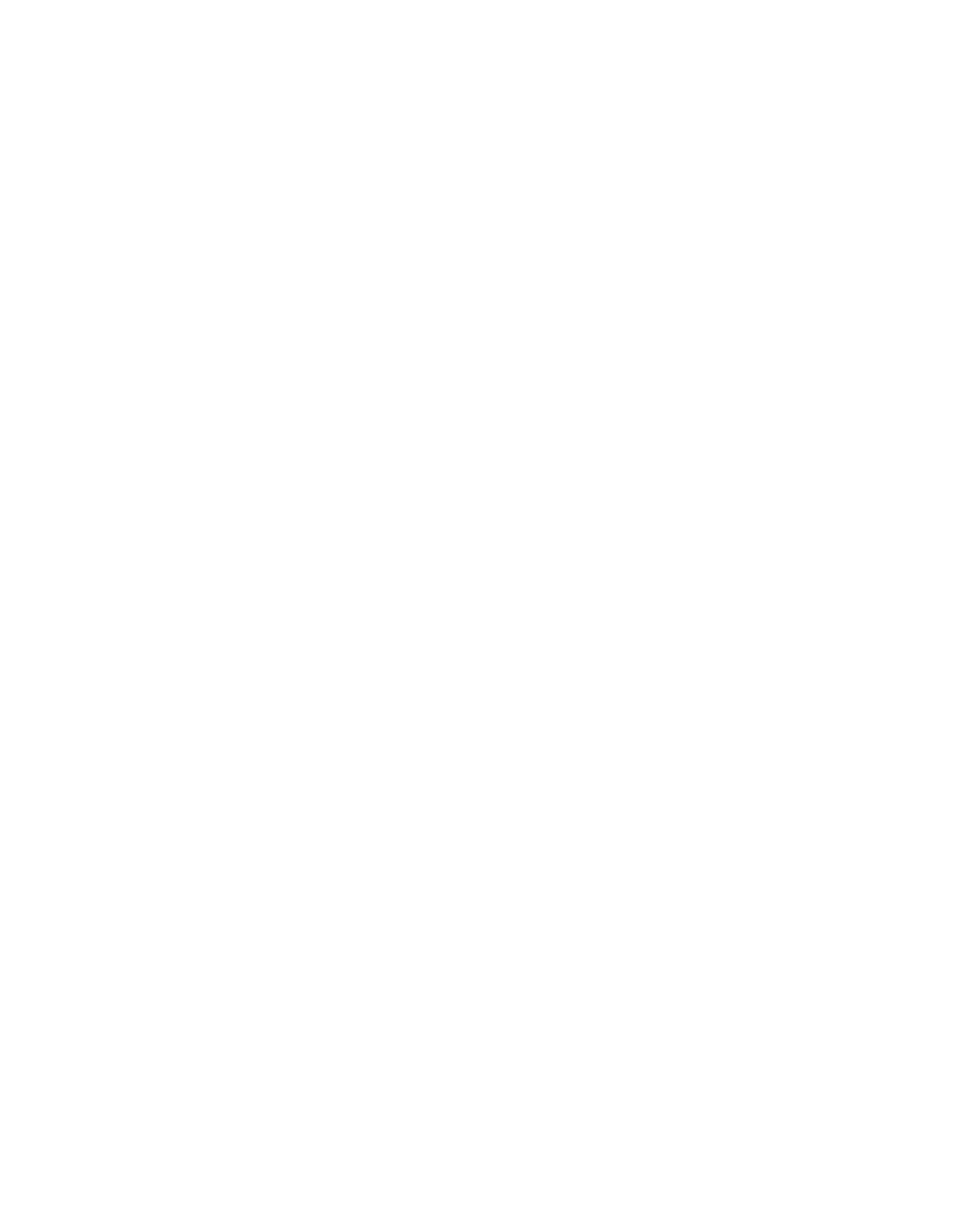1 2 3 4 5 6 7 8 9 10 11 12 13 14 15 16 17 18 19 20 21 22 23 24 25 was so contaminated that the FBI came up there and raided it and -- boom -- five, six years, it's gone. Why? Shut down and dismantled, boom -- 5,000, 6,000-person complex, 200 some,000 acres and all of a sudden this place disappears? I'm sorry, I wasn't born yesterday. What other nuclear weapons facilities has this happened to? Gee, I don't know, Lawrence Livermore? No, it's still cruising. Tennessee? Kentucky? All those, they're still cruising, doing great. Ain't nothing been torn down, pulled away from there. They're not hiding nothing. So it looks to me -- I'm just a country bumpkin right now, but it looks to me like they were hiding something and they didn't want someone to find out. I guess that's it. I'm sorry to have been so blunt to you, and sometimes I was real arrogant, but I'm dying. You guys got to get this crap straightened out, man. This ain't going to work much longer. I'm on my last legs.  **DR. ZIEMER:** We appreciate your comments, George. Thank you.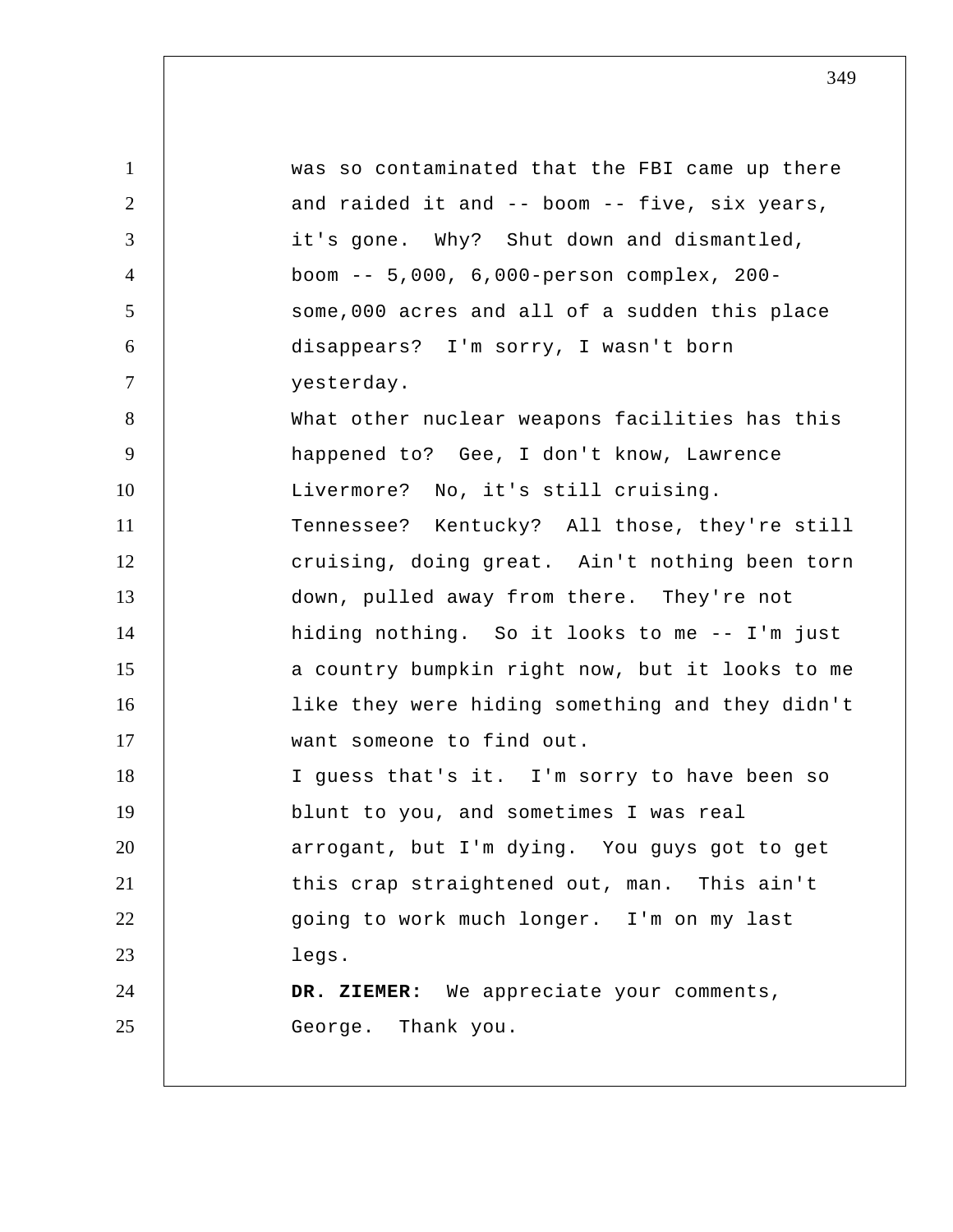1 2 3 4 5 6 7 8 9 10 11 12 13 14 15 16 17 18 19 20 21 22 23 24 25 **MR. BERRY:** Thank you very much.  **DR. ZIEMER:** Now we have Kay Barker. Is Kay here? Yes, please.  **MS. BARKER:** Good evening, Dr. Ziemer and members of the Board. I'm Kay Barker, and I'd like to talk to you about the accuracy of dose reconstruction. My late husband, Lawrence Barker, worked at Rocky Flats from December 1, 1958 to February 28, 1986. He died September 2nd, 1994 after two years of hell from colon cancer. I requested the worksheets from NIOSH, and Mr. Sundin was kind enough to send me a copy of all the worksheets NIOSH used to reconstruct dose. I know I'm not the most educated woman, but I can certainly read dates. I was able to pick out dosage assigned for dates that Lawrence never worked at Rocky Flats. To remind you, he worked from December 1, 1958 to February 28, 1986. In the booklet before you, you will notice that Lawrence has values assigned for years 1956 and 1957, when he did not begin work till December 1, 1958. He was dying due to his colon cancer in 1993. How can NIOSH say their dose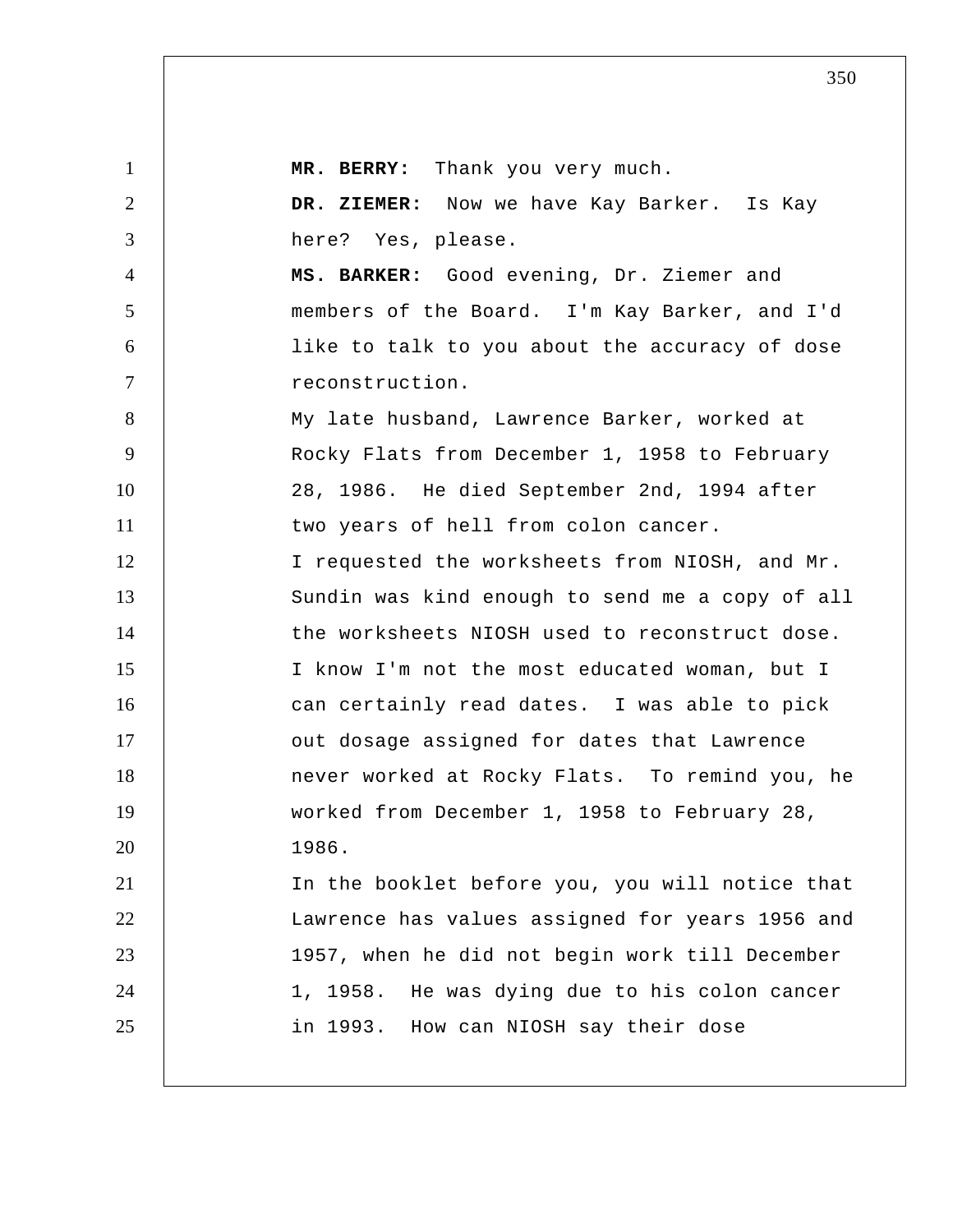1 2 3 4 5 6 7 8 9 10 11 12 13 14 15 16 17 18 19 20 21 22 23 24 25 reconstruction for Rocky Flats claimants is accurate when they can't get the dates of employment correct? You call this data reliability? Mine is not the only case. I have a dose reconstruction from another claimant, which is also 'cluded in the booklet. He worked at Rocky Flats from May 4th, 1981 to March 31st, 1990. You will notice that the year 1980 is listed on page 3 of his information, and that is towards the back of the booklet. Granted, no dose is assigned for 1980, but you will also notice no dose was assigned for 1981, either. But the mere fact that 1980 is listed, in my mind, shows that NIOSH is not accurately reconstructing dose. Additionally, even the NDRP project included values for neutron dose for 1956 in my husband's reconstruction. That was a full two years before he started working at Rocky Flats. From what I have heard listening to the meetings, the NDRP is given a lot of weight in reconstructing dose for the early years. It doesn't seem to me that it is accurate, either. I don't accept any data that Rocky Flats has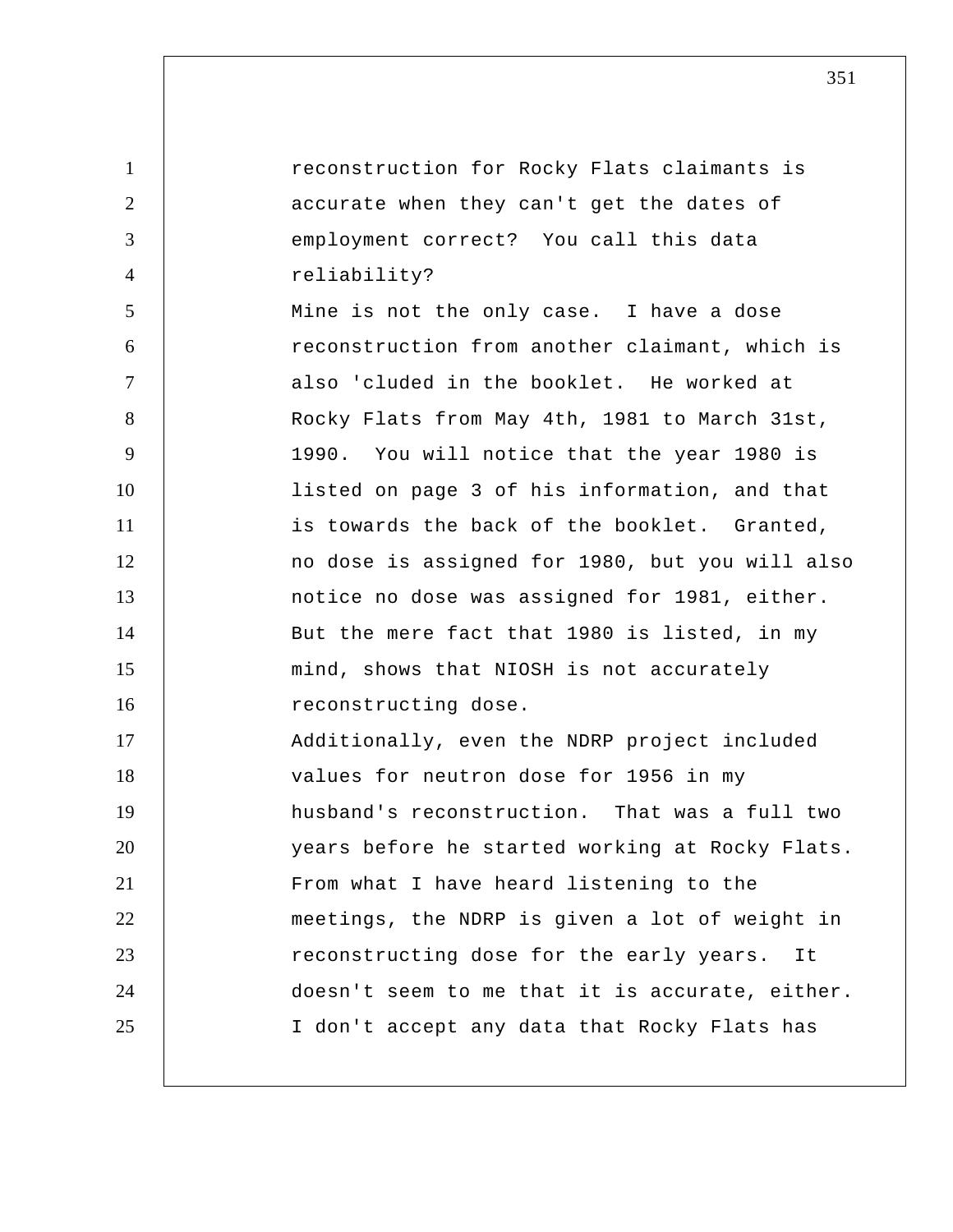| $\mathbf{1}$   | for the workers. In my booklet I have the       |
|----------------|-------------------------------------------------|
| $\overline{2}$ | health scientist data system urinalis (sic)     |
| 3              | detail, with no values whatsoever for any       |
| $\overline{4}$ | radionuclide. I find it impossible to believe   |
| 5              | that a UA was not reported or taken for the     |
| 6              | years 1968 through 1971, but were available     |
| $\tau$         | from 1975 through 1985. And this is not an      |
| 8              | isolated case.                                  |
| 9              | I have an e-mail in my booklet from Jack        |
| 10             | Wedding, a supervisor of my late husband, that  |
| 11             | states (reading) I notice that the dates of     |
| 12             | 1964 through 1969 were omitted. Those missing   |
| 13             | records contained four different times I had to |
| 14             | have my body counted. Also the cleansing I had  |
| 15             | after the 1965 fire while in the hospital. In   |
| 16             | fact, all records containing information about  |
| 17             | my contamination on that date are not           |
| 18             | available.                                      |
| 19             | Jack couldn't make it to this meeting due to    |
| 20             | his frail health.                               |
| 21             | I also find it hard to believe that my deceased |
| 22             | husband's first urinalis (sic) value was not    |
| 23             | until 1975. He worked in hot areas for at       |
| 24             | least three years. I would think that           |
| 25             | considering the lack of safety protocol, the    |
|                |                                                 |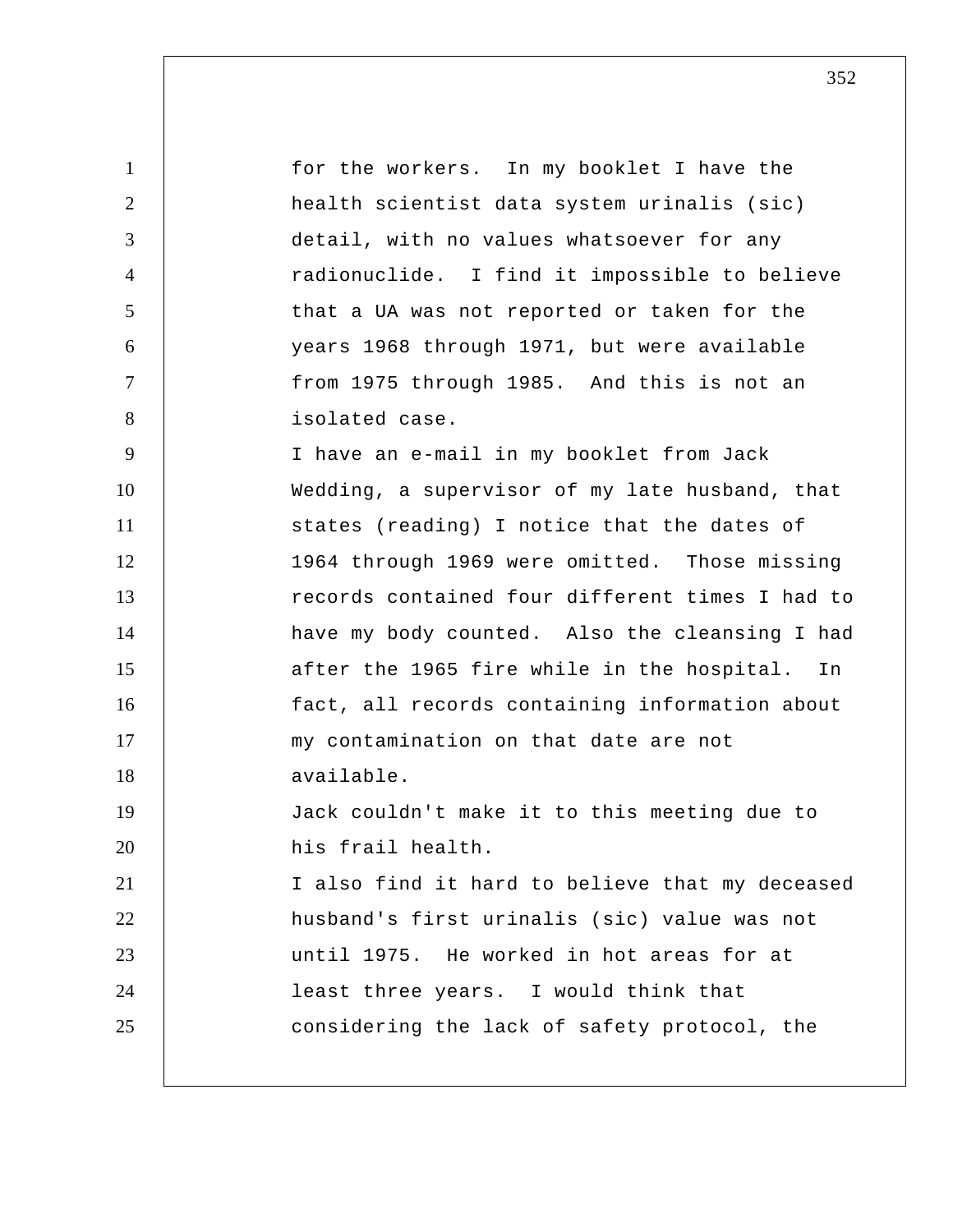early years, that he would have had some kind of reading for his UA. All I have is zeroes, especially his early years when he was a clerk/packer.

1

2

3

4

5 6 7 8 9 10 11 12 13 14 15 16 17 18 19 20 21 22 23 24 25 From day one of my claim I've always said that Lawrence was hot during his first three years at Rocky Flats while working as a clerk/packer. Lawrence even reminded me of this on his deathbed. He wouldn't go into any details about it, only to say that the records were accidentally on purpose destroyed at the Federal Center here in Denver, Colorado. The only incident report that NIOSH has is the health physics report of involvement dated September 26, 1962. That's also in your booklet. The report states that Lawrence received a cut on the anterior surface, medial area, of his second finger, left hand, on a piece of glass in Building 901. But there is no Building 901 in the site profile. Building 910 is listed, but wasn't built until 1977. Building 991, however, is another story. It is a hot building, and was built in 1952. Did NIOSH use 910 or 991 in their calculation? NIOSH claims this is data reliability?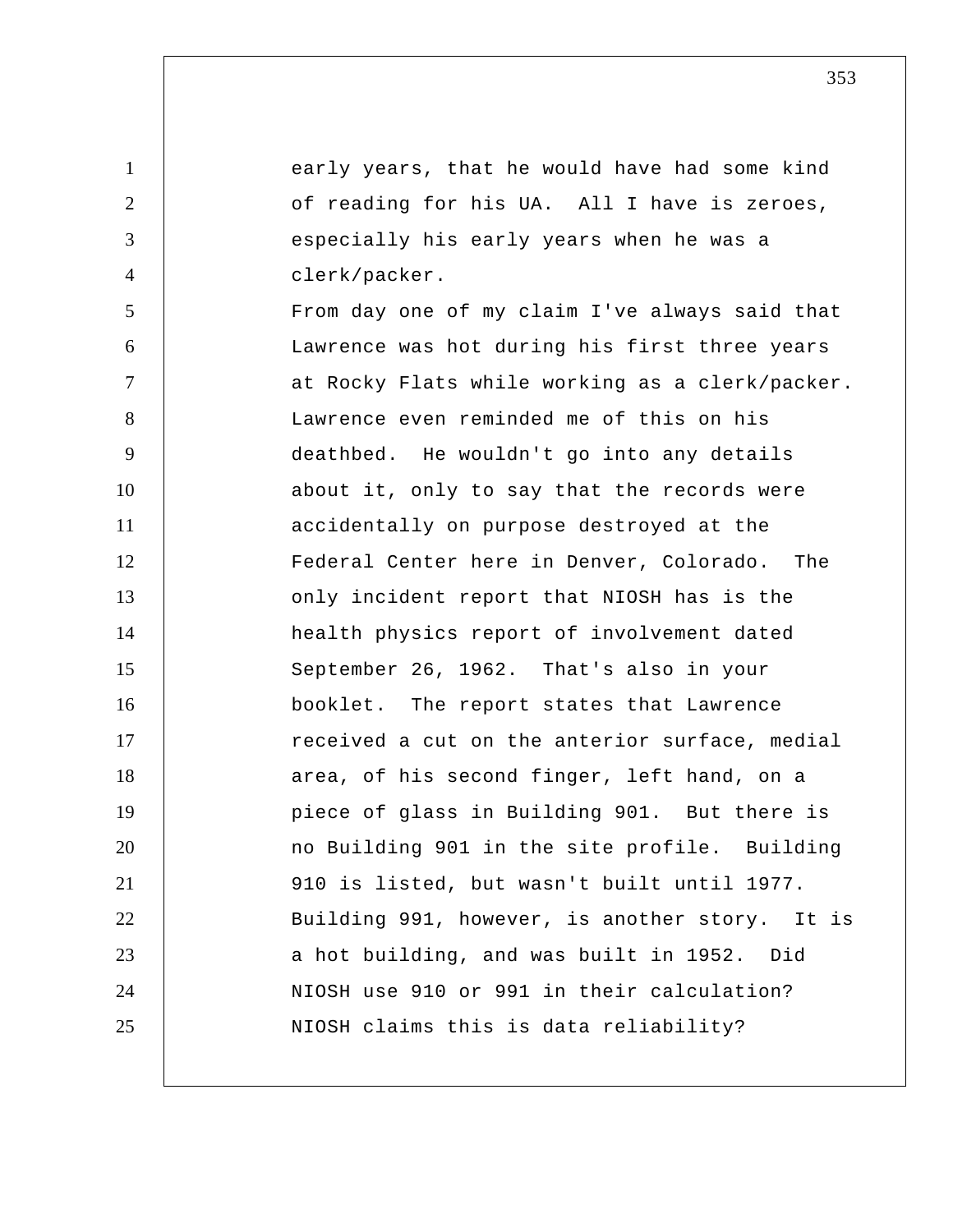1 2 3 4 5 6 7 8 9 10 11 12 13 14 15 16 17 18 19 20 21 22 23 24 25 You should also be made aware that Lawrence and Wally Gulden were instructed by management to leave their badges in the rack or desk drawer while doing their time studies and audits in hot areas. How's that for data reliability? From what I've learned from other coworkers doing the time studies and audits, you were not issued protective clothing while doing work in hot areas. I have an excerpt from Jackie Beavers\*' letter that Terrie Barrie will be presenting that she has in her handout, who is unable to attend this meeting due to health problems. Film badges were stored on a dosimeter storage rack. Dosimetry became suspicious of high doses received by production workers. These production workers were accused of purposely over-exposing their badges by placing them in gloveboxes. If the badge exceeded the authorized limit for the period, production employees would be disciplined. In addition, they would not be eligible for overtime. As a result, some of the operators didn't wear their dosimeters all the time, or they'd put the dosimeter in the back pocket of their coveralls in order to avoid disciplinary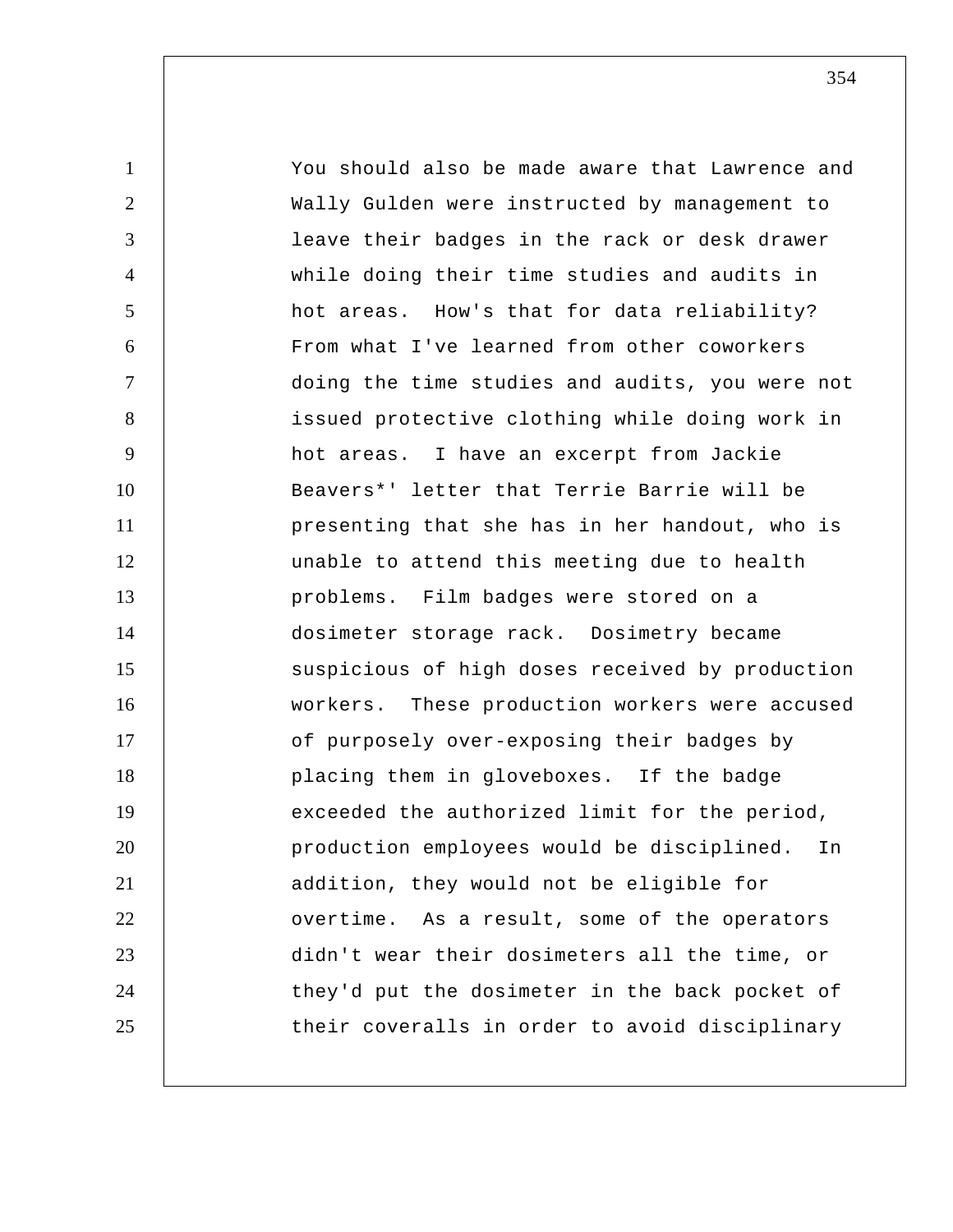| $\mathbf{1}$   | actions.                                        |
|----------------|-------------------------------------------------|
| $\overline{2}$ | There were periods of time when individuals     |
| 3              | wore dosimeters, but the quarterly dosimeters   |
| $\overline{4}$ | indicated no current data available, NCDA. It   |
| 5              | is uncertain if the dose received during the    |
| 6              | period of time represented by NCDA was recorded |
| 7              | in the dosimetry record. Contaminated           |
| 8              | dosimeters were often replaced with new         |
| 9              | dosimeters.                                     |
| 10             | Two chemical operators with many years          |
| 11             | experience in Building 771 process area left    |
| 12             | their positions to work in the dosimetry        |
| 13             | department. The dosimetry person training them  |
| 14             | told them if badges returned readings higher    |
| 15             | than a certain number they were instructed to   |
| 16             | give the operator zero counts, or no current    |
| 17             | data available counts. Is this data             |
| 18             | reliability?                                    |
| 19             | Also the counts were returned on a long dot     |
| 20             | matrix sheet and operators were often required  |
| 21             | to initial the counts as a sign of acceptance   |
| 22             | of the counts in order to receive their         |
| 23             | paychecks. All zero readings and no current     |
| 24             | data available readings had to be accepted by   |
| 25             | the operators, even when they knew better, and  |
|                |                                                 |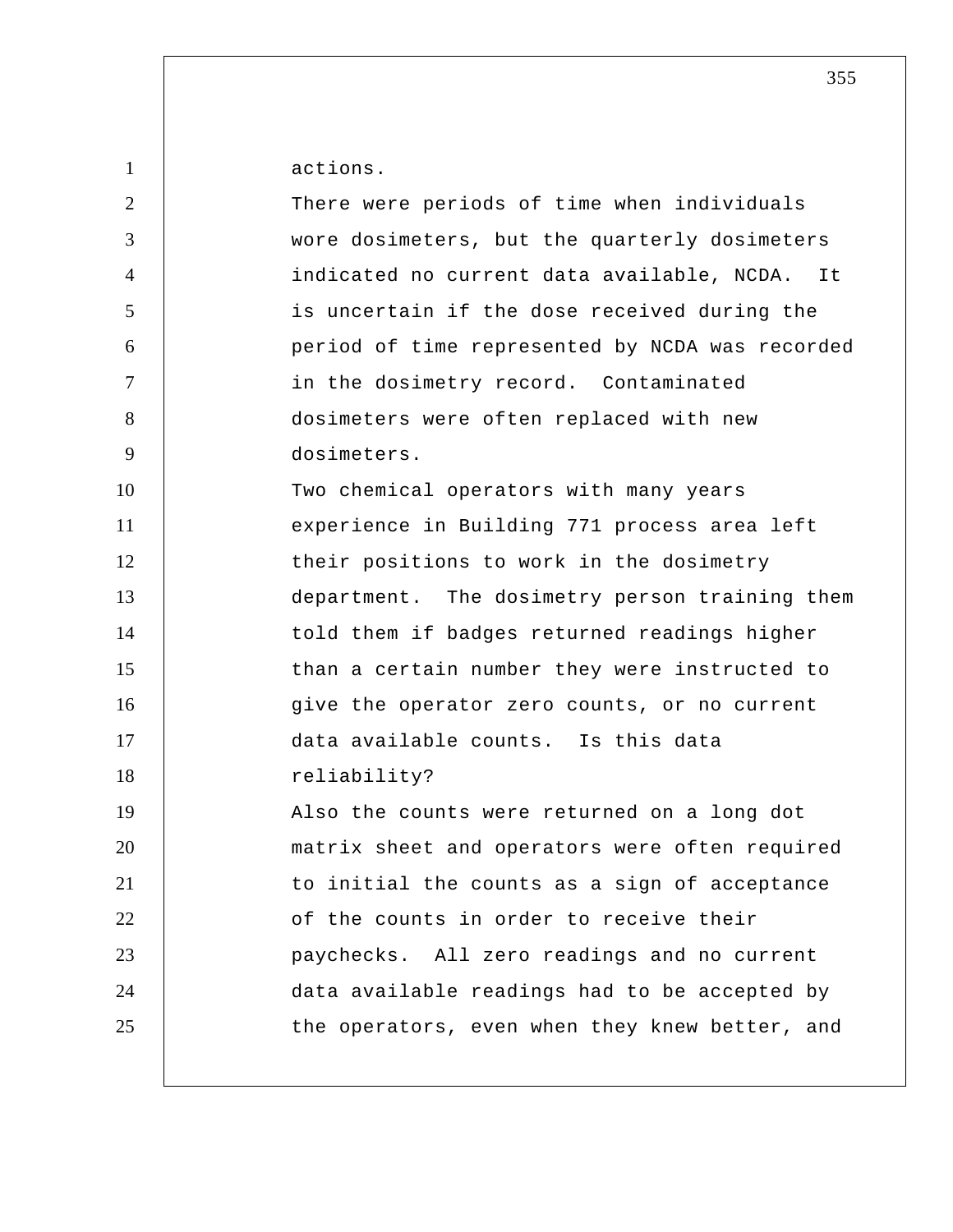1 2 3 4 5 6 7 8 9 10 11 12 13 14 15 16 17 18 19 20 21 22 23 24 25 initialed in order to receive a paycheck. One woman resigned her position from Rocky Flats after many years in an extremely hot process, such as molten salts and et cetera. She kept her badge with her at home and requested dosimetry personnel come to her home to pick up the badge. It took many months of dosimetry personnel to come to her home to pick up the badge, yet she received counts for the very same badge that was still in her possession at home. You call this data reliability? I would also like to bring to your attention the fact that Lawrence was a machinist during the 1970 strike. No dose was assigned for that period. Where is the data reliability here? NIOSH shows that Lawrence had 316 incidences of exposure, with 15 incidents taking place in years before he was employed at Rocky Flats. Now is that data reliability? I know you can't think of these claimants as humans but only as cases, but I had to include in Dr. Ziemer's booklet, at the very end, two photos of my late husband, Lawrence Barker. The first photo is of a healthy Lawrence Barker. The second photo is of Lawrence in the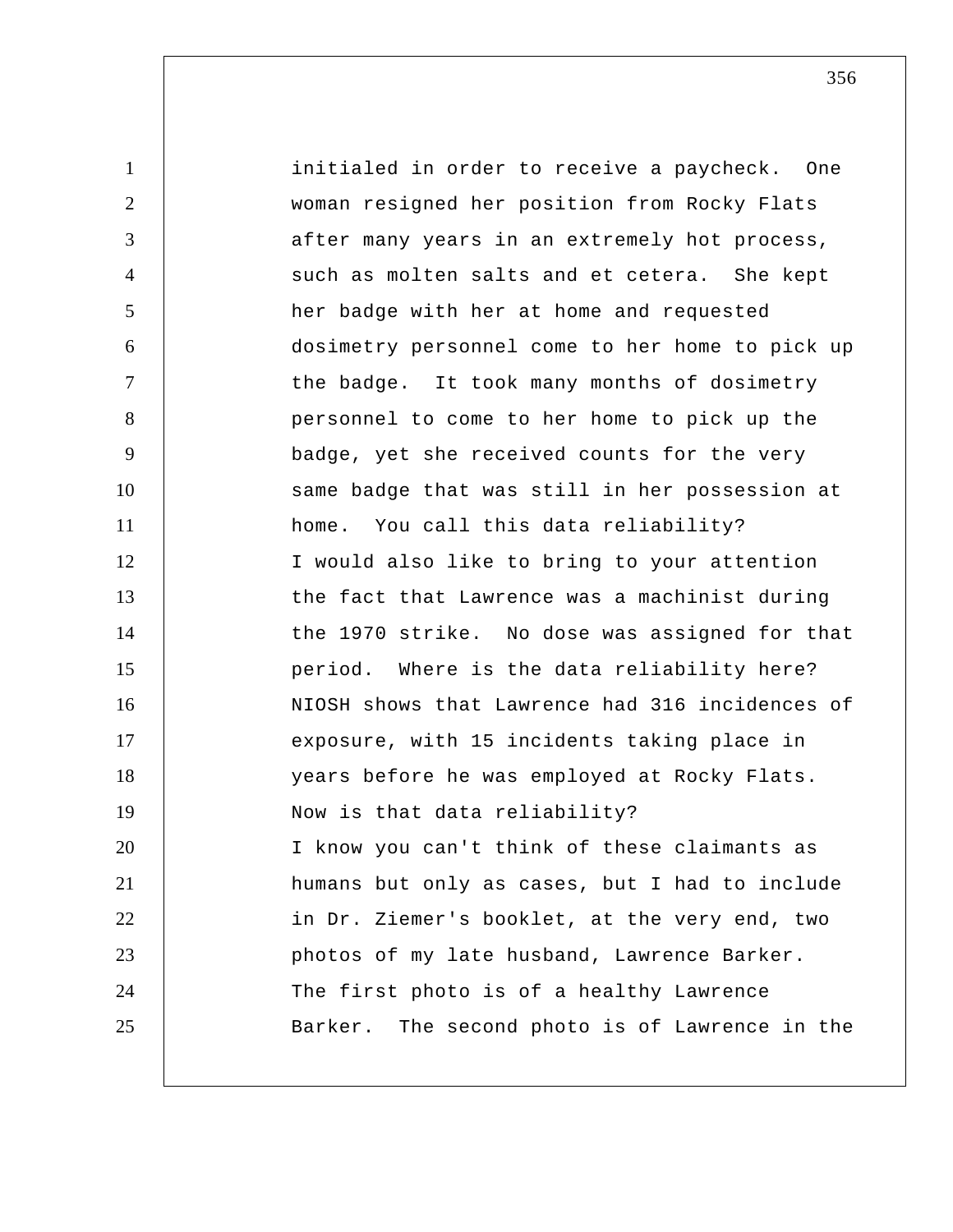1 2 3 4 5 6 7 8 9 10 11 12 13 14 15 16 17 18 19 20 21 22 23 24 25 final stages of his fight against colon cancer. I wanted you to be able to put a face of a dying employee in your mind while making your decision on the SEC petition. I would like to say that Terrie Barrie informed me and SC&A, as well as Mr. Sundin, about all the dosage given to Lawrence during his years he didn't work at Rocky Flats. Mr. Sundin informed Terrie that the claimant should contact NIOSH and explain in detail what that person had. Terrie did contact me, and I informed her that I would not call NIOSH to discuss this as I do not trust them. When I can find all these dates with dosages that Lawrence didn't work at Rocky Flats, how can I believe that NIOSH can reconstruct any dose accurately? If I can find problems of false data, how do we know that other claimants don't have the same problem? My claim has even gone through NIOSH twice, as it was -- as it just finished a rework in October of 2005. If they can't find this problem the first time through, you certainly would have thought it would have been noticed the second time. But no, it wasn't. What else has NIOSH done wrong on this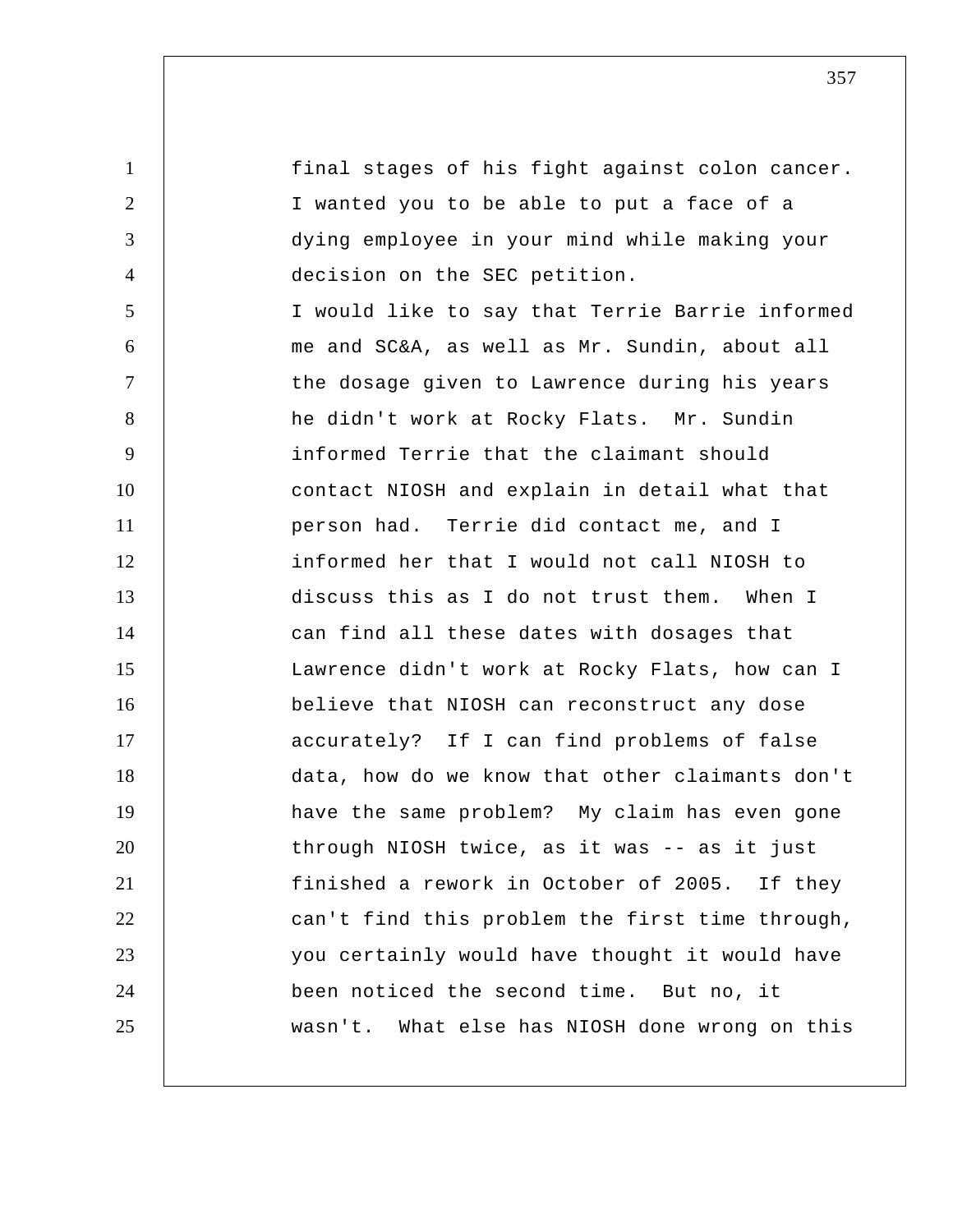1 2 3 4 5 6 7 8 9 10 11 12 13 14 15 16 17 18 19 20 21 22 23 24 25 claim? I hate to think of how many other claims are out there with inaccurate dates and dosages, and to think NIOSH says they have data reliability. In all the meetings I've been listening to I've never heard Karin Jessen say a word, but instead Roger Falk is always addressed. Why? In conclusion, I question the validity of anything in my late husband's dose reconstruction. I respectfully request that you consider this information that I have documented for you as an example of why you must grant the Rocky Flats SEC petition. I think all of (sic) the people who are dying daily, just waiting for your decision. Thank you.  **DR. ZIEMER:** Thank you very much, Kay, for sharing that with us. And we also now have Terrie Barrie.  **MS. BARRIE:** Good evening, Dr. Ziemer and members of the Board. My name is Terrie Barrie and I'm a founding member of the Alliance of Nuclear Worker Advocacy Groups and advocate for some of the Rocky Flats claimants. I am here tonight to voice my disagreement with NIOSH's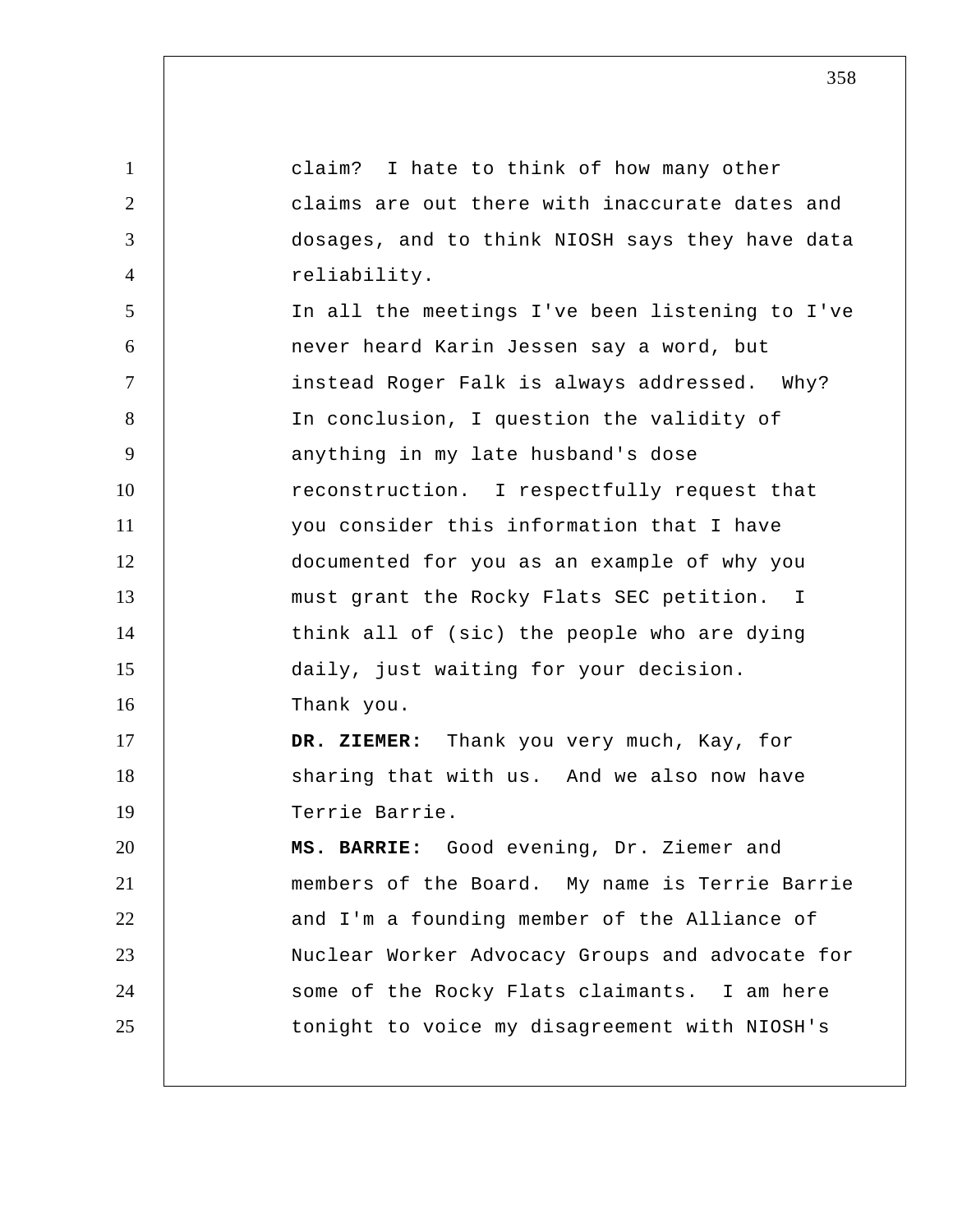10 13 14 15 opinion that they can reconstruct dose of the Rocky Flats claims. First I must state that I feel that NIOSH could not have handled this SEC petition in a more deplorable manner. They found every way to circumvent Congressional intent and have the evaluation report delivered to you, the Board, within the 180 days. The report was issued only 20 days before this meeting, and it placed additional pressure on the Board and its contractor, Sanford Cohen & Associates. Data integrity is the key issue. Yes, NIOSH may possess the scientific expertise to reconstruct dose, but that's assuming that all of the monitoring data was correct and available to reconstruct the events as they

1

2

3

4

5

6

7

8

9

11

12

16 17 18 19 20 21 22 23 24 25 occurred. But if they began with faulty data, the end result will be in error. The maxim garbage in/garbage out applies to Rocky Flats. The information you'll hear tonight from the audience I hope will convince you to ignore NIOSH's assertions and grant SEC status to the Rocky Flats facility. I believe that the site profile for Rocky Flats is flawed. There's a serious conflict of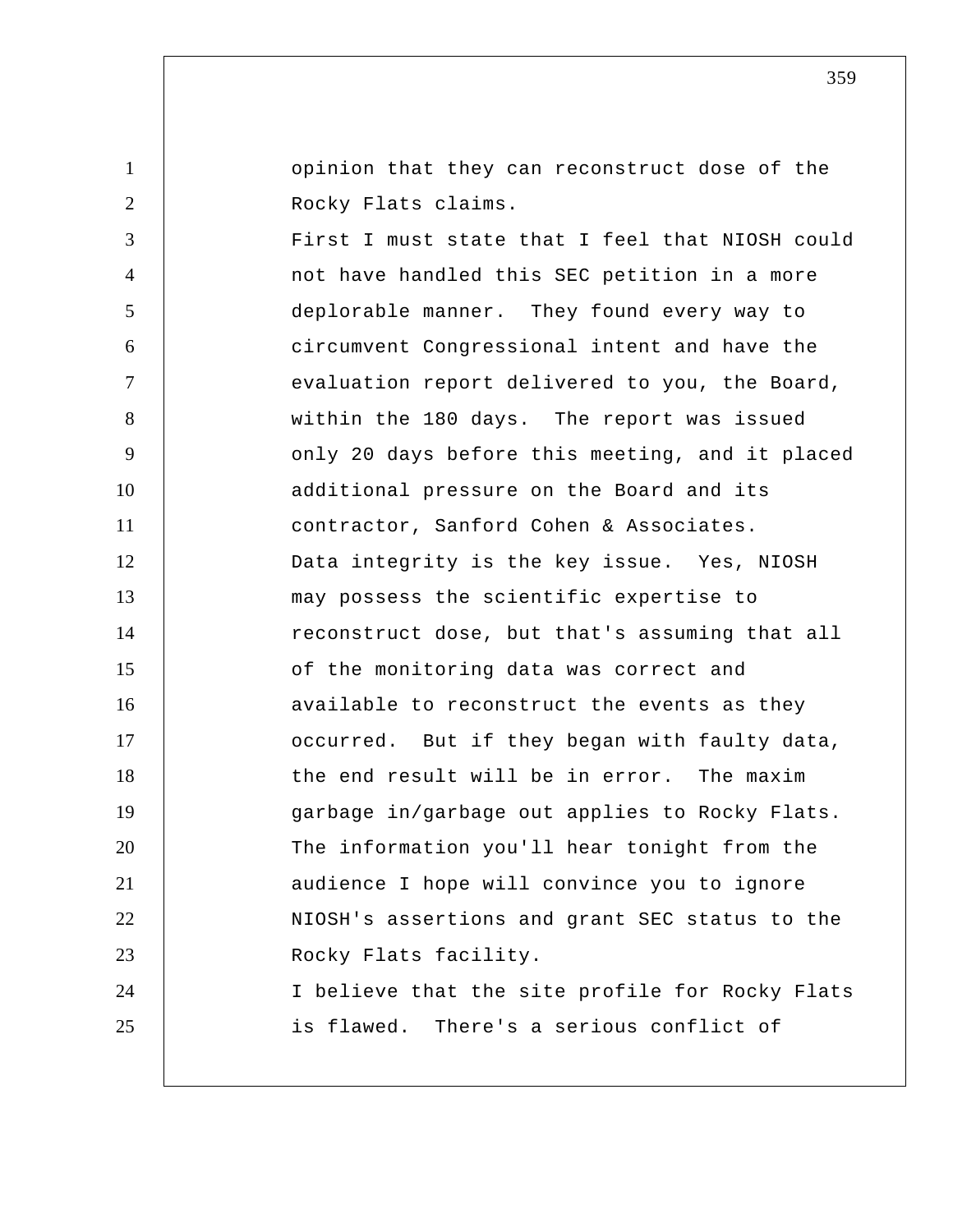1 2 3 4 5 6 7 8 9 10 11 12 13 14 15 16 17 18 19 20 21 22 23 24 25 interest with the internal dose Technical Bulletin Document. On December 3rd, 2003 I notified Mr. Larry Elliott of this conflict. Roger Falk, a member of the Oak Ridge Associated Universities, was -- which is charged with developing the site profile, was listed at that time the author of the TBD. Mr. Falk was the Rocky Flats internal dosimetry program administrator. He was also an expert witness for Rockwell International in my husband's workers compensation claim. It was not only upsetting that Mr. Falk testified against the claim, but what he testified to. I do not believe that the TBD is accurately or a trustworthy account of the internal dose that the Rocky Flats workers received. I understand now that Mr. Falk is cited as a site expert, but -- and -- and also for both the TBD and the evaluation report, but he is the O-- right -- excuse me, I'm sorry about that. He -- he's cited as the site expert, but Karin Jensen (sic) is listed as the author. However, in all the meetings that I've been listening in to, the teleconferences, it's Roger Falk that is answering the questions, not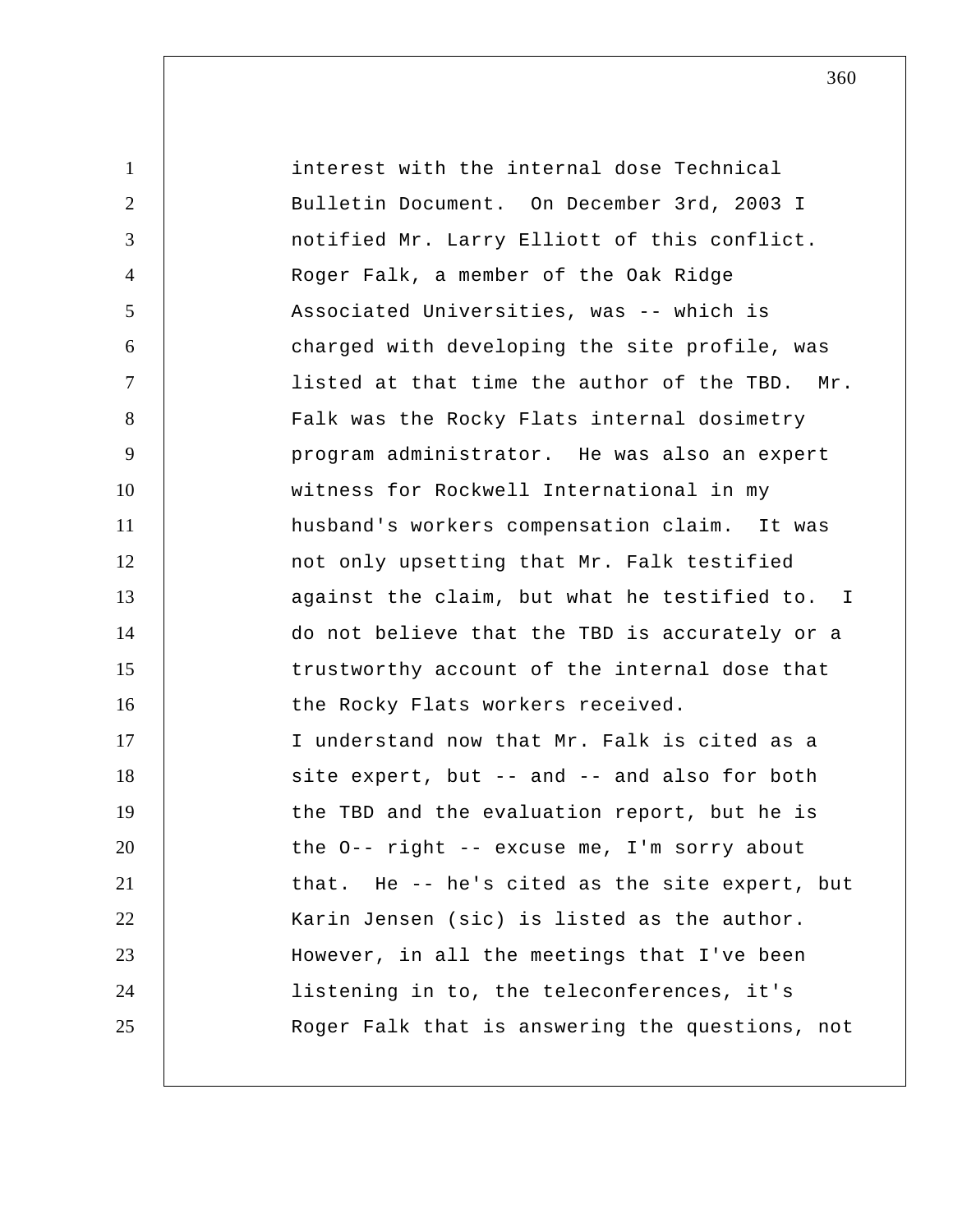1 2 3 4 5 6 7 8 9 10 11 12 13 14 15 16 17 18 19 20 21 22 23 24 25 this Ms. Jensen. Is there a face behind this name? Who actually did the writing for the evaluation report and the SE-- and the site profile? I've received no response from Mr. Elliott. would have happily given him -- when I advised him of this conflict. I would have happily given him the workers compensation claim number to NIO-- so NIOSH could request a copy of the transcript and verify my assertions. Because Mr. Elliott did not contact me, I never felt comfortable offering NIOSH additional information concerning the site. It appears the same philosophy of ignoring offered information is still prevalent with the SEC process for the Rocky Flats petitioners. Over 20 people submitted affidavits to Local 8031 to support the petition. Three additional claimants submitted testimony on behalf of the non-production workers. Not one of them has been interviewed by NIOSH. Yet according to the Y-12 evaluation, NIOSH conducted several interviews with numerous Y-12 employees. The site profile's also inaccurate when it comes to Building 886. This was a criticality I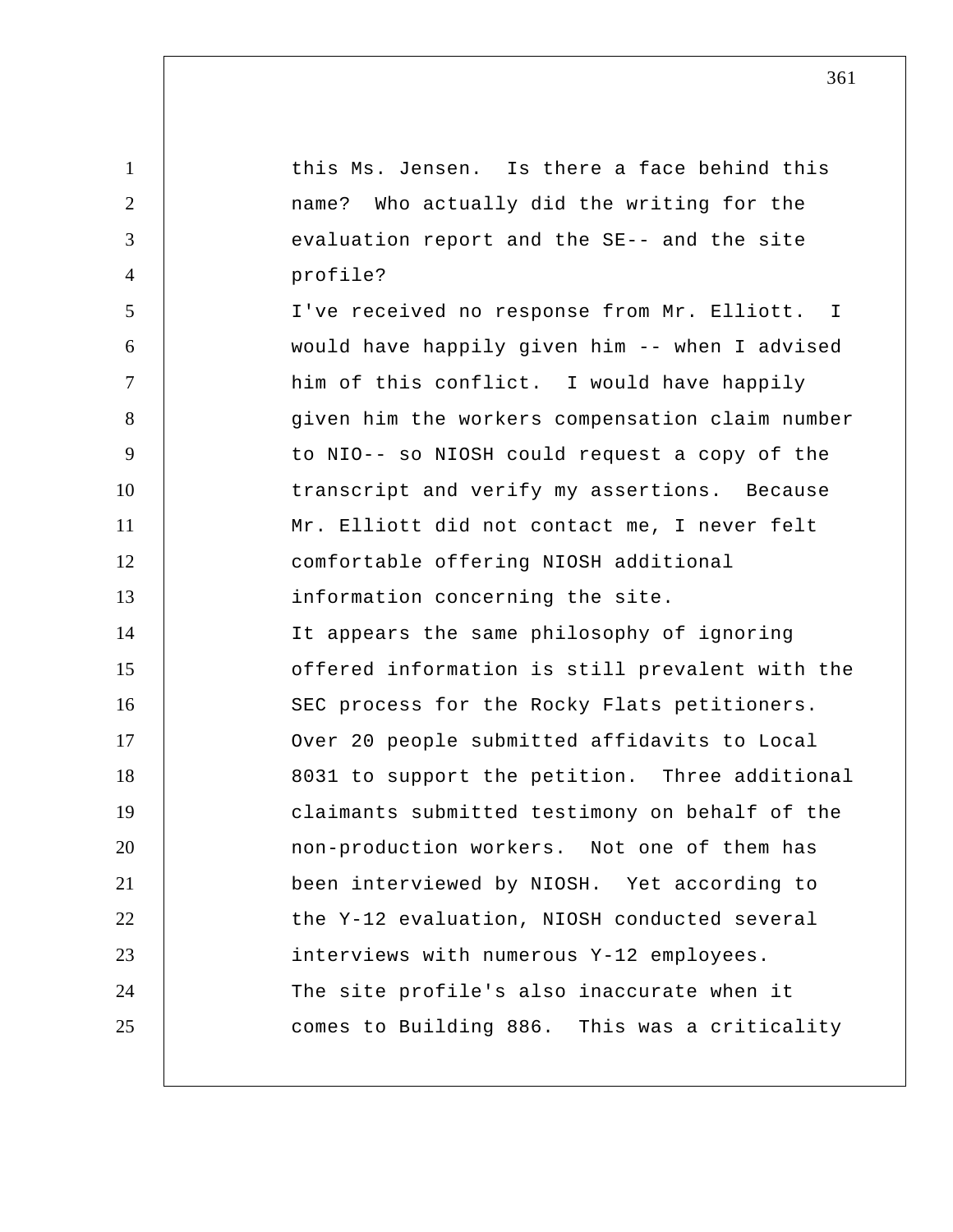| $\mathbf{1}$ | lab. The site profile states simply, and I      |
|--------------|-------------------------------------------------|
| 2            | quote, short-lived fission products were        |
| 3            | produced and none were indicated as having been |
| 4            | released to the work or outdoor environment,    |
| 5            | end quote. Maybe the short-lived products       |
| 6            | didn't enter the environments, but uranium and  |
| $\tau$       | plutonium did. I have a handout over there,     |
| 8            | too, and in that is a -- an example from the e- |
| 9            | book called "History of a Criticality           |
| 10           | Laboratory" written by Bob Roth*, senior        |
| 11           | experimenter, and he asserts that there was 39  |
| 12           | anomalous events in over 30 years at that lab,  |
| 13           | two of which involved worker contamination.     |
| 14           | Because of this, I question the accuracy of the |
| 15           | site profile for the other buildings.           |
| 16           | I also question NIOSH's consistency in          |
| 17           | evaluating SEC petitions. This arose in my      |
| 18           | mind when I listened in on the April 12th Board |
| 19           | working group teleconference. I remember        |
| 20           | hearing the question raised about thorium being |
| 21           | present at Rocky Flats. Since a transcript of   |
| 22           | that teleconference has not been posted yet to  |
| 23           | the web site, my recollection may be faulty, so |
| 24           | please feel free to correct me. I remember      |
| 25           | that NIOSH stated that they could not           |
|              |                                                 |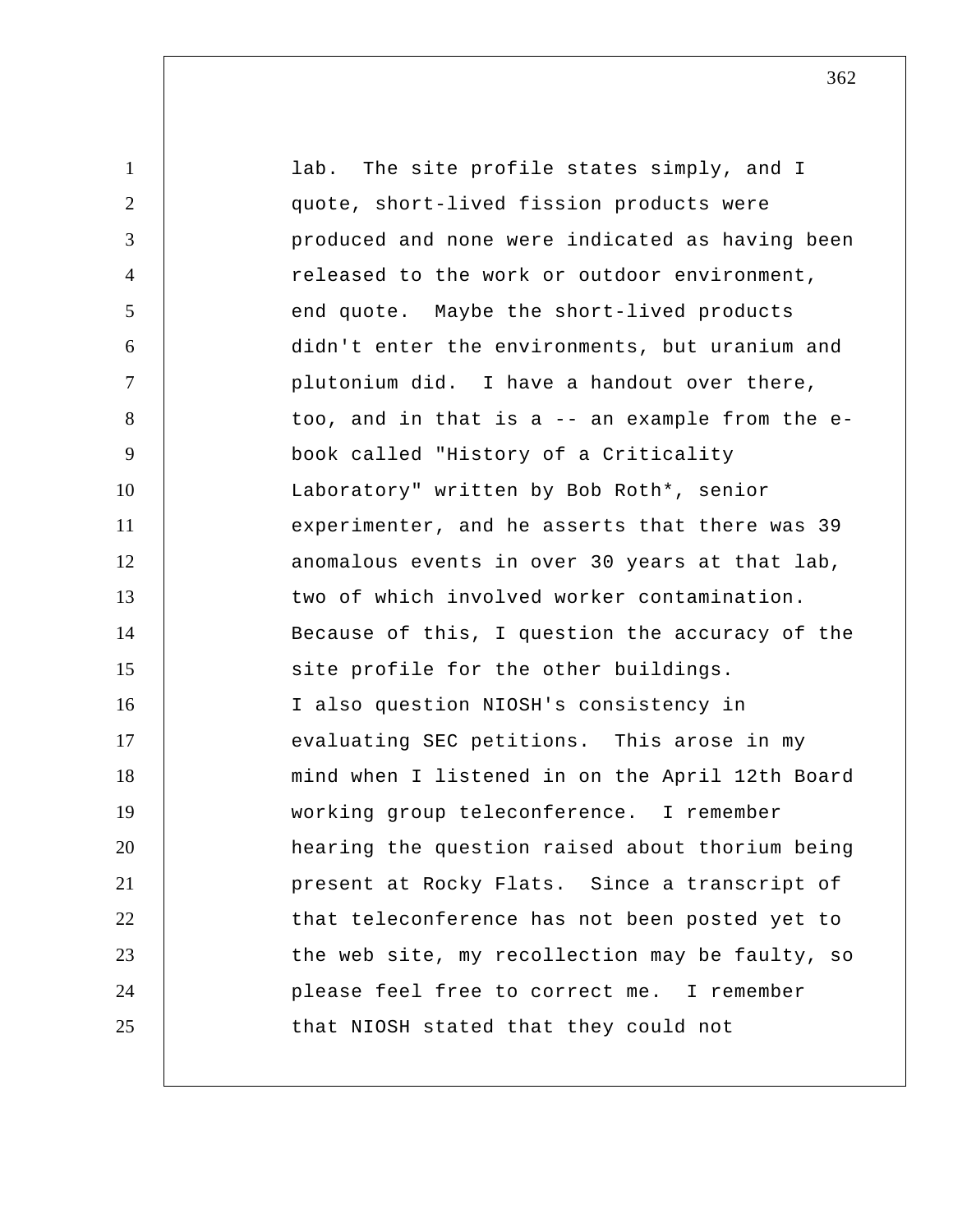1 2 3 4 5 6 7 8 9 10 11 12 13 14 15 16 17 18 19 20 21 22 23 24 25 reconstruct dose for Y-12 for thorium because they did not have enough data. I am not even -- but they could reconstruct dose for Rocky Flats workers because they can utilize the gross alpha bioassay measurements. I am not even close to being a scientist, but if NIOSH cannot reconstruct dose for employees who were exposed to thorium at Y-12, how could they possibly determine they can for Rocky Flats? NIOSH stated on page 21 of their report that zero results were treated as zeroes because no better information was available. It is incomprehensible to me that a worker would have zero exposure while working at the Flats. In fact, page 14 of the evaluation report states that after the May 1969 fire that Building 771, 776 and 777 were grossly contaminated with plutonium. Kay Barker has stated that her husband's and his boss's records show a gap for that year. I have another claimant whose records also show a gap for 1969. How is that possible that there is no recorded dose? Were these records destroyed, as some have alleged? This program is supposed to be claimant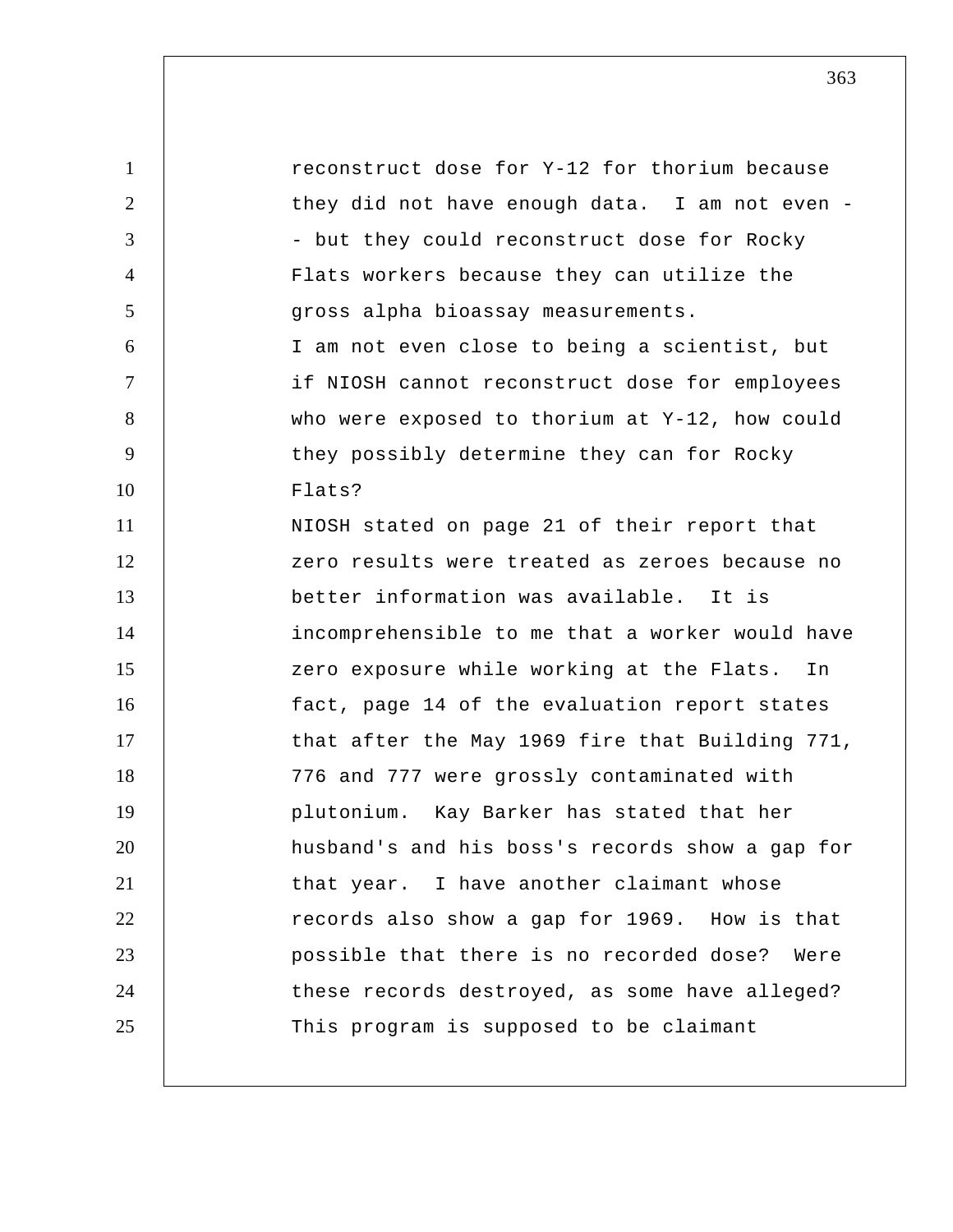1 2 3 4 5 6 7 8 9 10 11 12 13 14 15 16 17 18 19 20 21 22 23 24 25 friendly. NIOSH should have concluded that since there is no better information to explain the zeroes that they cannot reconstruct dose, instead of assuming that there was no dose received by the workers. A few claimants could not tonight -- could not attend tonight's session and asked if I would read their letters into the record. Time will not allow me to read them in their entirety, but I would like to read some excerpts. The first is from Jackie Brever\*, who holds a master's degree in environmental science, and Ron Avery. They testified under oath to these facts, either before the Rocky Flats grand jury or the recent Cook Landowner lawsuit, and I quote, (reading) there was a campaign where americium-241 was purified and sold. Operators who were very good at this operation were rarely rotated from the process and received zero counts from their dosimetry badges, and were told by the dosimetry personnel that high counts were impossible for buildings on the hot side. Therefore operators started each new year with zero counts from the dosimetry department. Background was raised on a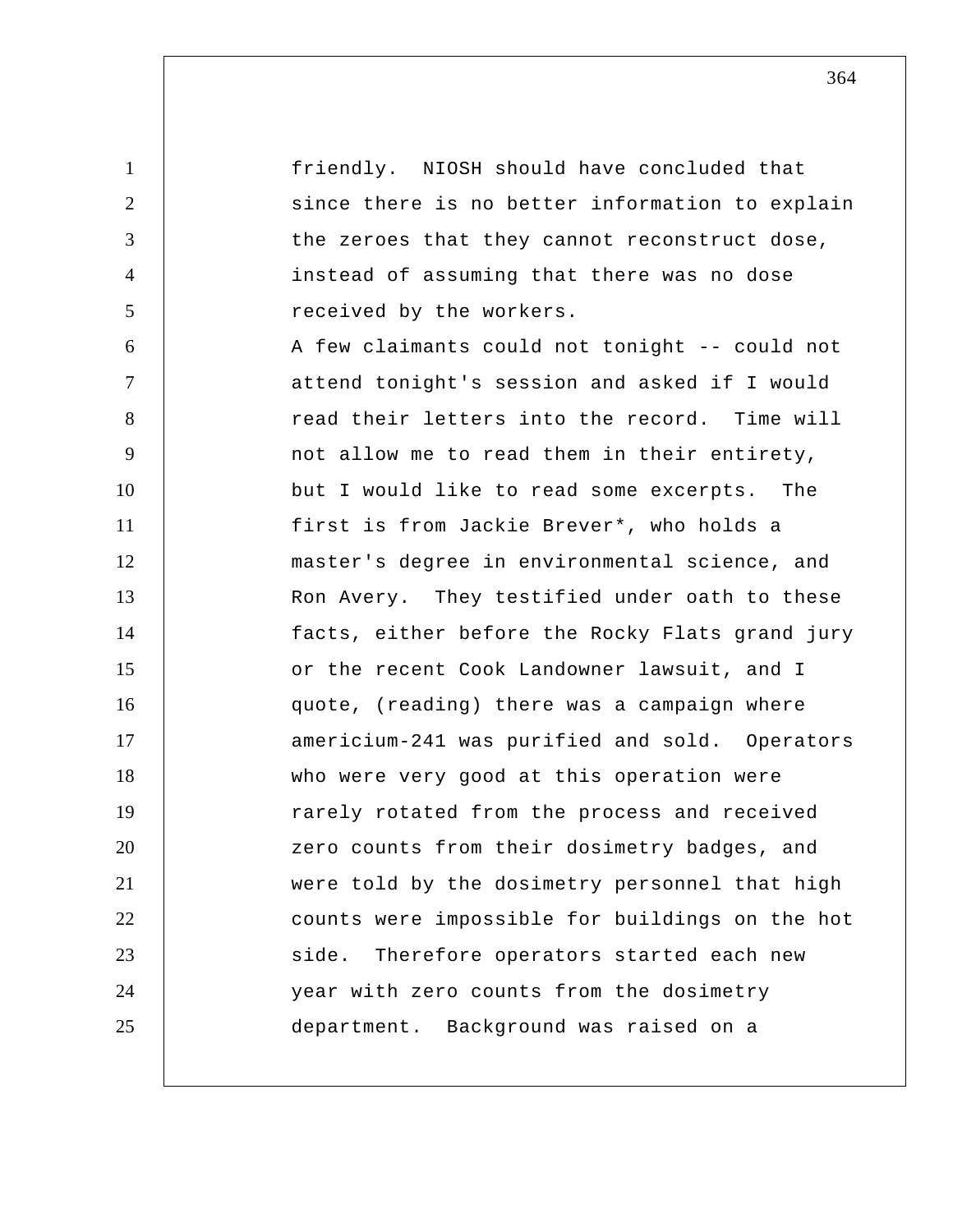1 2 3 4 5 6 7 8 9 10 11 12 13 14 15 16 17 18 19 20 21 22 23 24 25 constant basis in all sampling and counting areas until the numbers came back right. There were several times when the Rocky Flats personnel had to go to a person's home to decontaminate the home, the belongings in the home and his or her family. End quote. I have an e-mail in the handout dated July 25th, 2005 from a woman who was helping her husband with his late father's claim. She substantiates the last quote from Ms. Brever, and that e-mail states (reading) they came to the home in protective suits and Geiger counters. My husband says they went through every room, the cars, the garage, and also used Geiger counters on not only his dad, but his mom, his little brother and himself. How does NIOSH plan to reconstruct dose in these instances? Finally I would like to raise an issue that does not have a direct bearing on the SEC petition, but does affect every claimant. Section 7.5.1.7 of the evaluation report states that DOL has considered -- DOL also considers the exposure of a worker to the combination of toxic chemicals and radiation under Part E of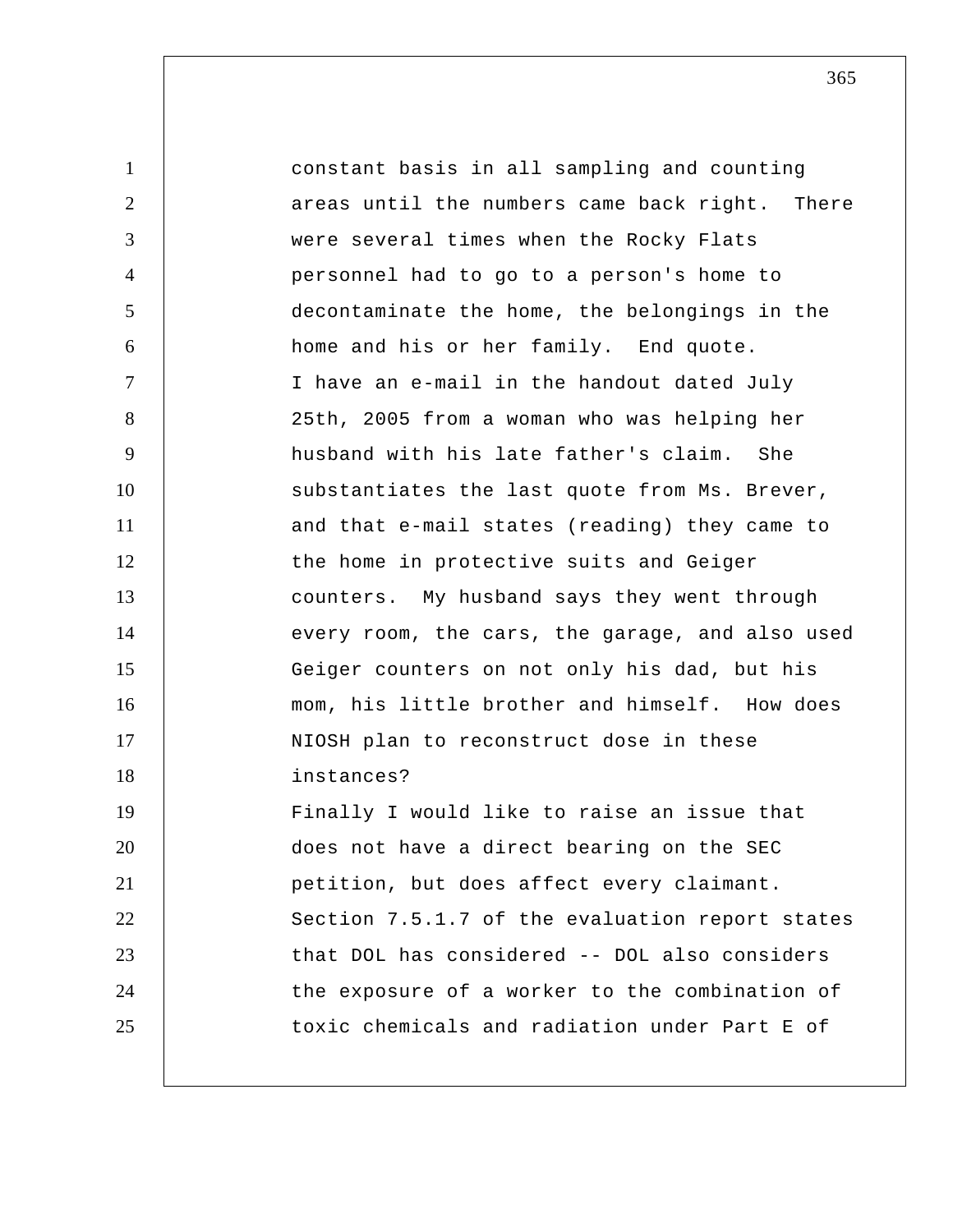1 2 3 4 5 6 7 8 9 10 11 12 13 14 15 16 17 18 19 20 21 22 23 24 25 EEOICPA, end quote. DOL has in fact set the probability of causation for the radiogenic cancers at the same standard as NIOSH; that is, greater than 50 percent. Mr. Peter Turcic in his April 11th letter states, and I quote, NIOSH developed and maintains computerized set of cancer risk models used by DOL to calculate the statistical probability that the covered employee's cancer was at least as likely as not caused by exposure to ionizing radiation. At least as likely as not. But the law for Part E claims sets a different and, in (inaudible)'s opinion, lower standard for Part B claims. The law sets the probability of causation for E claims, and I quote, it is least at likely as not (sic) that the exposure to a toxic substance at the Department of Energy facility was a significant factor in aggravating, contributing to or causing the illness. Mr. Turcic's letter continues, and I quote, HHS regulations also provide for NIOSH to add, modify or replace cancer risk models as necessary on the basis of new evidence and/or improved scientific understanding. DOL encourages claimants to contact NIOSH regarding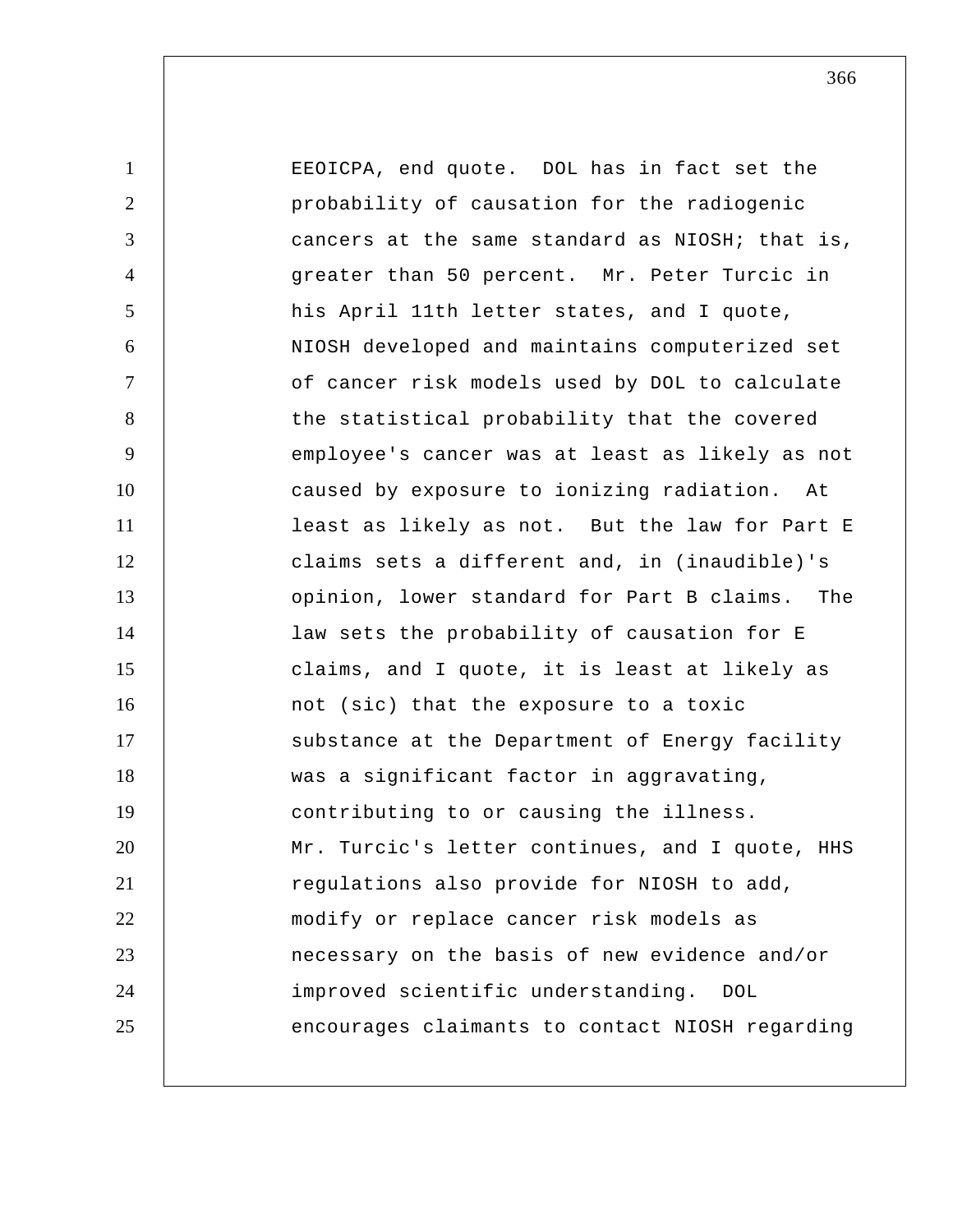| $\mathbf{1}$   | its cancer risk models and the rule-making      |
|----------------|-------------------------------------------------|
| 2              | process that guides the POC determinations.     |
| 3              | End quote.                                      |
| $\overline{4}$ | So what I see here are the two principal        |
| 5              | agencies telling the claimants that the other   |
| 6              | is responsible for setting the standard for     |
| $\tau$         | cancer claims under E. It would be very         |
| 8              | helpful if the Board tomorrow would ask NIOSH   |
| 9              | and DOL to clarify this during their program    |
| 10             | update session.                                 |
| 11             | I want to thank you for your time, hard work    |
| 12             | and consideration. I also want to express my    |
| 13             | gratitude to Tony DeMaiori and all those who    |
| 14             | helped submit the petition to the Board. Thank  |
| 15             | you.                                            |
| 16             | Thank you very much. Next I have<br>DR. ZIEMER: |
| 17             | Diane Jensen -- I believe it's Jensen. Is it    |
| 18             | Diane Jensen? Thank you.                        |
| 19             | MS. JENSEN: Good evening. I'll begin by         |
| 20             | apologizing 'cause I had not planned on         |
| 21             | speaking this evening. When I came in to talk   |
| 22             | to a representative today about my case, I      |
| 23             | heard that NIOSH is recommending against        |
| 24             | special cohort status for Rocky Flats           |
| 25             | employees, the logic being -- or their lack of  |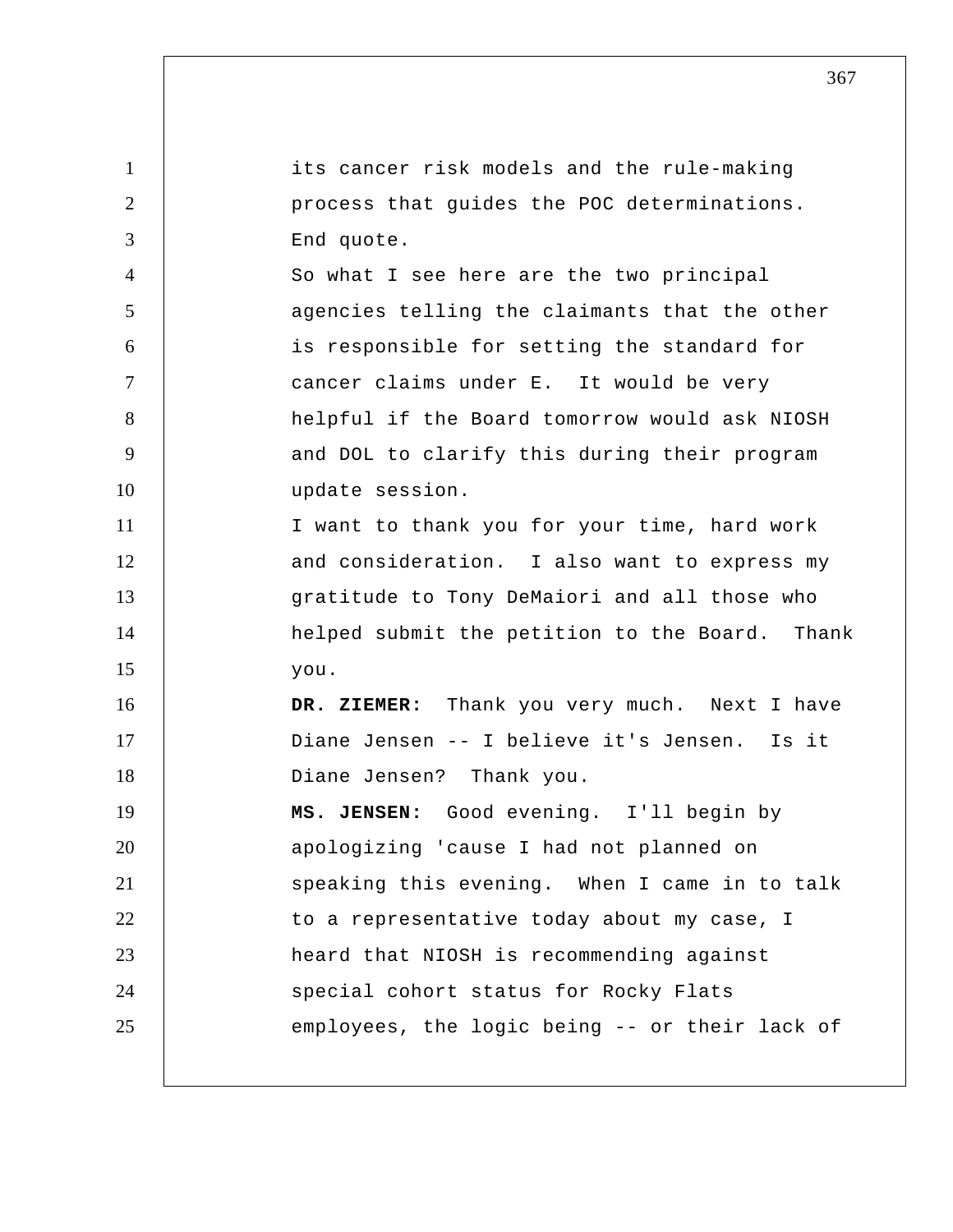1 2 3 4 5 6 7 8 9 10 11 12 13 14 15 16 17 18 19 20 21 22 23 24 25 support is based on their ability to perform dose reconstructions for former Rocky Flats workers. My concern is that the records used for the dose reconstruction are inaccurate, incomplete and blatantly fraudulent. Readings in past history for myself came back with dose reports of zeroes in times when I worked in high rad areas such as inside a vault for an entire two-week periods during inventories. In reality, my actual reports have come back to me saying no data available, but were as zeroes on my dose reconstruction. At the time I questioned this, this was explained to me that the badges were sometimes too dark to read due to high doses. They still settled with looking at them as zeroes. And I was supposed to feel better that they used a 39, because 40 was the cutoff for too low to read, so I should be happy they credited me with 39. At other times dosimeters were worn beneath our lead aprons so they did not capture our body dose. Additionally, working in plutonium production area meant 360-degree exposure, not front torsal (sic) with the badge located on my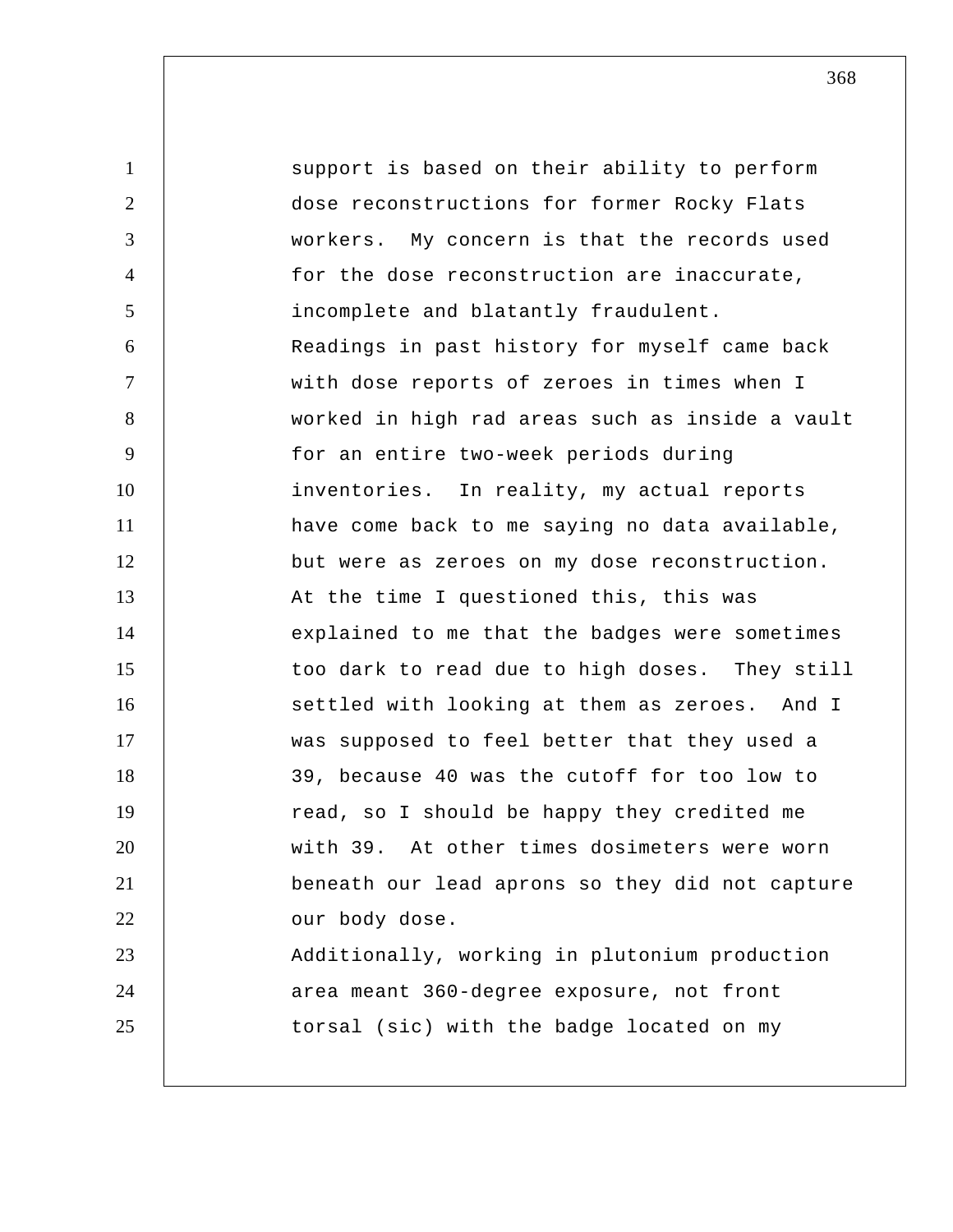| $\mathbf{1}$   | lapel. I was surrounded by plutonium            |
|----------------|-------------------------------------------------|
| $\overline{2}$ | production processing lines.                    |
| 3              | I'd also like to address the issue of           |
| $\overline{4}$ | incomplete. I received radiation dose for more  |
| 5              | than 20 years. The first eight years were as a  |
| 6              | production floor, the remaining years were as   |
| $\tau$         | technical support. As technical support I was   |
| 8              | considered admin or office personnel. Badges    |
| 9              | were pulled from the office personnel, even     |
| 10             | though our offices were in the production       |
| 11             | buildings. My office wall was adjacent to an    |
| 12             | abandoned americium line. When the security     |
| 13             | station was installed in Building 771, metal    |
| 14             | shielding had to be set up to prevent the Pu    |
| 15             | detector alarms from going off in the           |
| 16             | surrounding area. My desk was located against   |
| 17             | that wall.                                      |
| 18             | Area monitoring records for the year 2000 list  |
| 19             | the adjusted dose as 826 millirem per year --   |
| 20             | note that this is adjusted -- for 2,000 work    |
| 21             | hours per year. For those of us who were        |
| 22             | salaried and working 45-plus hours per week,    |
| 23             | this figure is far too low. And though the      |
| 24             | figure is more than 800 percent higher than the |
| 25             | dose assigned to an office worker, office       |
|                |                                                 |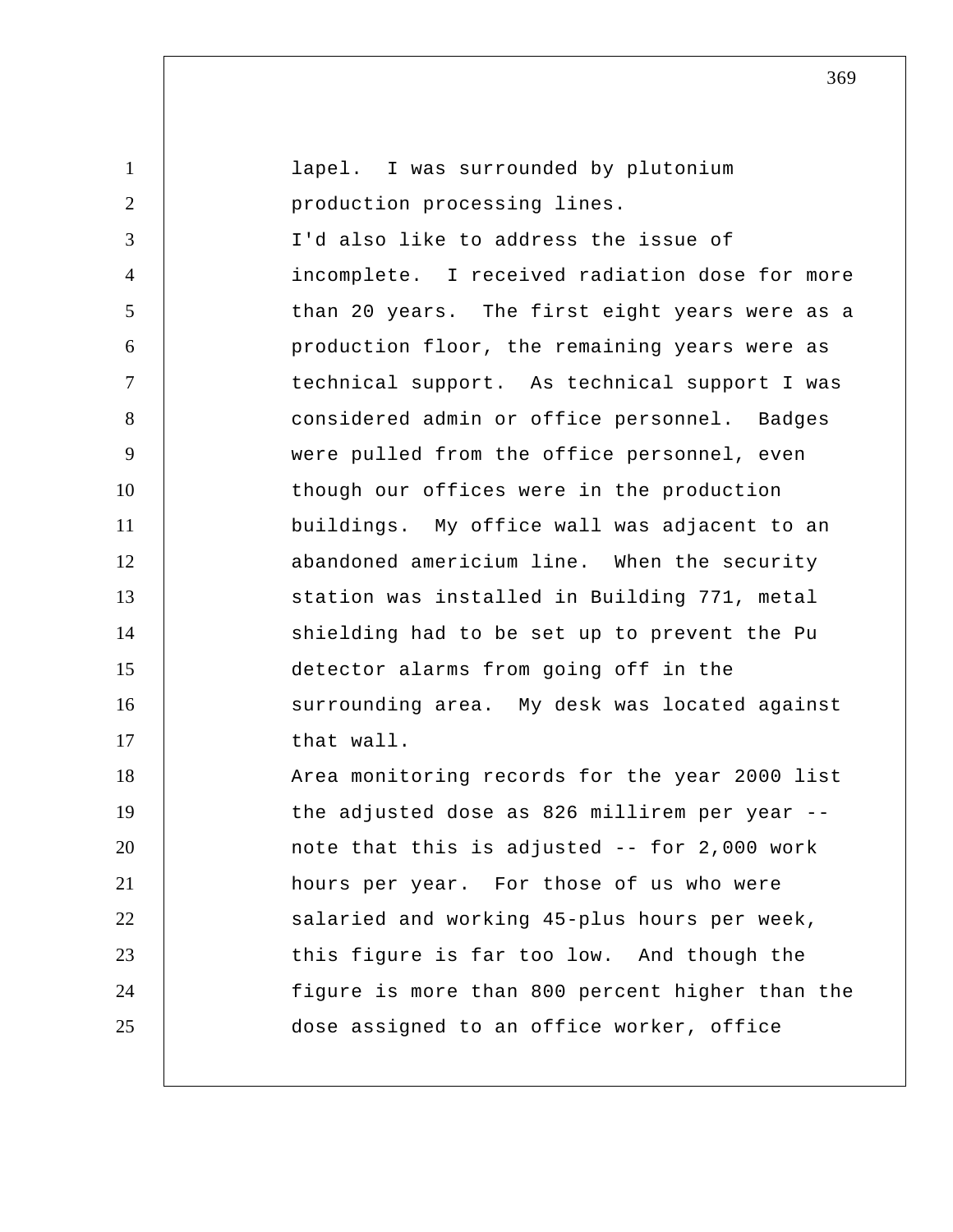1 2 3 4 5 6 7 8 9 10 11 12 13 14 15 16 17 18 19 20 21 22 23 24 25 workers were still assumed to have a dose of less than 100 millirem, and they felt safe pulling our dosimeter badges. I feel they're also fraudulent. In addition to being incomplete, inaccurate, the numbers were manipulated to meet the corporate bonus structure. Bonuses were realized by reducing the number of people in the dosimetry program, even though the maintenance shops and offices were known to have doses as high as 2,844 millirem per year -- and that's the electric shop in 371 -- dosimeters were still pulled from office personnel who worked in those areas. Additionally, rooms such as the men's and women's restrooms were known to have doses nearing 300 millirem adjusted dose per year. These numbers were again adjusted to reflect one-sixteenth of a work day, because people only spend ten minutes twice a day in a restroom. My office was adjacent to the locker room for several years. High level drum storage was immediately below my office. And when it became known that the area had a high dose,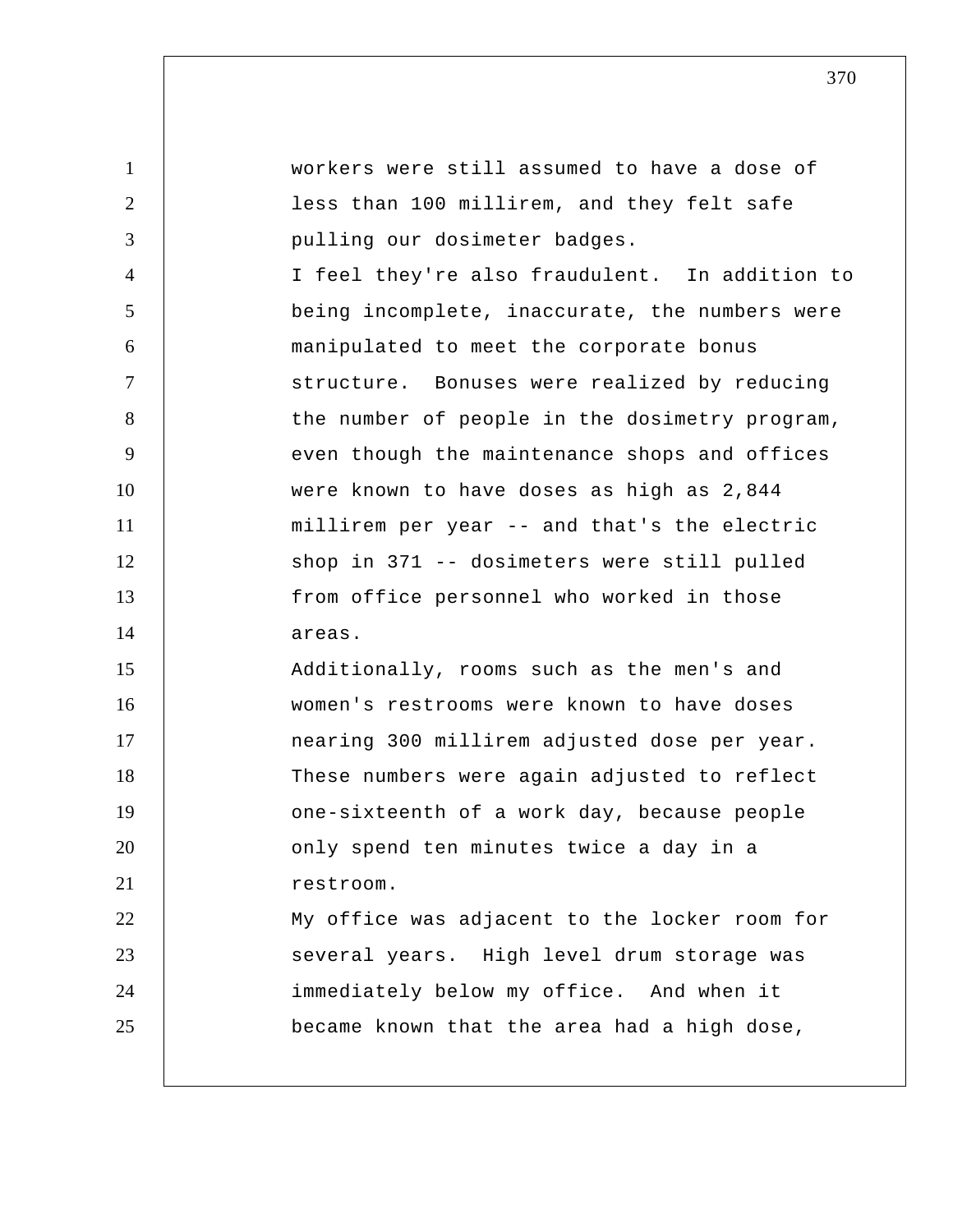1 2 3 4 5 6 7 8 9 10 11 12 13 14 15 16 17 18 19 20 21 22 23 24 25 dosimetry badges were to be placed in my office to -- to avoid getting high readings from these badges, the badges were placed midway in the reporting period, and moved midway in the next reporting period. Those records reflect only one-half of the actual dose received per pay period. Due to the bonus structure of rewarding reduced doses, multiple tactics such as reporting half period doses as the actual period dose, adjusting doses to reflect minimum time period of occupancy, and disregarding high doses as false or unreportable were methods used to obtain bonuses. The reward structure destroyed the accuracy of the dose reporting system. And I do want to note that people talk about the old records being inaccurate. I'm talking about things that happened in 2000 and after. NIOSH's position that they can accurately reconstruct employee doses with this faulty information cannot be logically supported. This position is unfair to employees who received substantial doses many times higher than the recorded dose. And I'd like to thank you for hearing us this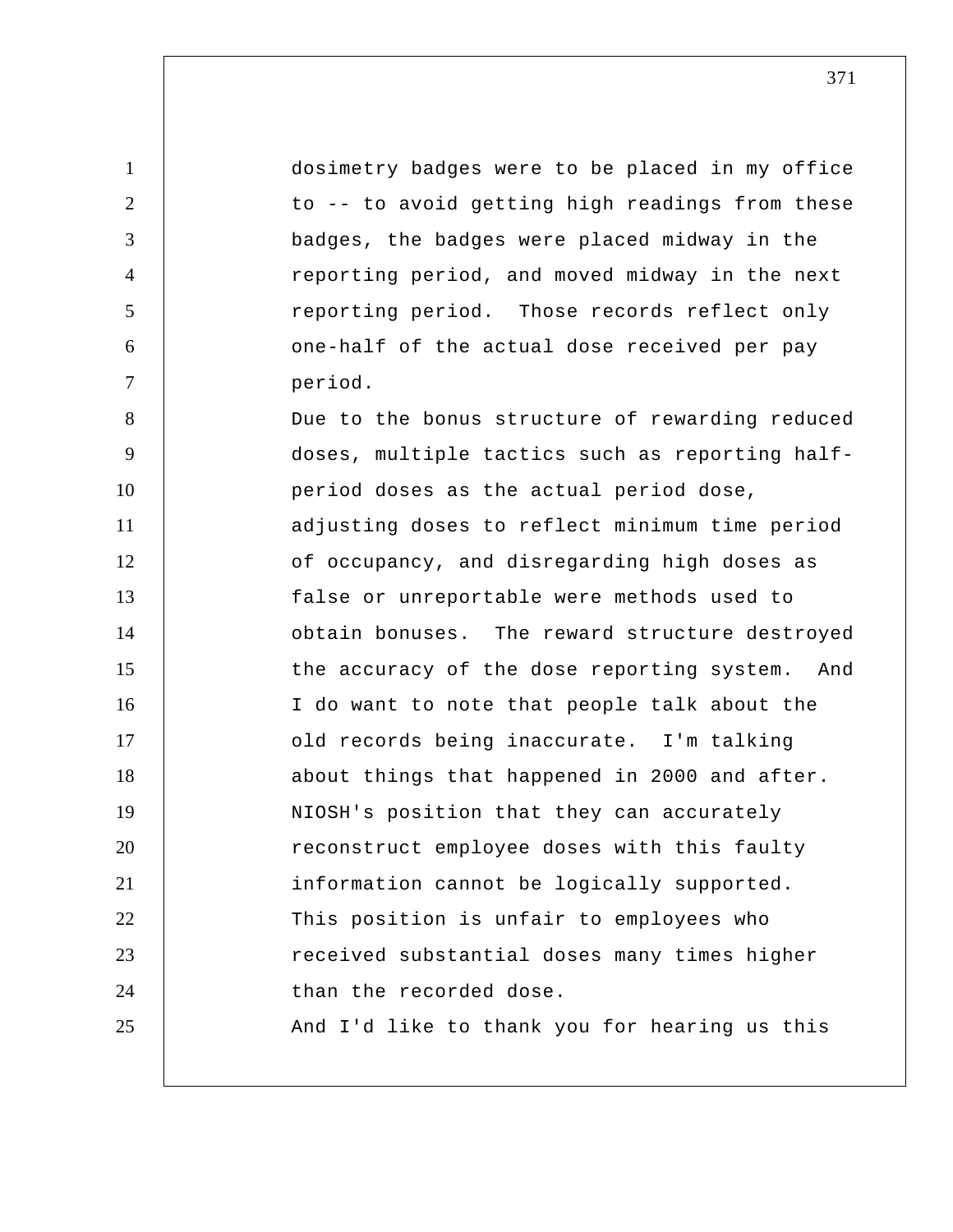evening.

1

2 3 4 5 6 7 8 9 10 11 12 13 14 15 16 17 18 19 20 21 22 23 24 25  **DR. ZIEMER:** Thank you very much. Dennis -- is it Rowan?  **MR. ROMERO:** Romero.  **DR. ZIEMER:** Romero, okay. Hard to read. Thank you.  **MR. ROMERO:** My name's Dennis Romero. I worked at Rocky Flats for 18 years. I started out as a production loader in 444 doing BE, uranium, titanium, silver, gold on the parts. Times we'd be back in the area -- in the old days they used to eat back there in beryllium process area. They'd smoke back there, do anything you did on the outdoors in the back area, and then in time they changed the rule. There was days that we'd have air reversals in the building -- just the fans would go in reverse, and you'd have an alarm for everybody to evacuate the back area, and you'd have dust settling out of the building -- BE? Who knows. Maybe take you a half-hour, 45 minutes to get past the step-off pad, and meantime you're breathing this air to get past the step-off pad to get out to the cold area. That went on constantly out there for beryllium.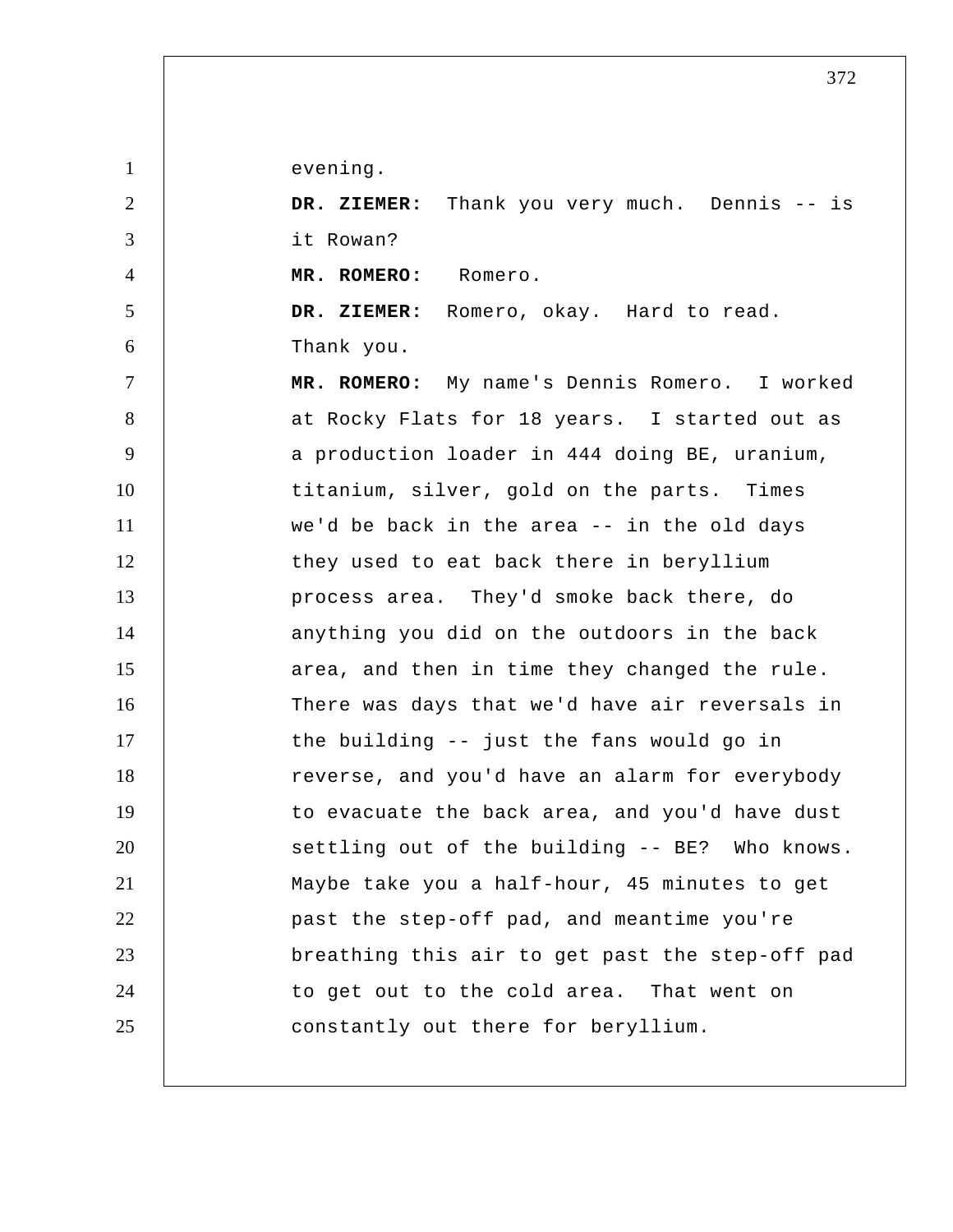1 2 3 4 5 6 7 8 9 10 11 12 13 14 15 16 17 18 19 20 21 22 23 24 25 Then I got moved to Building 779, became an RCT, did that for 12 years. We started doing D&D work in 779. Everything was procedurally driven during production days and then we went D&D. It was procedurally driven in the beginning to follow certain guidelines on how we dismantle boxes, how we dismantle piping, and if it wasn't right we'd shut the job down and we'd elevate the job to better PPE, better respiratory protection, and the job would go on. And based off DAC levels, divide their concentrations of plutonium in the air, that would determine what protections we would have as far as respirators. An (inaudible) respirator, which is 50 DAC, was our protection factor, or 1,000 for supplied air or PAPRs. When we exceeded those numbers, the jobs would stop. We would evaluate -- do we need to upgrade our protection factors to a higher protection factor respirator or supplied breathing air. As things turned out, because we couldn't keep the DAC levels down we would do supplied breathing air in tents -- which was, to me, the best way to -- D&D ability. You got outside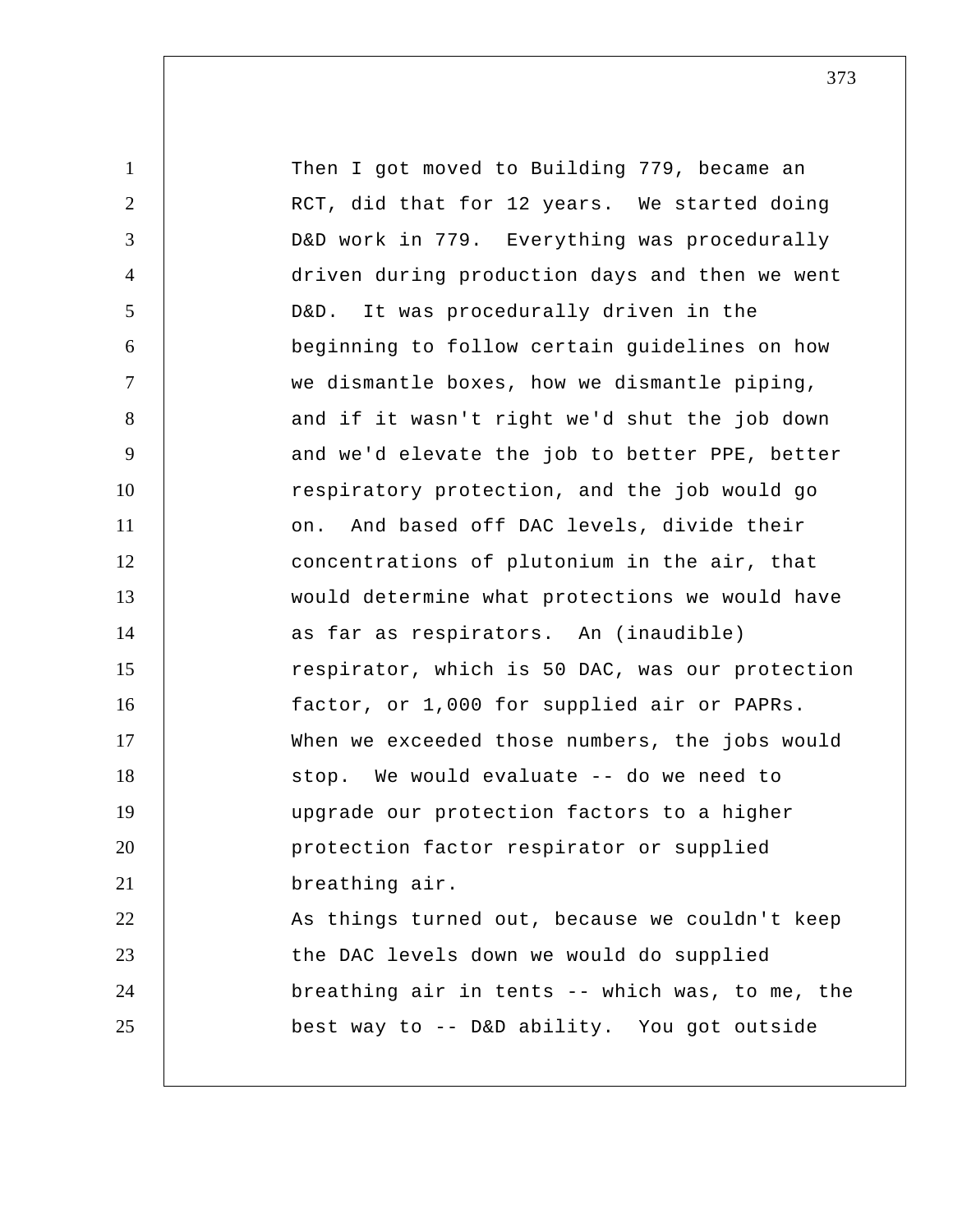| $\mathbf{1}$   | air, supplying air to a man to do work in a     |
|----------------|-------------------------------------------------|
| $\overline{2}$ | high DAC atmosphere. But it takes a long time   |
| 3              | to get a person in and out of supplied          |
| $\overline{4}$ | breathing air. It's time-consuming. It's hard   |
| 5              | on the worker. They deemed that PAPRs, which    |
| 6              | is a Powered Air Purifying Respirator with a    |
| $\tau$         | motor that pushes air through the canister,     |
| 8              | gives you 1,000 protection factor, which they   |
| 9              | felt we could do the job in that and still be   |
| 10             | safe. If it hit 1,000, we would stop work and   |
| 11             | try to evaluate how we can keep the DAC levels  |
| 12             | down.                                           |
| 13             | But in time, because you couldn't keep the DAC  |
| 14             | levels down, they started tak-- changing the    |
| 15             | protection factors. Staying being 1,000, and    |
| 16             | our limit was 1,000 on-site for PAPRs           |
| 17             | protection factors, they felt that at 1,000 DAC |
| 18             | we was protected. But then they started         |
| 19             | exceeding and go to 10,000 DAC, 100,000 DAC,    |
| 20             | even up to a million DAC. How much of that's    |
| 21             | getting through the respirator? Who knows.      |
| 22             | There's times the workers would wear that       |
| 23             | respirator for eight hours. He'd come out       |
| 24             | sweaty, canisters sweaty, saturated with sweat. |
| 25             | Everybody knows the efficiency of the canister  |
|                |                                                 |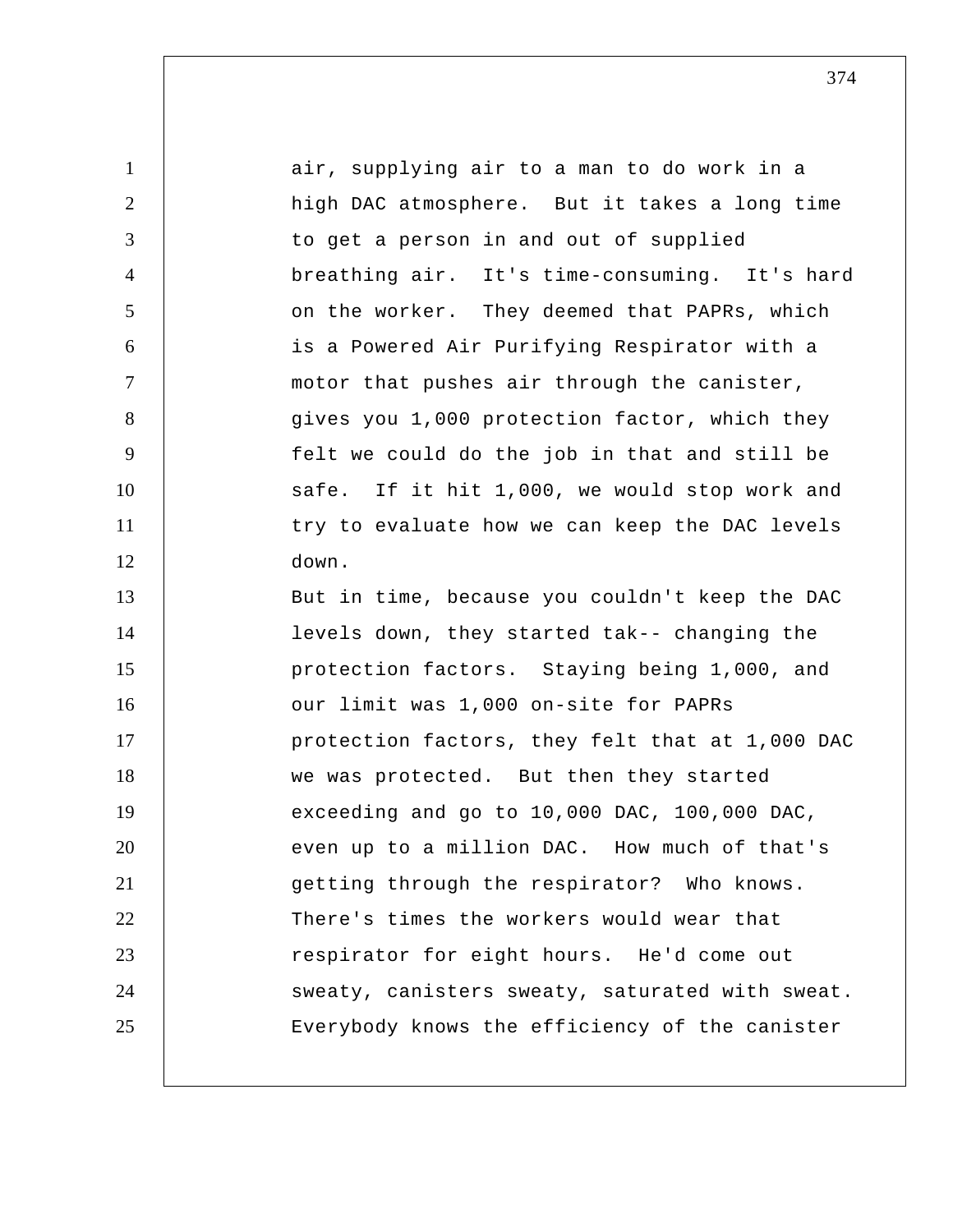1 2 3 4 5 6 7 8 9 10 11 12 13 14 15 16 17 18 19 20 21 22 23 24 25 -- or the respirator drops because it's wet. What's the efficiency of the respirator now and is he breathing in? Management wouldn't do nothing about it. We used to do PIF, protection -- well, potential intake factor limits where if we exceeded the protection factor they would do nasal/mouths on people. They would do bioassay. They would do fecal. If it got high enough, they would do body counts to see what this person was getting into it. It takes time. It takes money. You've got to shut a job down. Got to the point -- they weren't doing PIF, potential intake factor, worksheets. They weren't doing those because they didn't want to know what the levels were. The DAC levels were exceeded. They knew it; they didn't care. They didn't make people do bioassay or fecal. What's these people's - breathing in? The dosimeter's not going to show you that information. And that went on constantly. Towards the end I got into doing final survey on 771, which you know is the most contaminated building on site. They would deem -- the rad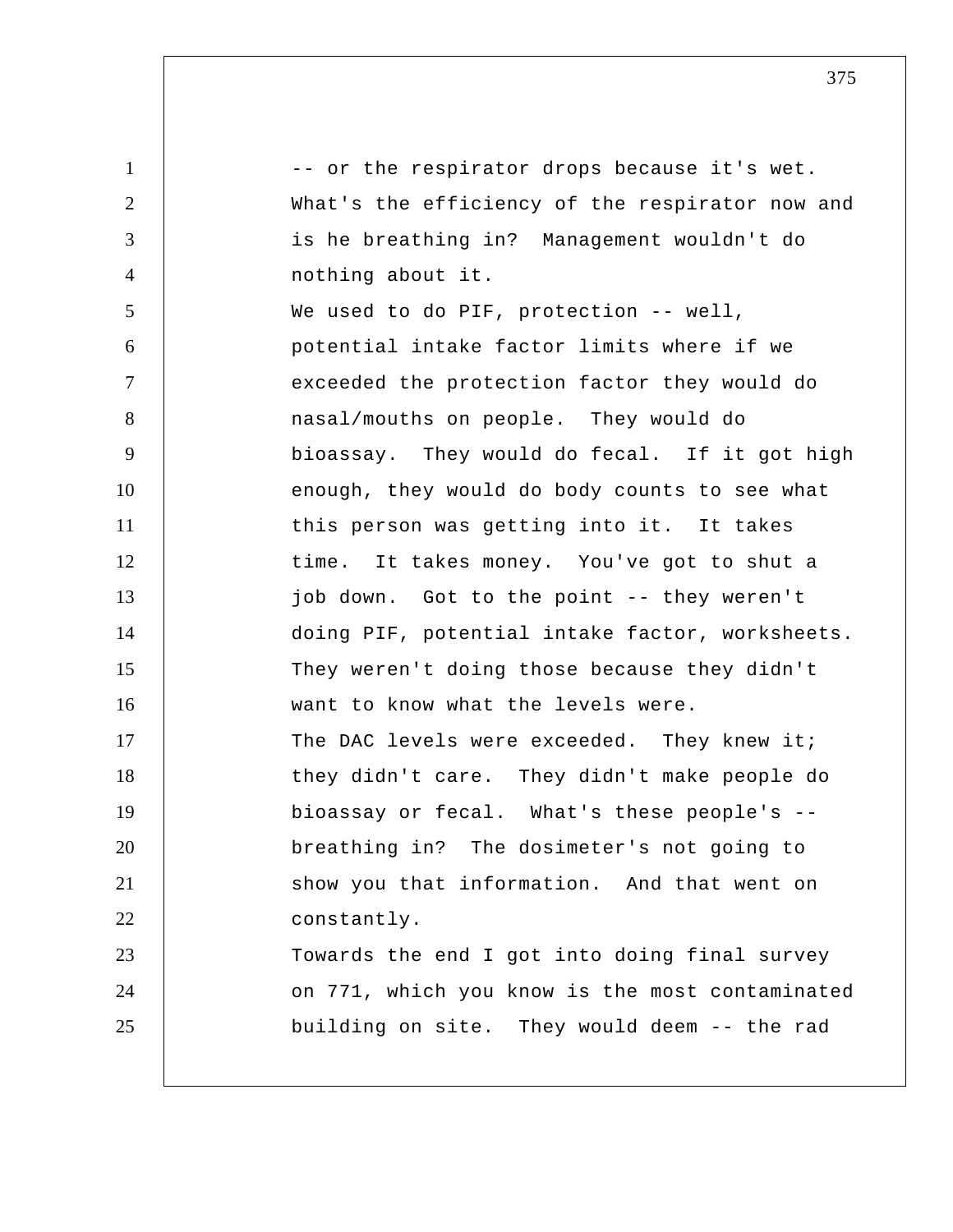1 2 3 4 5 6 7 8 9 10 11 12 13 14 15 16 17 18 19 20 21 22 23 24 25 engineers would deem certain areas to be cold. Like this room, they'd say this room is - certain areas are for -- are cold. As an RCT we had to go do final survey on it, which is the direct frisk of the building so we could release the building so they could tear it down. Your black line there, we'll say that's a rad area. Workers are in there working in respirators. Rad engineer deemed us out here 'cause we wasn't affected by that job, we didn't need no dosimeters. We didn't need respirators. But those men in that area had cams, they had air samplers, respirators, PPE. Cams would go off -- evacuate the area. We're over here working. Of course we'd have to evacuate, but what was we exposed to? We didn't have respirators on. We didn't have dosimeters. And the areas they was working on at that time was the infinity room. If you know anything about the infinity room, that was a very highly contaminated room. They were cutting up the concrete floor from the infinity room, which was an area -- million dpm. But because we wasn't part of that job, we wasn't required to have any of this protection.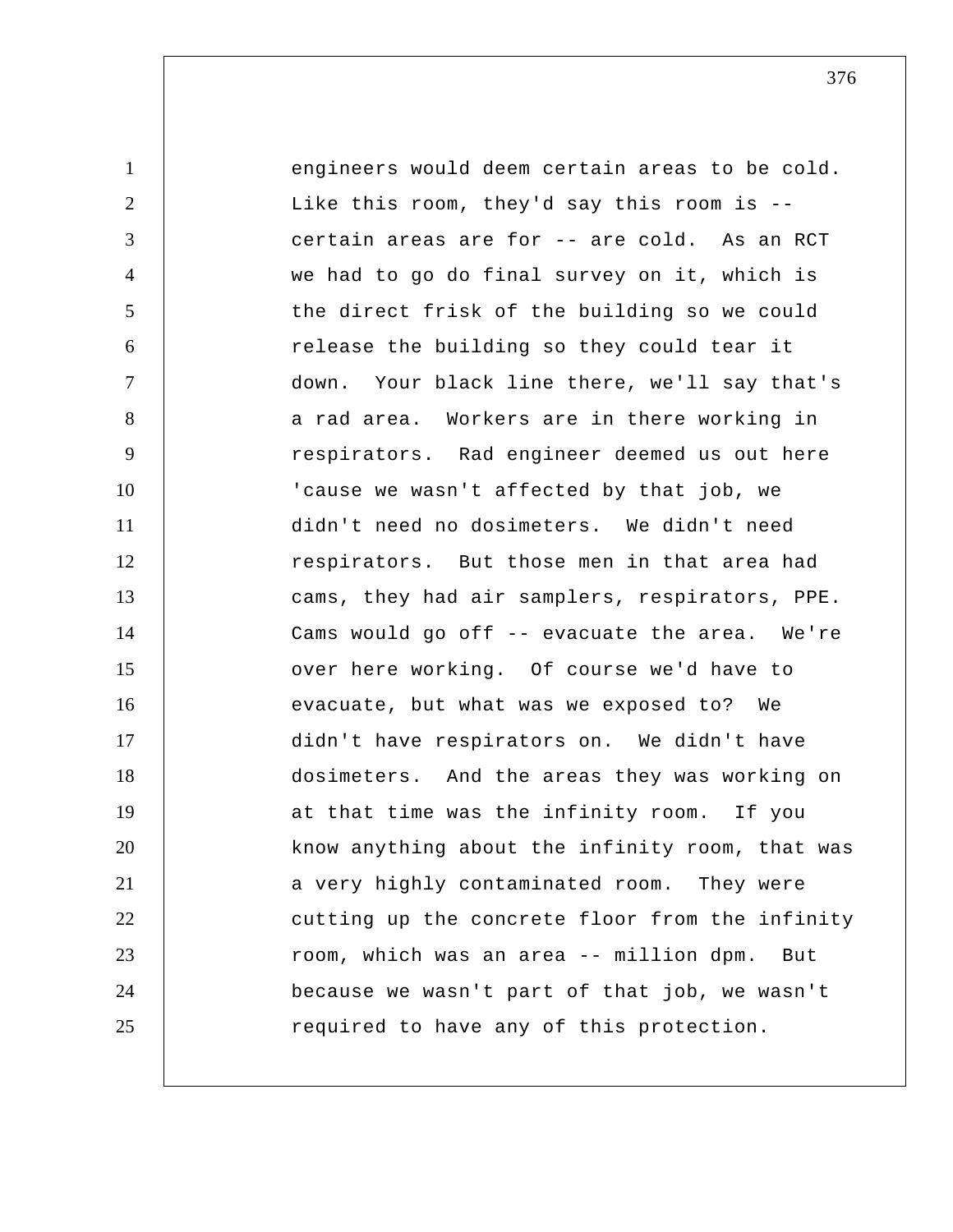1 2 3 4 5 6 7 8 9 10 11 12 13 14 15 16 17 18 19 20 21 22 23 24 25 Where's your information? It does not exist. The plant is closed. It's gone. They say it's cold. The place is not safe. There's still highly contaminated areas out there. The public is at risk now, besides the workers that were there. But now the public's going to be at risk because that place is going to reach up and bite somebody in the butt down the future because it's still very highly contaminated, and something needs to be done about it and the public needs to know.  **DR. ZIEMER:** Thank you, Dennis. Then Richard Ostrom. Richard.  **MR. OSTROM:** I didn't come prepared with any paper to read from, so I'm just going to give you a few of exper-- experiences that I had. I was an assembler in Building 707 and 776, 777 between 1982 and 1992. The experiences I want to relate, it won't take very long to do so, but it verifies what has already been discussed. When I first started there the dosimeter badge was supposed to be worn on the top of -- of your chest, right about in here (indicating). And then when we wore our lead vest, then we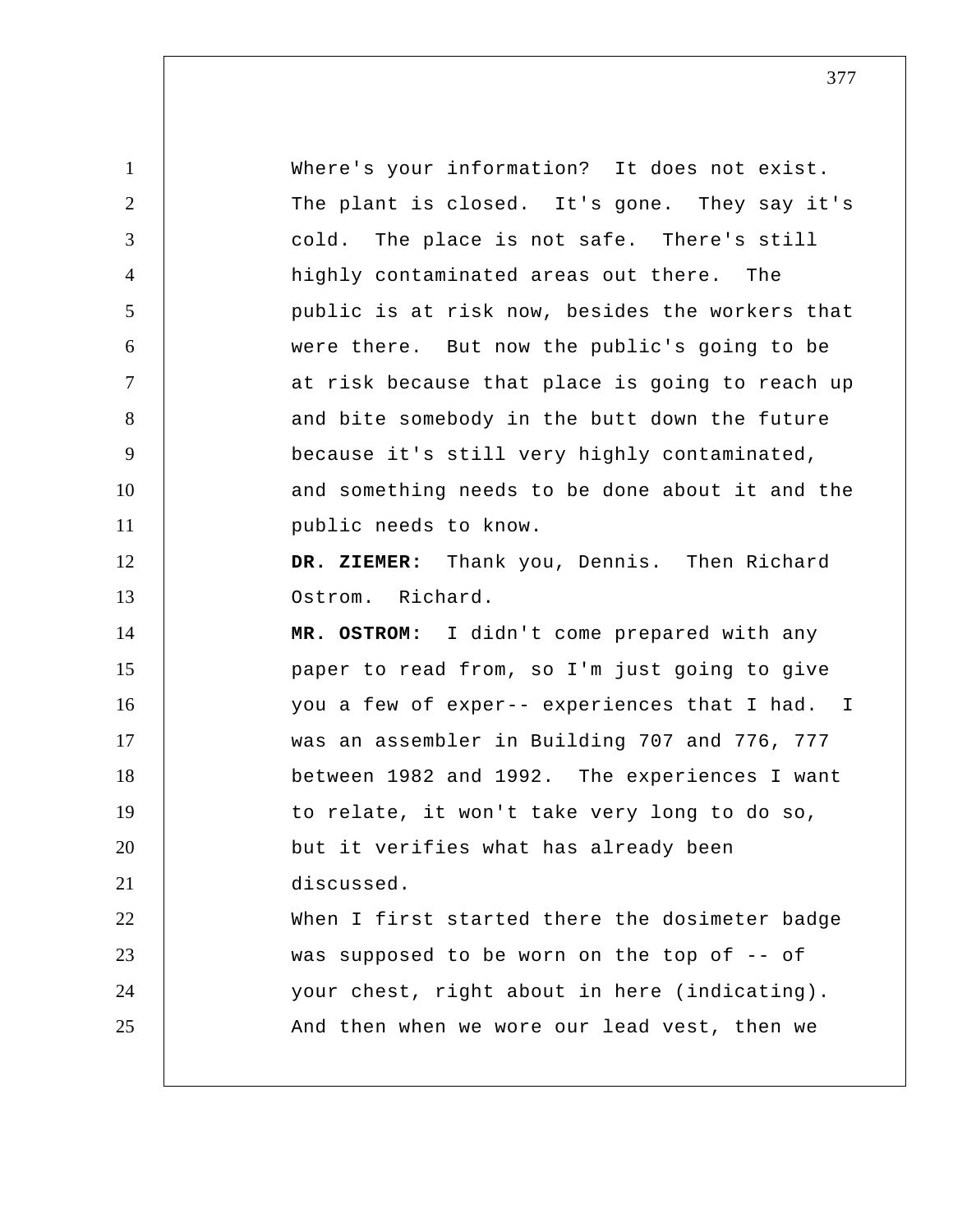1 2 3 4 5 6 7 8 9 10 11 12 13 14 15 16 17 18 19 20 21 22 23 24 25 were supposed to be putting that dosimeter badge behind the vest in order to protect it from picking up more count. Later on down the road we wound up -- we had to put a vest in front and a vest behind because we're getting blasted so much from the radiation. That idea went away because somebody came up with the idea that now we have that radiation bouncing between two lead vests and we're going to keep it right in here (indicating). In summation to all this, I after a while just got to feeling like a lab rat, and that's pretty much all I can say about it. Thank you very much. I appreciate you --  **DR. ZIEMER:** Thank you very much. I'd like to call on Michelle -- I think it's -- I'm having trouble reading the last name -- R-o-b --  **MS. DOBROVOLNY:** It's Dobrovolny.  **DR. ZIEMER:** Okay.  **MS. DOBROVOLNY:** Michelle.  **DR. ZIEMER:** Okay, Michelle. Thank you.  **MS. DOBROVOLNY:** My name is Michelle Dobrovolny and I appreciate you sticking me in here. I actually am here against doctor's orders. I have pneumonia for the third time. But I am a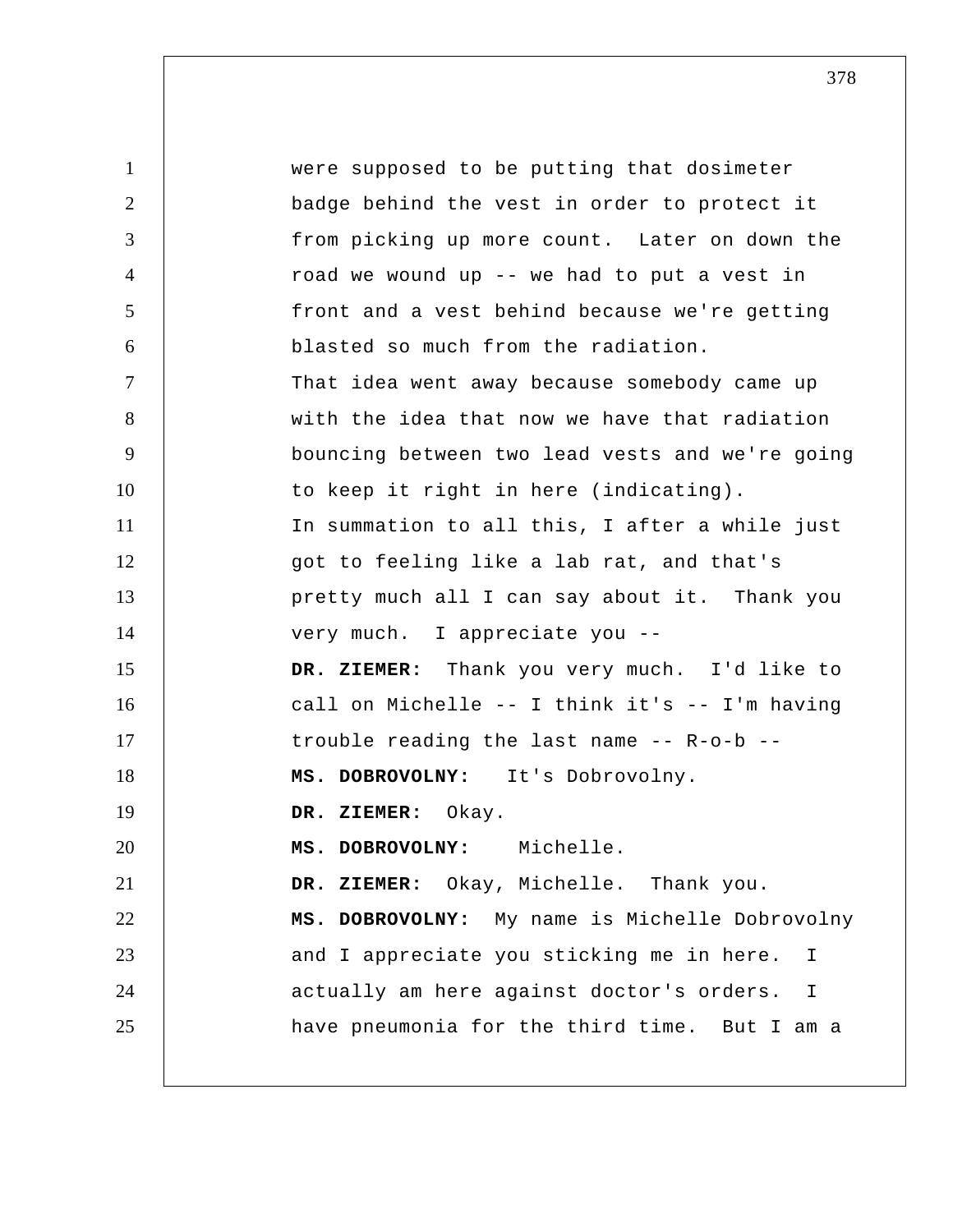1 2 3 4 5 6 7 8 9 10 11 12 13 14 15 16 17 18 19 20 21 22 23 24 25 Rocky Flats employee and I am sick. And I did have a speech written and I've decided just to go from the hip because I've heard a lot of people speak here today and I think they've spoken very well, and they've spoken for the people and the claimants. I have fought for six times to get my claim through. I'm on my seventh currently. Just because I haven't been diagnosed with cancer, even though I have the condition, I am not entitled. But yet Rocky Flats deemed me disabled. I'm not entitled to Department of Lab-- workmen's compensation. I live on \$1,400 a month and raise three teenaged sons. That's not how I looked for my life at the age of 41 years, and it is a very difficult thing to fight against a corporation and a company who continually (inaudible) you down. I've watched five family members die from Rocky Flats of cancer. I have one right now, a cousin, who is in bed dying, expected not to make it to the end of the week. I had a father-in-law that I nursed to death, lung cancer. And their families are still fighting for the compensation package. It's not right.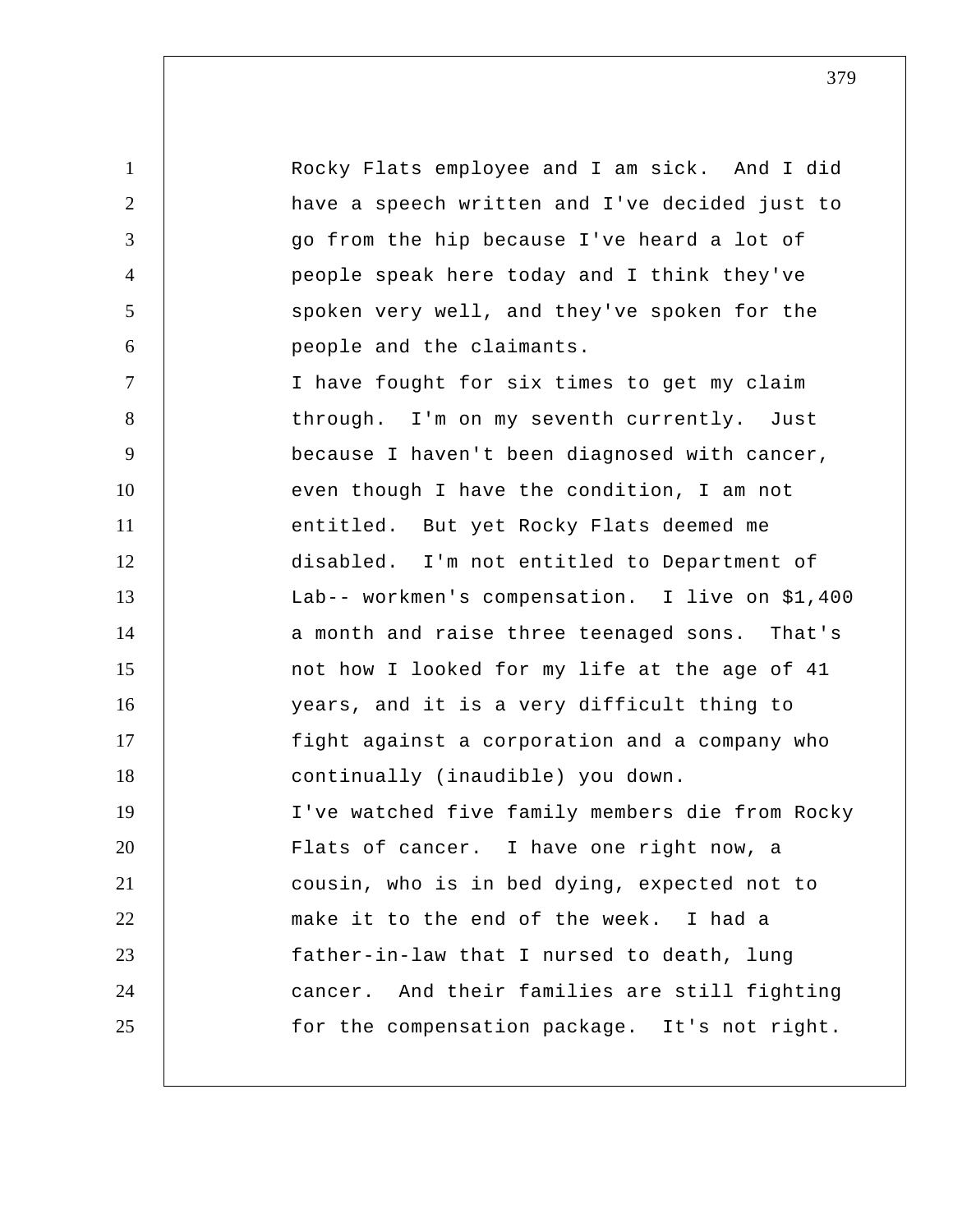| $\mathbf{1}$    | You guys hold a lot of power in your hands for |
|-----------------|------------------------------------------------|
| $\overline{2}$  | our lives, and I hope that you take into       |
| 3               | consideration that our lives are valuable and  |
| $\overline{4}$  | they're important. And they -- we deserve to   |
| $5\overline{)}$ | live each and every day to the best of our     |
| 6               | ability with what assistance we can. I was     |
| $\tau$          | exposed out there. I was in administration. I  |
| 8               | was in hot areas. I know what this young lady  |
| 9               | was speaking about -- dosimetry, but my        |
| 10              | readings come back zero. I worked -- I was     |
| 11              | salaried, worked sometimes 60 hours a week, in |
| 12              | and out of the hot areas. But because I was    |
| 13              | considered administration, I wasn't given the  |
| 14              | same dosimetry rights as the other workers who |
| 15              | worked with the plutonium. But I'm sick.       |
| 16              | I don't -- my life expectancy is maybe nine to |
| 17              | ten years, and I'm 41 years of age. What were  |
| 18              | you guys doing at the age of 41? Were you      |
| 19              | looking towards your death? Think about it.    |
| 20              | Thank you.                                     |
| 21              | DR. ZIEMER: Thank you, Michelle. We thank you  |
| 22              | for coming under very difficult circumstances  |
| 23              | indeed.                                        |
| 24              | Judy Padaya -- Padeyea --                      |
| 25              | MS. PADILLA: Padilla.                          |
|                 |                                                |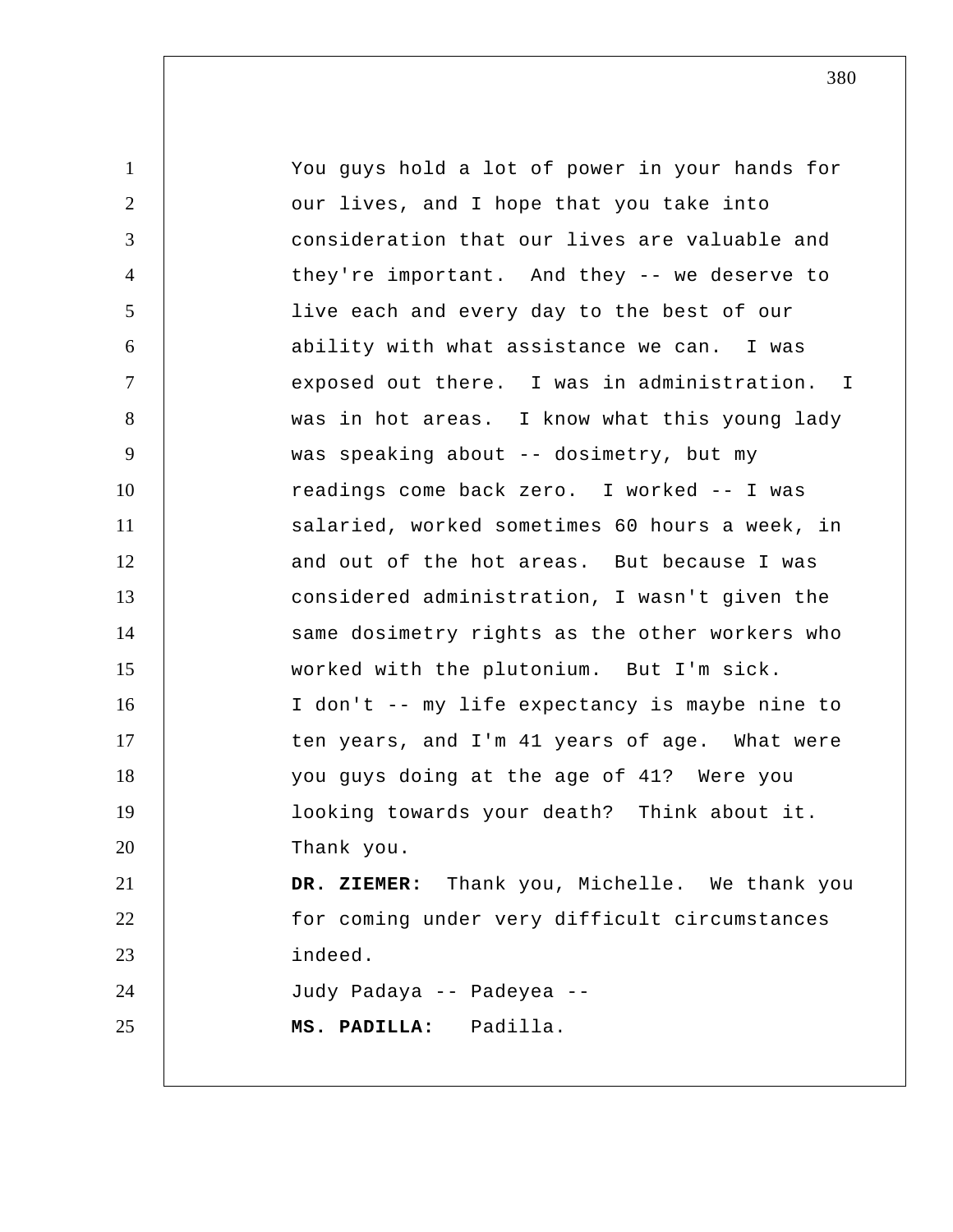| $\mathbf{1}$   | DR. ZIEMER: -- Padilla.                         |
|----------------|-------------------------------------------------|
| $\overline{2}$ | MS. PADILLA: Good evening. My name is Judy      |
| 3              | Padilla. I'm nervous, sorry. I just have one    |
| $\overline{4}$ | question, and it regards the February 18th,     |
| 5              | 2006 article that was in the Rocky Mountain     |
| 6              | News, and it says (reading) Program for sick    |
| $\tau$         | nuclear workers targeted for cut.               |
| 8              | It says (reading) The Bush administration has   |
| 9              | proposed cutting \$686 million from the program |
| 10             | to aid Rocky Flats and other nuclear weapons    |
| 11             | plant workers who were sickened on the job by   |
| 12             | radiation and toxic chemicals. That proposal    |
| 13             | has U.S. Representative Mark Udall and Senator  |
| 14             | Ken Salazar of Colorado worried that thousands  |
| 15             | of people who put their lives on the line to    |
| 16             | build nuclear weapons will be left out in the   |
| 17             | cold for lack of funds. This amount represents  |
| 18             | 44 percent of the total budget.                 |
| 19             | And I would just like to know from the Board    |
| 20             | your comment, please.                           |
| 21             | DR. ZIEMER: To my knowledge, that proposal has  |
| 22             | not gone anywhere in Congress, but I -- I'm --  |
| 23             | I can't say beyond that. I don't know where it  |
| 24             | is exactly. I've heard the same thing.<br>We    |
| 25             | have no -- I don't think we have any direct     |
|                |                                                 |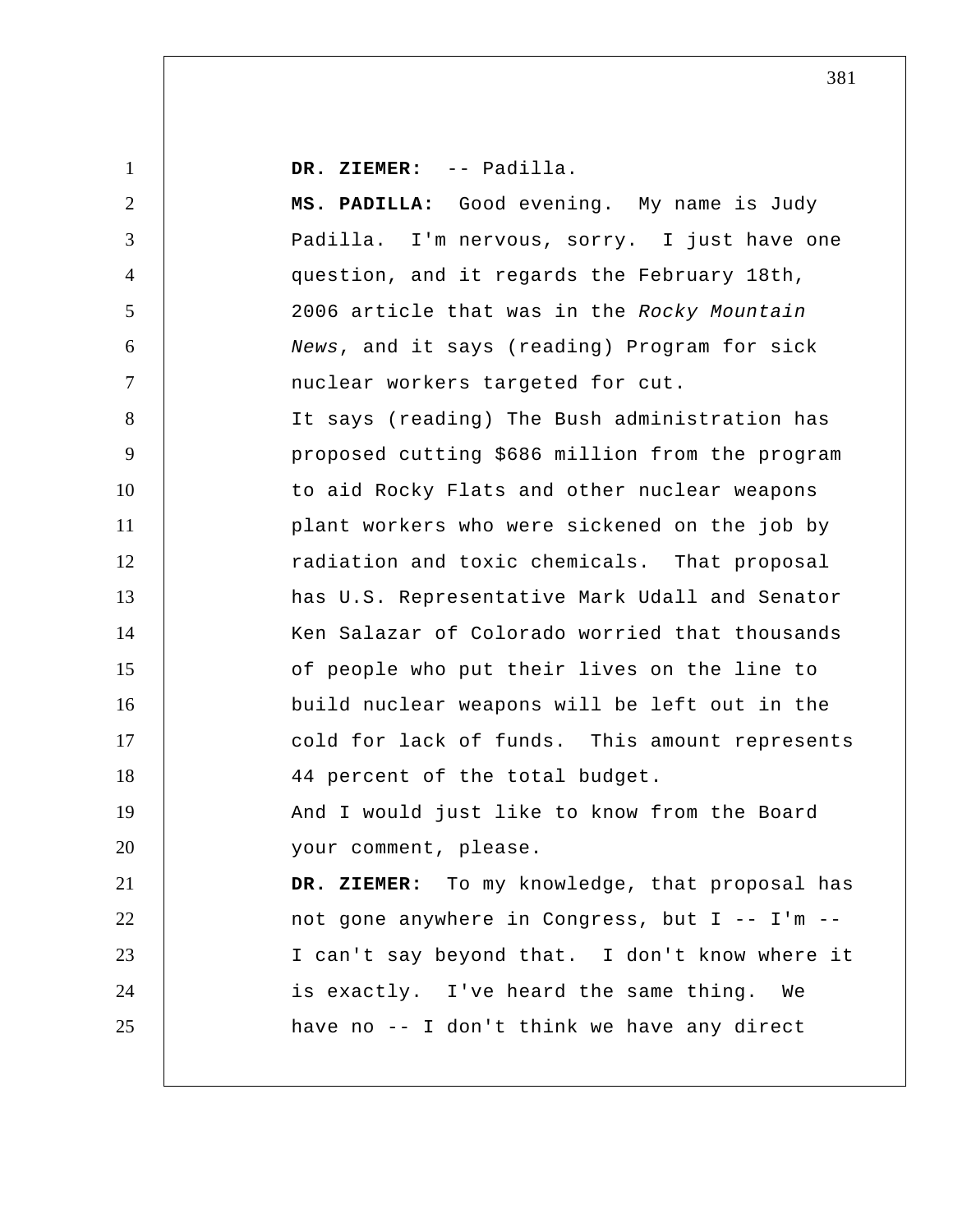1 2 3 4 5 6 7 8 9 10 11 12 13 14 15 16 17 18 19 20 21 22 23 24 25 information on it more -- I've seen the news articles. I'm not aware that it's going anywhere. Can anyone comment? I don't believe it has occurred and -- it certainly hasn't occurred. Maybe some of the Congressional people can explain where that is.  **MR. HILLER:** The reference in the article is to a discussion between the Office of Management and Budget and the Department of Labor, and we are watching that closely. There are many members of Congress from both parties, both in the House and the Senate, who are very upset by that proposal.  $I - - I - -$  we haven't seen an effort yet to implement that -- that proposal, but we're watching closely. There -- there's been one hearing that has been conducted in the House of Representatives. There has been I think a suggestion that there may be another hearing. All I can tell you is that there are a lot of people watching who are strongly opposed to that and you'll hear a lot more if - if there is any effort to move that forward.  **DR. ZIEMER:** I suspect we'll all be relying on our Congressional people to -- to handle that issue.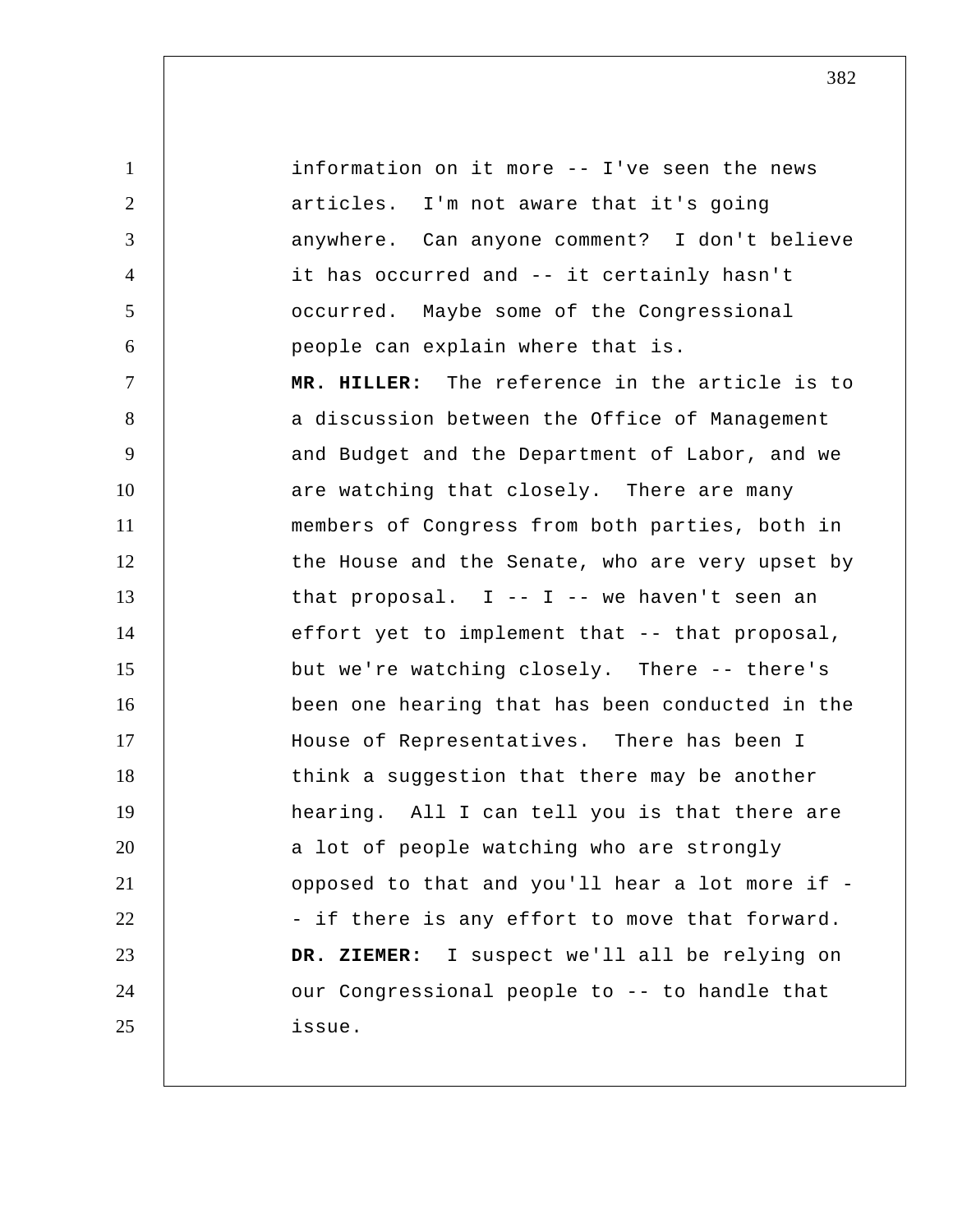1 2 3 4 5 6 7 8 9 10 11 12 13 14 15 16 17 18 19 20 21 22 23 24 25  **MS. PADILLA:** The article continues, (reading) Two Colorado members of Congress say they fear the administration intends to implement the proposed budget cut by denying a petition by Rocky Flats workers seeking to grandfather into the program everyone with certain cancers. That is applicable to our proposal that we get the cohort status. It further says (reading) The compensation law allows for such petitions to be approved when radiation records at a particular site are so sketchy that workers can't possibly prove a connection to their illness. I think that is so appropriate to this meeting. Thank you.  **DR. ZIEMER:** Thank you. A.W. I'm not going to try to pronounce the last name; I'm having a hard time reading it. I figure A.W. will work. Right? **MR. DEMAIORI:** Absolutely. Good evening, Dr. Ziemer and members of the Board. My name's Anthony William DeMaiori. Everybody knows me as Tony DeMaiori. I'm the petitioner on behalf of the United Steelworkers. I'm the expresident of Local 8031, represented the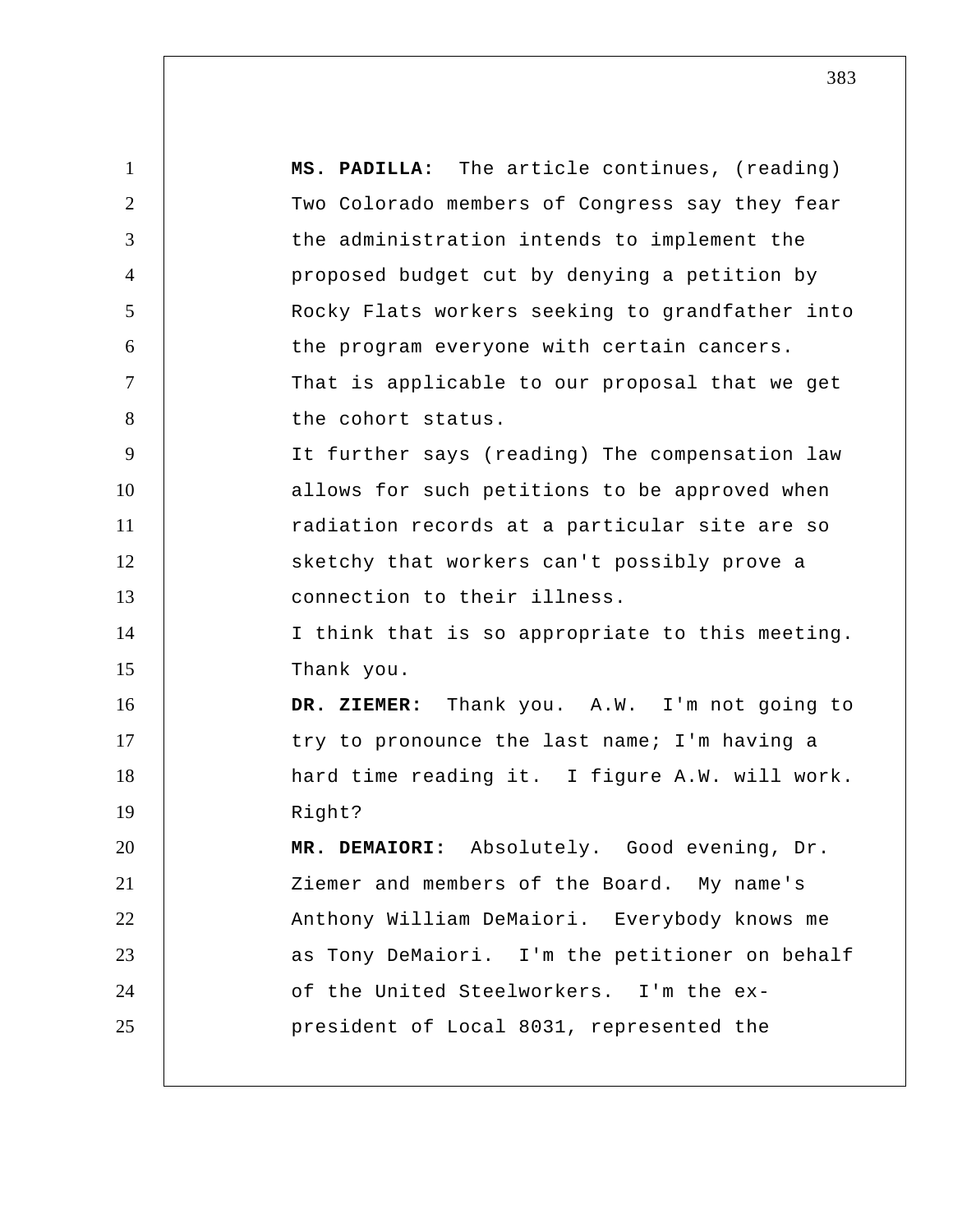nuclear weapons workers at the former Rocky Flats site.

1

2

3 4 5 6 7 8 9 10 11 12 13 14 15 16 17 18 19 20 21 22 23 24 25 I'm here tonight not to give a speech, that's -- or even a presentation, so I'm going to let everybody down. The United Steelworkers have been invited to make their presentation in front of the Board tomorrow morning from - anywhere from 8:30 till noon, I believe, if that's correct. That's -- and so I'd like to invite everybody here to please come back tomorrow and to be present for our presentation. We put a lot of time and effort into it and I will spend a minute or so thanking all the people that have helped us put this petition together. Everybody needs to know that everything we put in that petition was volunteered to us. Dr. Bob Biceline\* gave us 38 years of experience at Rocky Flats; Dr. Goldsmith, who did epidemiology for the Department of Energy in Washington, D.C.; Steve Baker, internal dosimetry, 28 years; Jennifer Thompson put the petition together for us, she did all the technical writing that was absolutely donated for free. That's everything that we put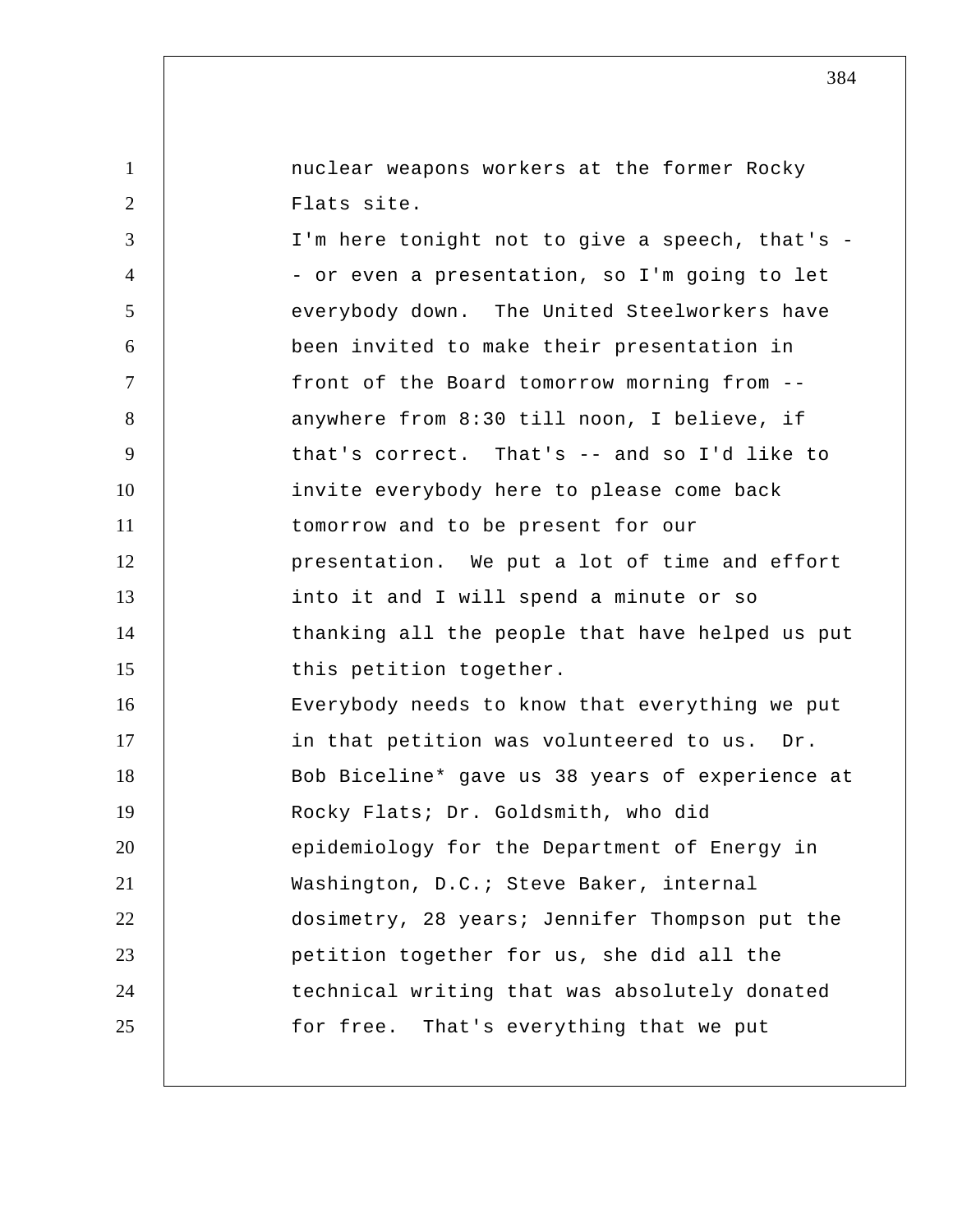1 2 3 4 5 6 7 8 9 10 11 12 13 14 15 16 17 18 19 20 21 22 23 24 25 together we -- we collected from site experts, and I'm going to miss a few, so I -- I have to tell you that I'd like to thank all those people. I'd like to thank Terrie Barrie of ANWAG for working very hard on behalf of the sick nuclear weapons workers. And there's just so many people in the room -- we have Richard Miller, who's always been an advocate of the workers; Senator Salazar's office for all their support; Senator Allard's office for -- for their support; Congressman Mark Udall, Congressman Bob Beauprez -- we've had a tremendous amount of support for this petition. That's -- I'm around -- or I'm going to end this saying that, you know, everybody came together for the sick nuclear weapons worker. Tomorrow we will give our presentation and please come back. That's -- we feel that it's worth everybody, you know, listening to. The public is invited, so thank you.  **DR. ZIEMER:** Thank you very much, Tony. Indeed our meetings are fully open, so everyone is indeed welcome to -- to attend the meeting tomorrow morning. Larry -- let me give you the time.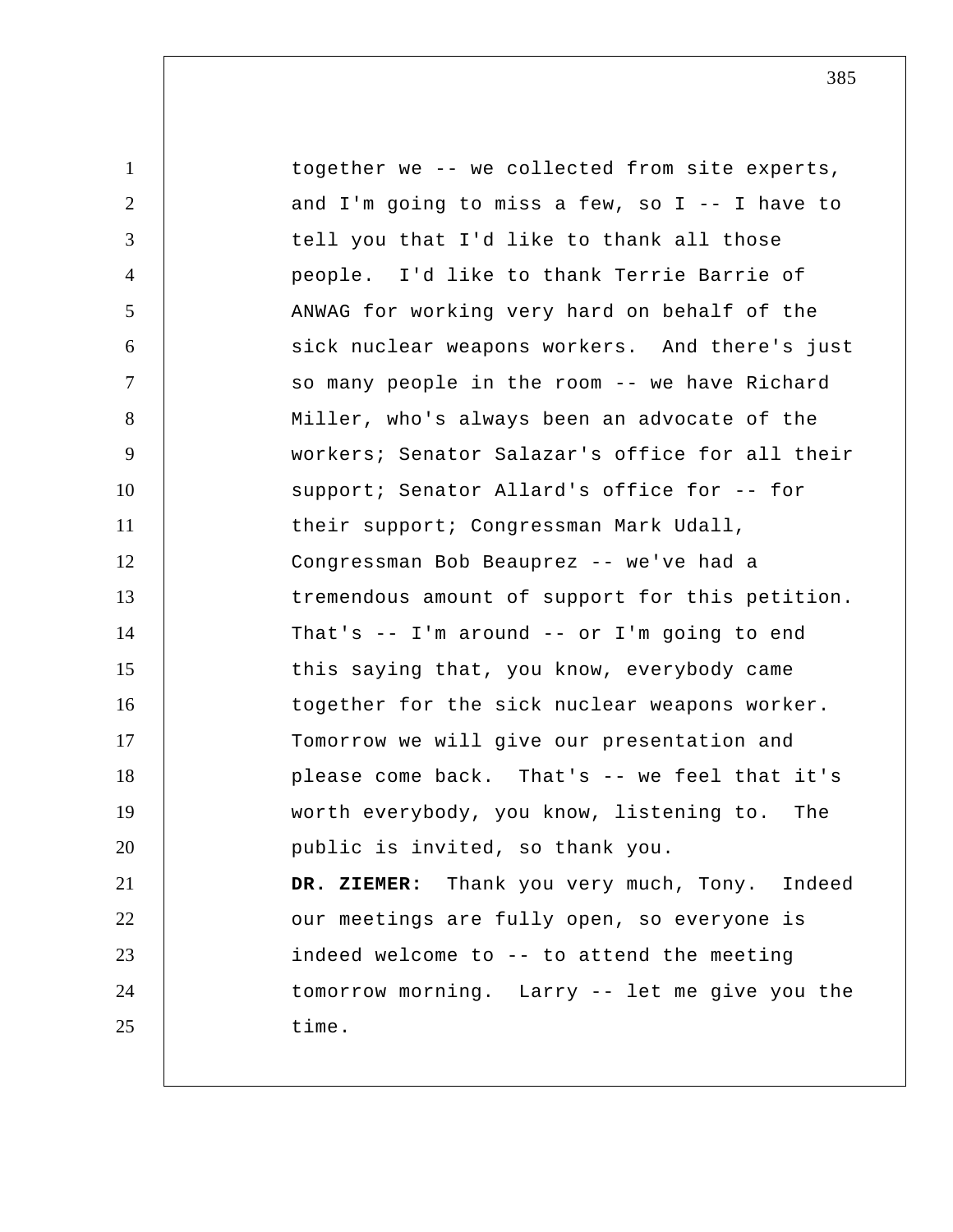| $\mathbf{1}$   | DR. WADE: It begins at 8:30.                    |
|----------------|-------------------------------------------------|
| $\overline{2}$ | DR. ZIEMER: 8:30. 8:30, and be right here.      |
| 3              | Larry Rands?                                    |
| $\overline{4}$ | MR. RANDS: Hi, my name is Larry Rands. I        |
| 5              | spent 19 years working at Rocky Flats, mostly   |
| 6              | in what we referred to as the hot areas. And I  |
| $\overline{7}$ | was laid off in 2001, voluntary lay-off. Two    |
| 8              | years later I was diagnosed with lung cancer,   |
| 9              | and a month after that I had my right lung      |
| 10             | removed, along with a rib, and followed by      |
| 11             | chemotherapy, which has affected my balance, my |
| 12             | -- numb -- I have numbness in my hands and      |
| 13             | feet. And so my point of contention of being    |
| 14             | here tonight is not only for myself but to give |
| 15             | you an idea of some of the things that          |
| 16             | claimants have to go through.                   |
| 17             | I had filed a claim beginning in 2004. I am     |
| 18             | still appealing denials, and I have been        |
| 19             | requested to provide information -- names,      |
| 20             | dates, places, types of exposures, duration of  |
| 21             | exposures, et cetera, et cetera. And I'm sure   |
| 22             | that you realize what a joke that is.           |
| 23             | I have filed for information regarding          |
| 24             | dosimetry logs, radiation control logs and on   |
| 25             | and on and on. I can provide -- I have a        |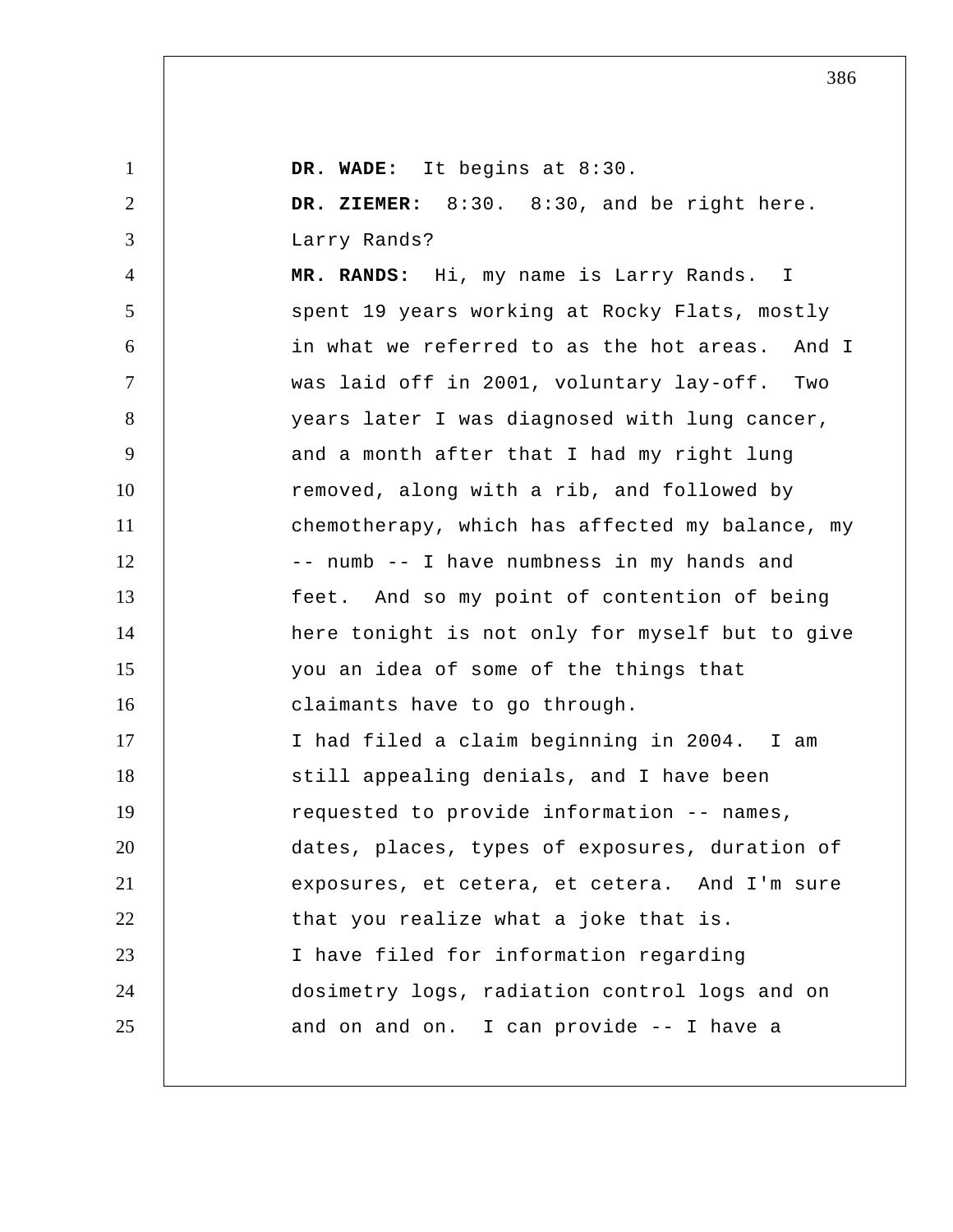1 2 3 4 5 6 7 8 9 10 11 12 13 14 15 16 17 18 19 20 21 22 23 24 25 limited number of copies, but I can provide that for you. And the burden of proof has always come back to me. In one case I received a letter and the -- the gentleman said that I needed to obtain a written medical report from my attending physicians showing a causal -- this is, you know, verbiage -- the causal relationship between my claim for pancreatic cancer and the cause of death indicated on my death certificate. Well, I'm here to tell you that I'm still alive. At least I think I am. And my -- the people that spoke before me told you about the ludicrous stuff that's going on, and -- and this is -- I can vouch for that. I have filed a letter of petition, I guess, if you will, for -- under the Freedom of Information Act to get records regarding exposures to carcinogenic chemicals that were used at the Flats. Most of the focus is on radiation exposure, but any of us that have been involved with decontamination work or any glovebox work -- maintenance men, construction workers, it goes on and on -- we were exposed to more than just radiation, which could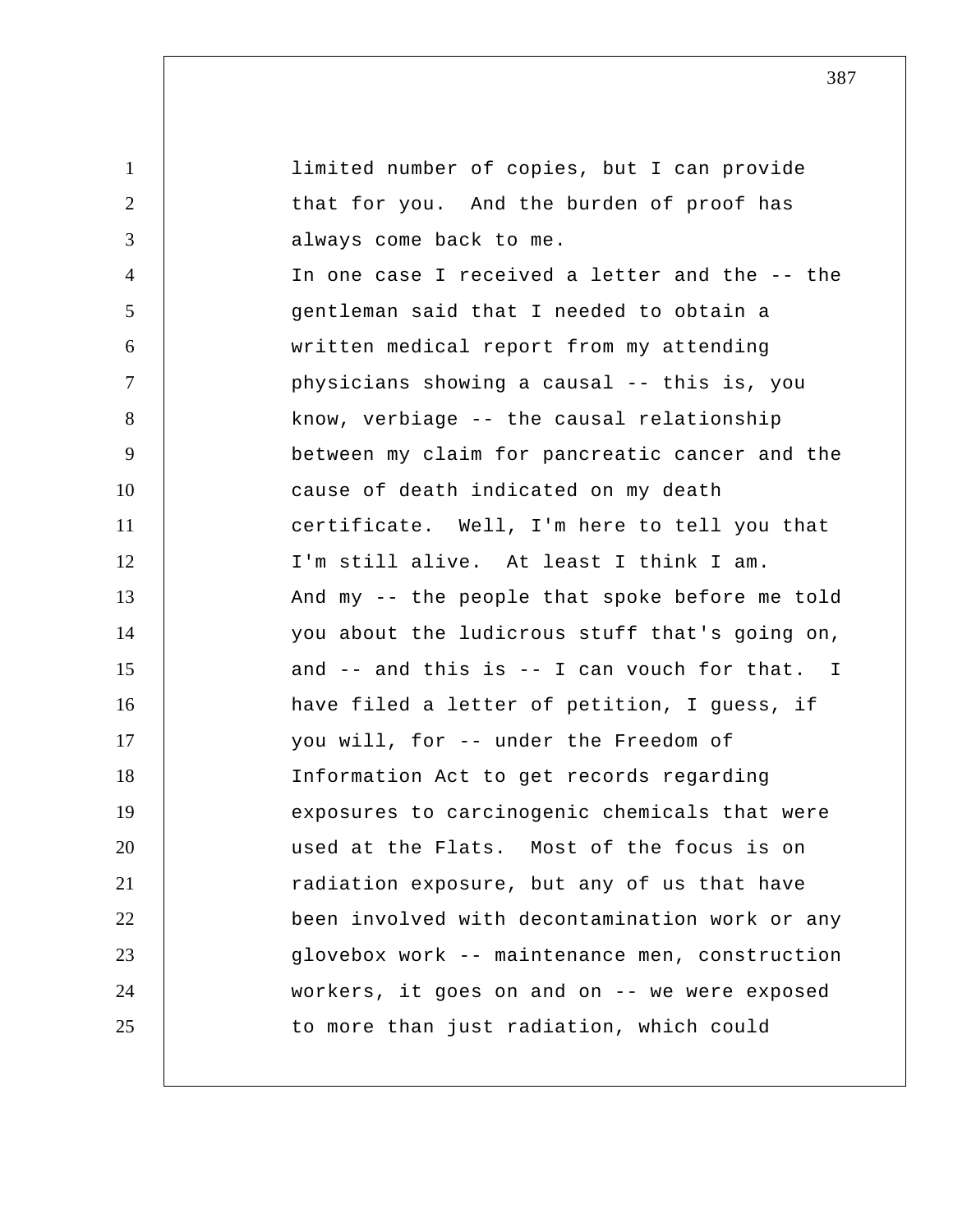produce cancers.

1

| $\overline{2}$ | The NIOSH dose reconstruction report that I        |
|----------------|----------------------------------------------------|
| 3              | received said that I had received 47 rem to the    |
| $\overline{4}$ | lung, but the causal percentage was 37 percent.    |
| 5              | And the guidelines that NIOSH uses say that        |
| 6              | anything under 50 percent is denied. So my         |
| $\tau$         | point being that dose reconstruction does not      |
| 8              | always consider the dose received by an            |
| 9              | individual working in a high dose rate job.        |
| 10             | They take averages, I believe, for the areas or    |
| 11             | the buildings. They take an average number of      |
| 12             | hours that may or may not have been worked by      |
| 13             | an individual. And that's pretty much where        |
| 14             | they get their dose reconstruction numbers         |
| 15             | from.                                              |
| 16             | I know for a fact that, as Diane pointed out,      |
| 17             | you know, as material was stored in Building       |
| 18             | 371 in the later years, prior to being shipped     |
| 19             | out, background radiation in Building 371 and      |
| 20             | 374 increased. Was not taken into                  |
| 21             | consideration. Many of the workers there were      |
| 22             | office workers. At one -- it finally got to        |
| 23             | the point that $-$ - that the workers had to $-$ - |
| 24             | even the administrative workers had to wear        |
| 25             | their dosimetry badges in the area working in      |
|                |                                                    |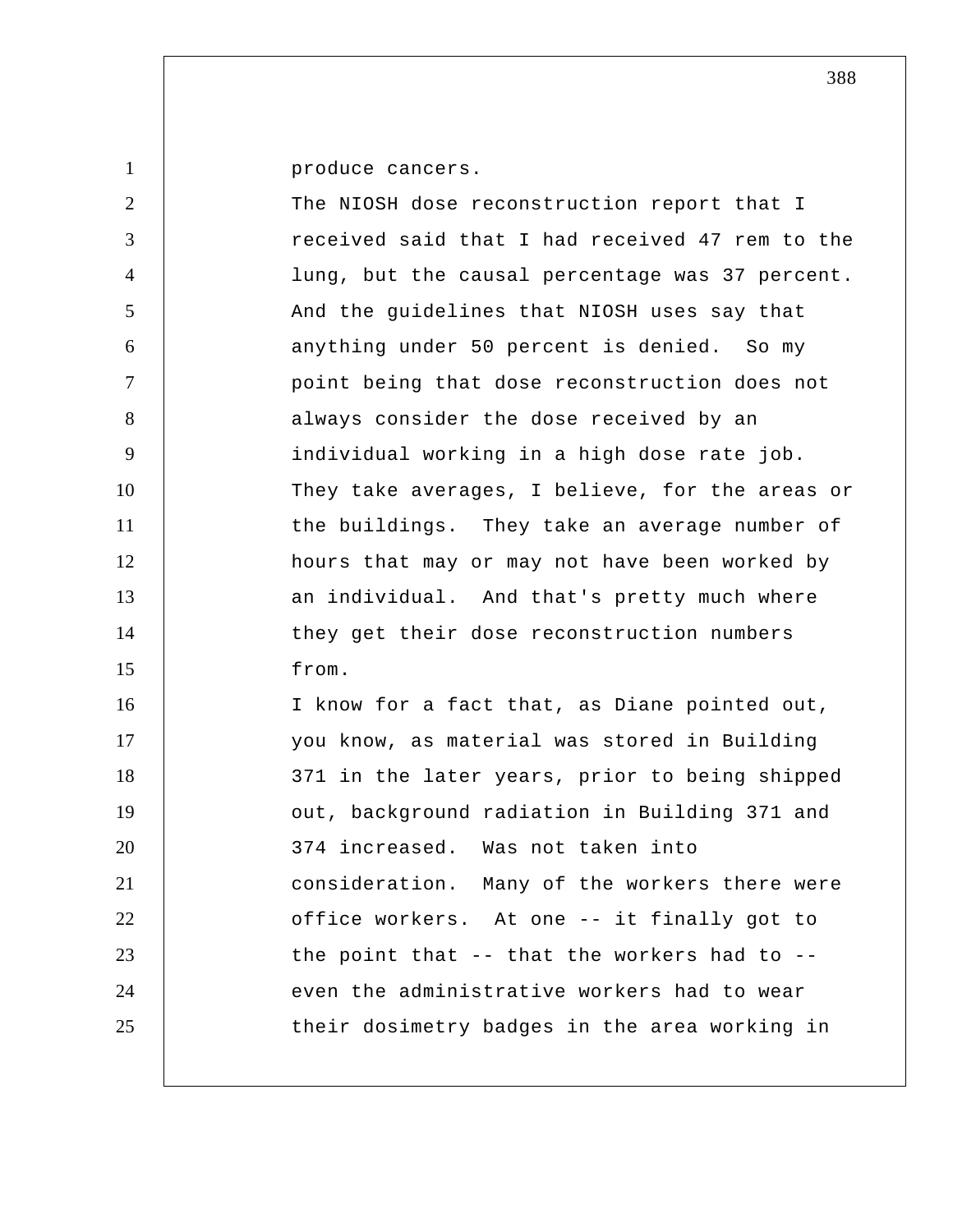1 2 3 4 5 6 7 8 9 10 11 12 13 14 15 16 17 18 19 20 21 22 23 24 25 their offices. Their desks had to be moved away from the walls because of increased radiation. Now what about -- until that occurred, what about the dose received then? The record-keeping is virtually non-existent, and records which might aid a worker claim cannot be found or do not exist, and this is from my personal experience. I've requested this information. I've been told it does not exist or it's not reproducible. If I want to pursue it, it will cost me \$40 an hour to have someone dig through the boxes that they have located at the Federal Center. It will cost ten cents a page, plus a percentage on top of that to have that information reproduced and sent to me. Now that information I just got over the phone in the last couple of days, so I'm expecting a letter to document that by the end of the week. So the burden of proof lies with the worker who worked in an atmosphere of a need to know, and wasn't always aware of the chronic effects from the chemical exposure and the radiation exposure that we had. Routine exposures were not recorded and people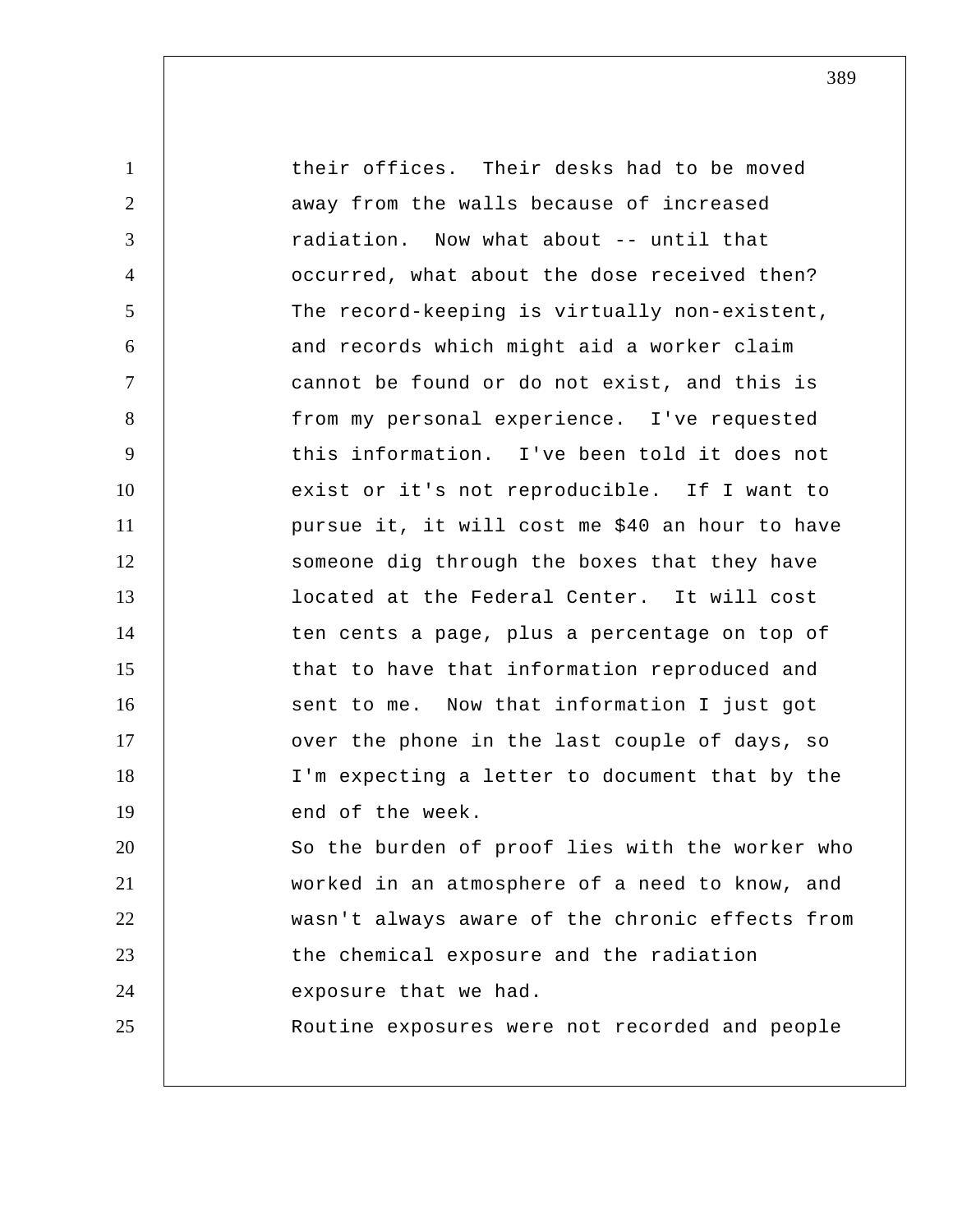1 2 3 4 5 6 7 8 9 10 11 12 13 14 15 16 17 18 19 20 21 22 23 24 25 were not sent to medical for contamination or chemical exposure unless necessary. And I'm sure that this is just reiteration of what you may or may not have heard already, but a lot of that occurred. Workers were exposed to unrecorded radiation exposure as the stored radioactive waste accumulated and aged. The amount of dosage went up. Unusual results, which has already been mentioned, were disregarded and averages were used for a matter of record. Well, it's a little unusual this time, but in the past that person only had a certain amount of -- so we'll just use that and erase or change the figure, so... If you need a copy, I can do that. Thank you for your time.  **DR. ZIEMER:** Before you sit down, sir, Mike Gibson on the Advisory Board has a question, I believe, for you -- for Larry -- or no -- yes, for Larry.  **MR. GIBSON:** I have a question and a comment. Dr. Ziemer, I believe if the records and the transcripts will reflect, I -- I read into the record a redacted letter to a claimant from a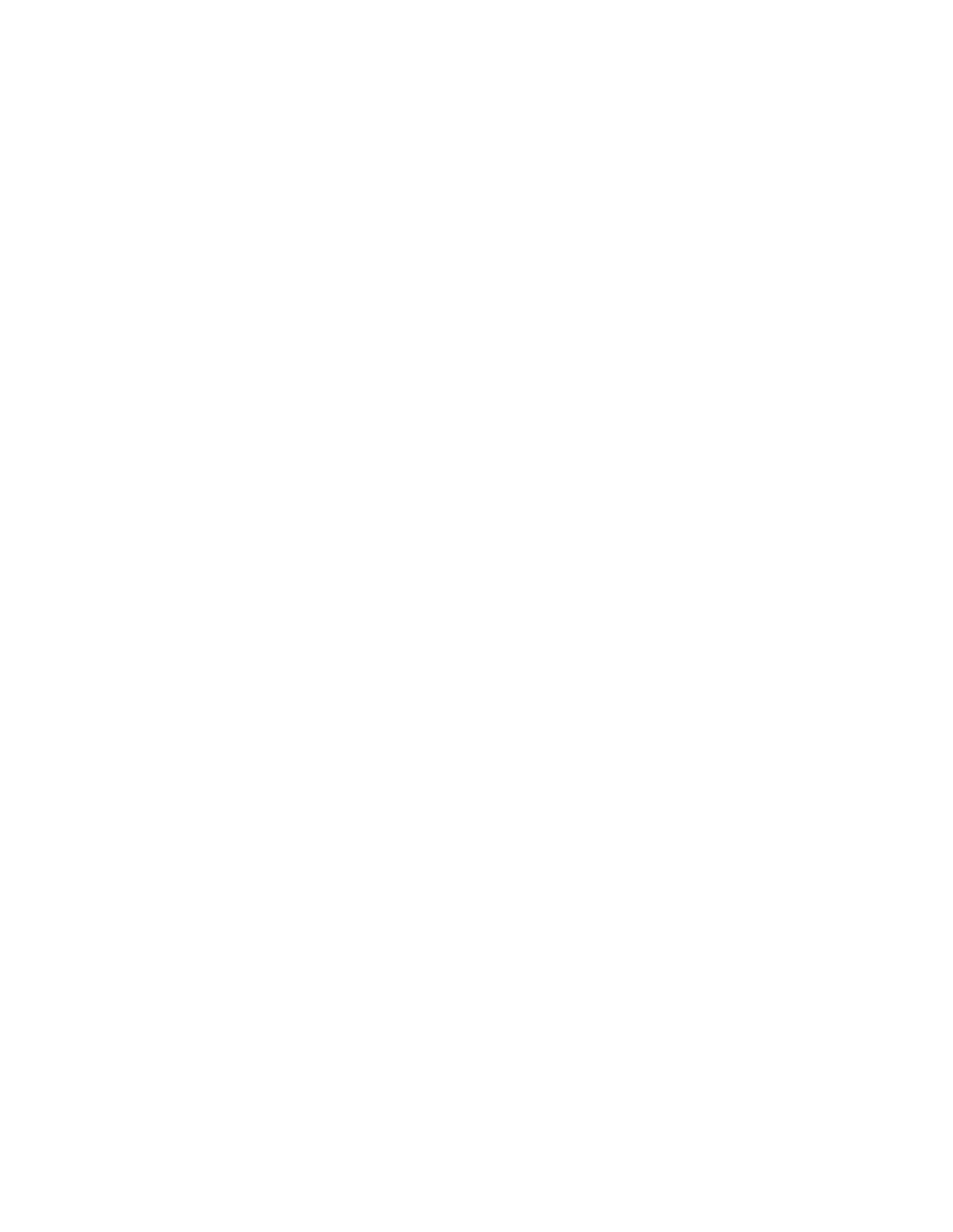1 2 3 4 5 6 7 8 9 10 11 12 13 14 15 16 17 18 19 20 21 22 23 24 25  **DR. ZIEMER:** Or is it -- Lessie -- Lessie?  **MR. BRITTON:** Lessie. There you go, you get a dime for that. Lot of folks -- most folks at Rocky Flats call me Les, and I'm a newcomer like this young man, was out there six years, and I got BE exposed. Now let me just -- now the folks that worked there, we did make history. I think it was projected to where we were supposed to lose two and a half people during the process of taking down Rocky Flats. All right. We didn't do it. That's the -- that's the good side. But the down side is, look at all the exposure and the sickness that came after that. Only thing I'm asking is this here. Being that I was out there just six years and my BE sensitivity did not -- okay? -- and for some strange reason he can't find the paperwork of that. Now that's bad. And I don't understand this because it's only been six years, I've only been gone for two years. But now like the folks that's been out there that's been there some 25 and 30 years, you know, and like here they are, they're dying from cancer -- or have died from cancer, and this young man here is 40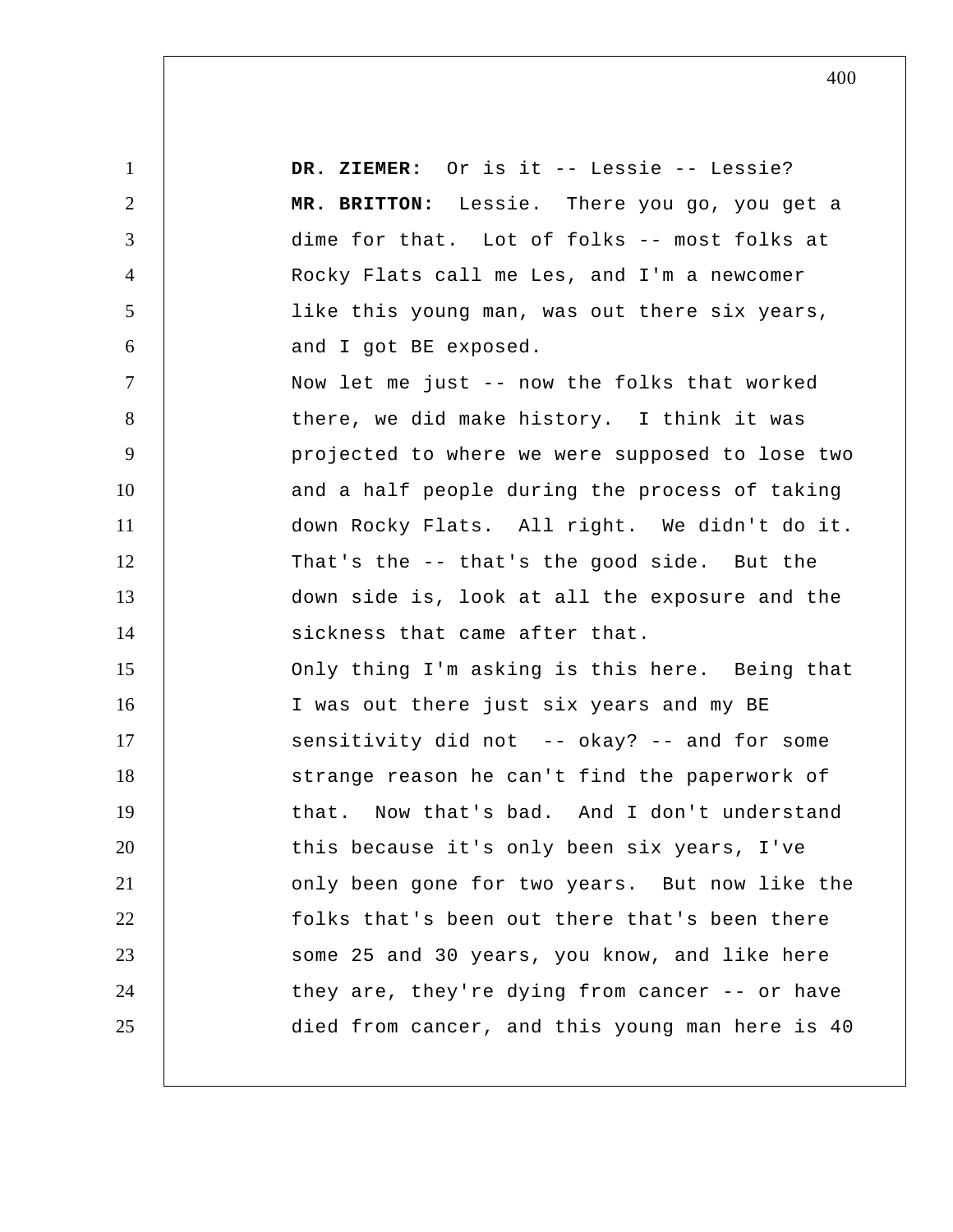1 2 3 4 5 6 7 8 9 10 11 12 13 14 15 16 17 18 19 20 21 22 23 24 25 years old, he doesn't know what's going to happen to him. But what I don't understand is how does the government and people in power just throw away the citizens that helped save this country. How do you just throw them away? Why is it that you don't care anything about the people that helped save this country? And then you do all the other like idiotic mess of stuff we won't discuss about going on now - folks can't get any help it seems because the system is clogged up -- by what? Just use your own imagination. All right? I don't have nothing against nobody human being -- okay? -- because my family's Heinz 57. Okay? But the (inaudible) was just here, I don't appreciate no one coming to this country without paying their dues that a lot of us have paid to live in this country. You come here, you get a free ride. All right? And then here we are, you got -- believe me, I mean I'm proud of the fact that I was part of Rocky Flats taking down, see, because we did it most safe- safest way possible. But the after-effect - think about the aftereffect, and who cares about that? The folks that don't care and just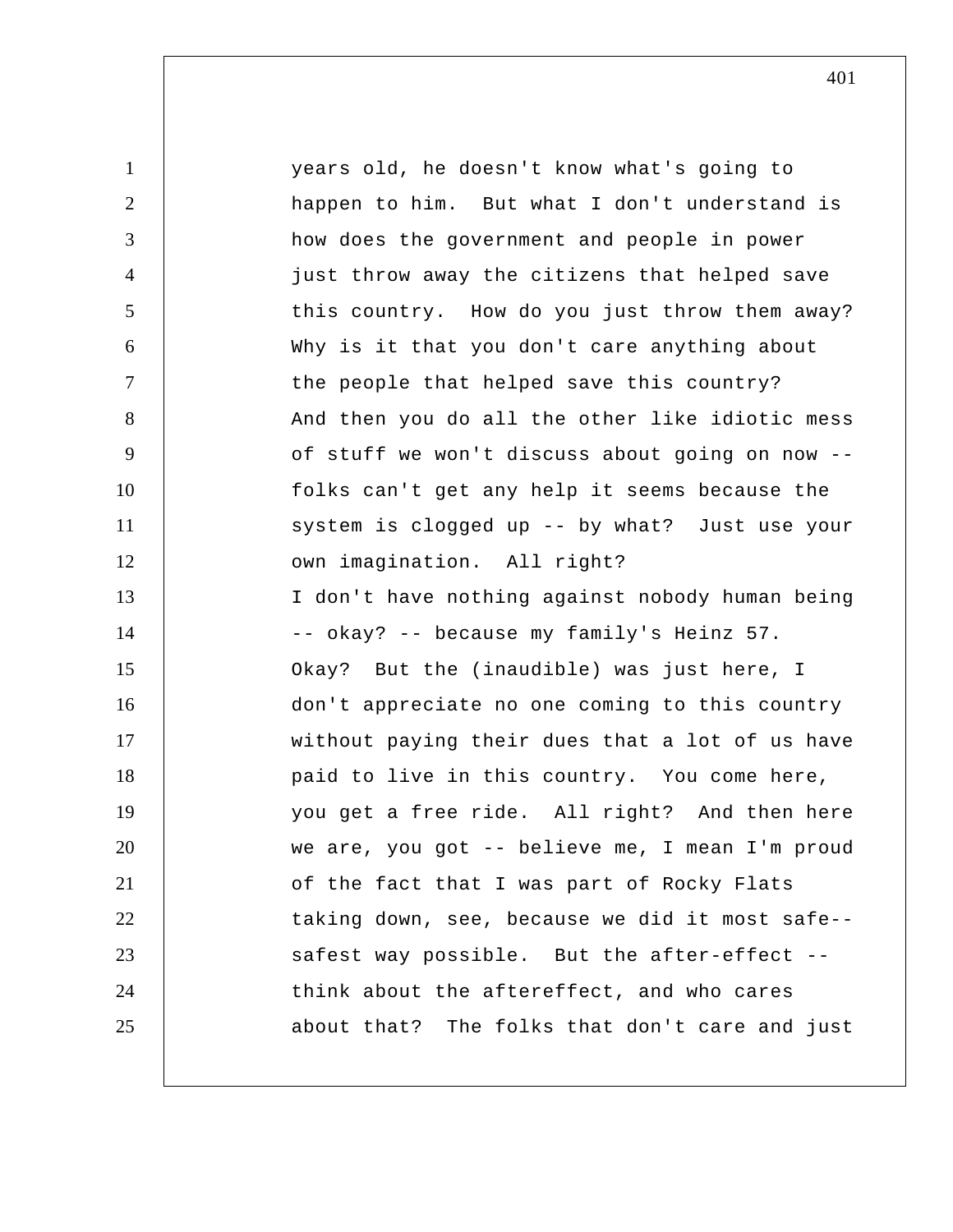1 2 3 4 5 6 7 8 9 10 11 12 13 14 15 16 17 18 19 20 21 22 23 24 25 holding power, the right policy and things, there's nothing wrong with them. But now you have one doctor that's going to raise a bunch of ruck-- and you know him, Dr. MacInerney\*. We worked in G module where this man -- young man tore down. I got exposed to BE there. He brought us -- a team of physicians in, which is him and 11 others. They was exposed. They had no PAPRs, no Tyveks, nothing. Then two weeks after they came in G module, then they post the room. I've never in my life heard a doctor talk this bad about anybody. The man might have got -- I don't blame him for getting upset for the simple reason he got exposed and didn't have to be exposed. I understand what makes this world go round, and it's not the people. It's the money. Folks care more about bonuses than bones that make people. We'll sit here and we can talk all day long about what you're going to do, but then that -- you've spent \$95 million on 30 people. All right. And when this program come about, I mean what  $-$  and they said the \$95 million was paperwork. You care nothing -- you care more about paper than people. Why is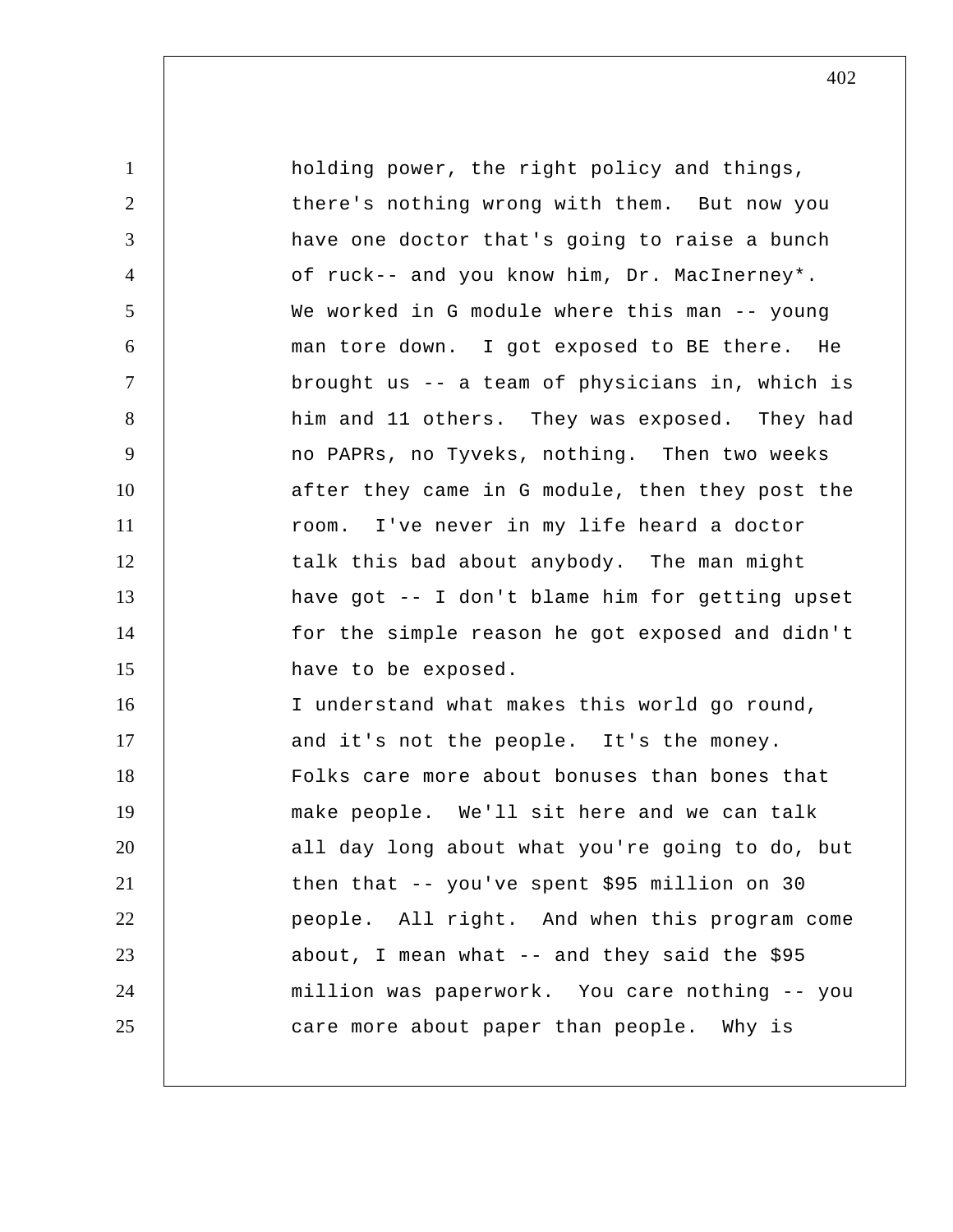1 2 3 4 5 6 7 8 9 10 11 12 13 14 15 16 17 18 19 20 21 22 23 24 25 that? You got -- you sit and you listen to me, you sit -- all these folks here, but here - look at us, look at us. Folks is dying. It's the one's that's not dead. People are hurting. Credit, triple A-1 down to zero, bankruptcy. Like the young man said, begging for pennies when millions have been spent foolishly simply because we have jackasses in office. I'm real serious about that. And we have jackasses in here in high position that don't want to do anything, you know. I'm not hurting, you know. I don't have to do this here. I don't have to take no -- I take more drugs than anybody in here to keep from the pain that I have, just to function. Not to get high, just to come in here. Every day, to get up. It hurts. My wife have to deal with that. My children. But the name of the tune is that I'm going to be all right, until I die. But then we're all going to die from something, and we agree to that. But if you all have any kind of power to get these fools off they behinds and take care of the people that dedicated their lives to saving this country, holding this country together, then maybe it'd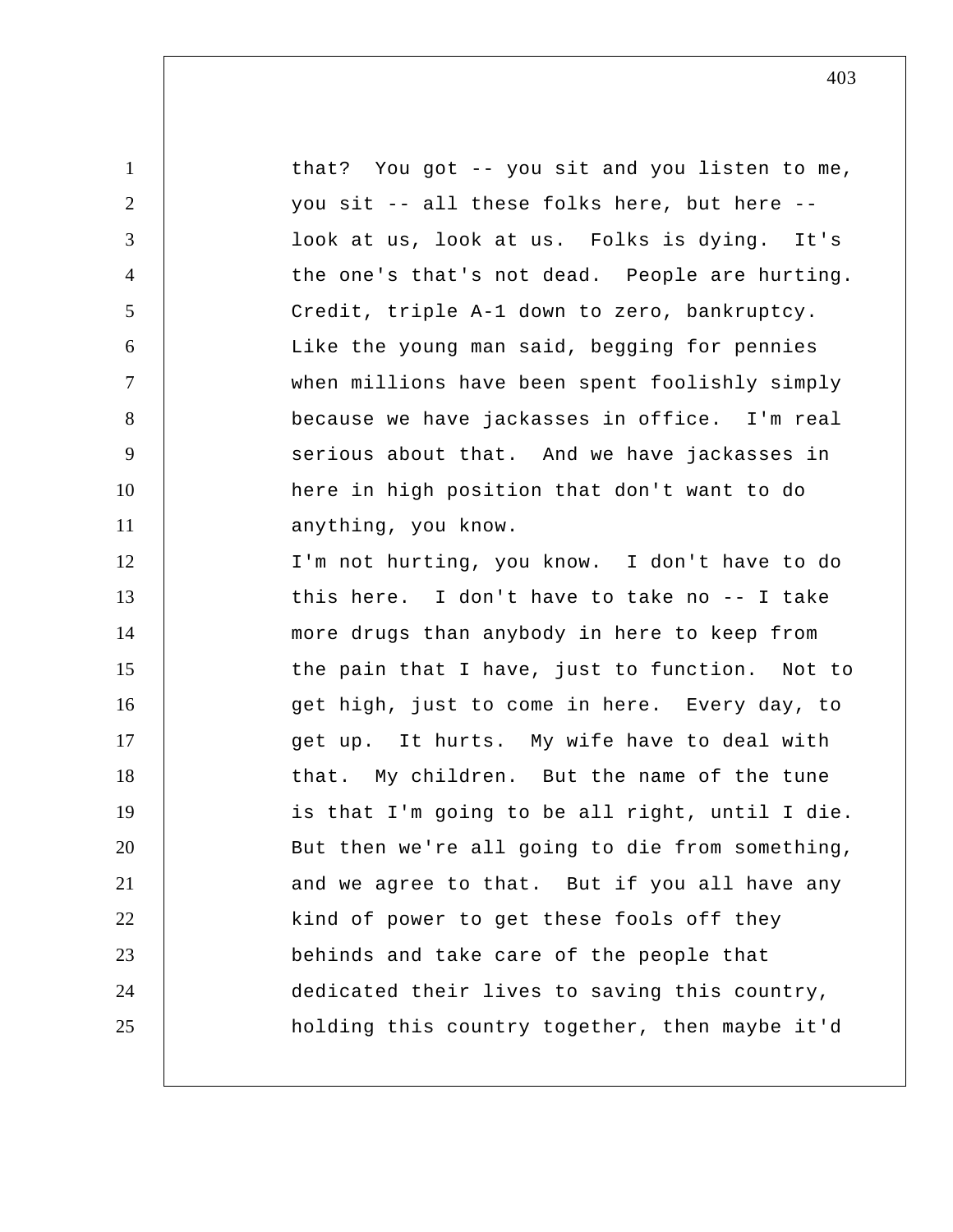1 2 3 4 5 6 7 8 9 10 11 12 13 14 15 16 17 18 19 20 21 22 23 24 25 be a better country -- when you've spent all your time on other stuff that really don't even matter simply because they haven't paid they dues. Everybody in here has paid their dues to live in America. Thank you.  **DR. ZIEMER:** Okay, well said, Lessie. And Jan Dennemest -- Dennemest? **MS. DEMOREST:** Yes, Demorest.  **DR. ZIEMER:** Is that close? **MS. DEMOREST:** Hi, I'd just like to say that I, too, received the Part E letter that you were asking for in approximately January. I'd also received a telephone call from Hanford's Resource Center asking for an interview. I had that deferred because I am now facing another possible cancer and was unable to do anything other than meet with a physician and asking him to write another letter identifying all of these issues. So I'm glad if in fact that has been canceled as far as -- as what is necessary for a claimant to provide for the Part E, if that's in fact what you were referring to. I would be glad to supply a copy of that letter if you -- if you would so desire.  **MR. GIBSON:** The Board was as-- the Board was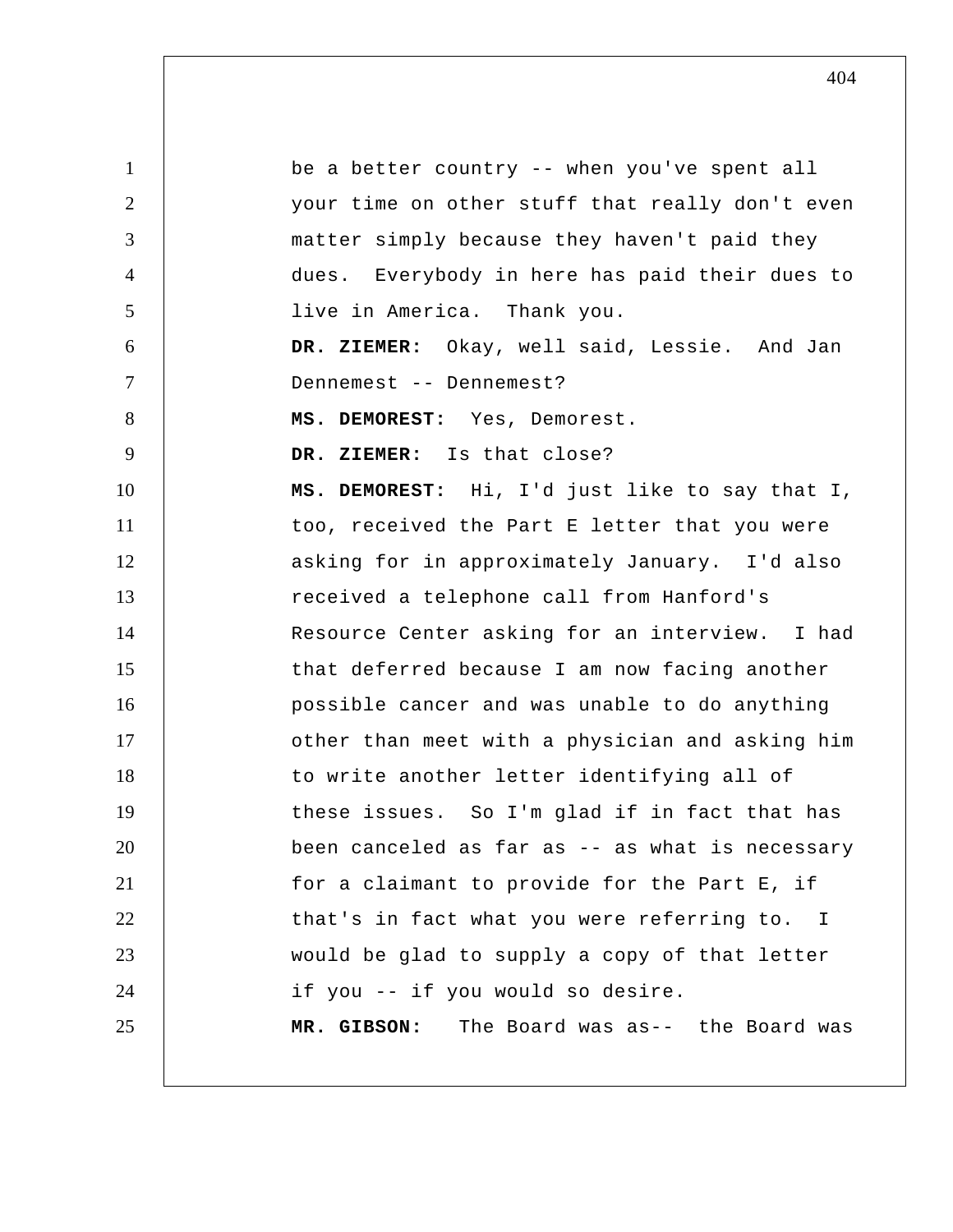1 2 3 4 5 6 7 8 9 10 11 12 13 14 15 16 17 18 19 20 21 22 23 24 25 assured it would be taken care of, but evidently it has not yet. **MS. DEMOREST:** Committee members, representatives from our Colorado senators and congressmen, fellow Steelworkers, fellow Rocky Flats claimants and concerned citizens, thank you for the opportunity to speak to issues regarding my experience at Rocky Flats --  **MS. MUNN:** Ma'am --**MS. DEMOREST:** -- and I request that you support the Rocky Flats SEC petition --  **DR. ZIEMER:** We need to have you --**MS. DEMOREST:** -- for all claimants --  **DR. ZIEMER:** -- get a little closer -- **MS. MUNN:** Could you please -- **DR. ZIEMER:** -- to the mike, if you --  **MS. MUNN:** -- get closer to the mike? We can't hear you. **MS. DEMOREST:** Sure.  **DR. ZIEMER:** Yeah, that's better. **MS. DEMOREST:** I'm just thanking you for -- can you hear me now?  **DR. ZIEMER:** Yeah, that's better. **MS. DEMOREST:** There's a saying to that, I think. I request that you support the Rocky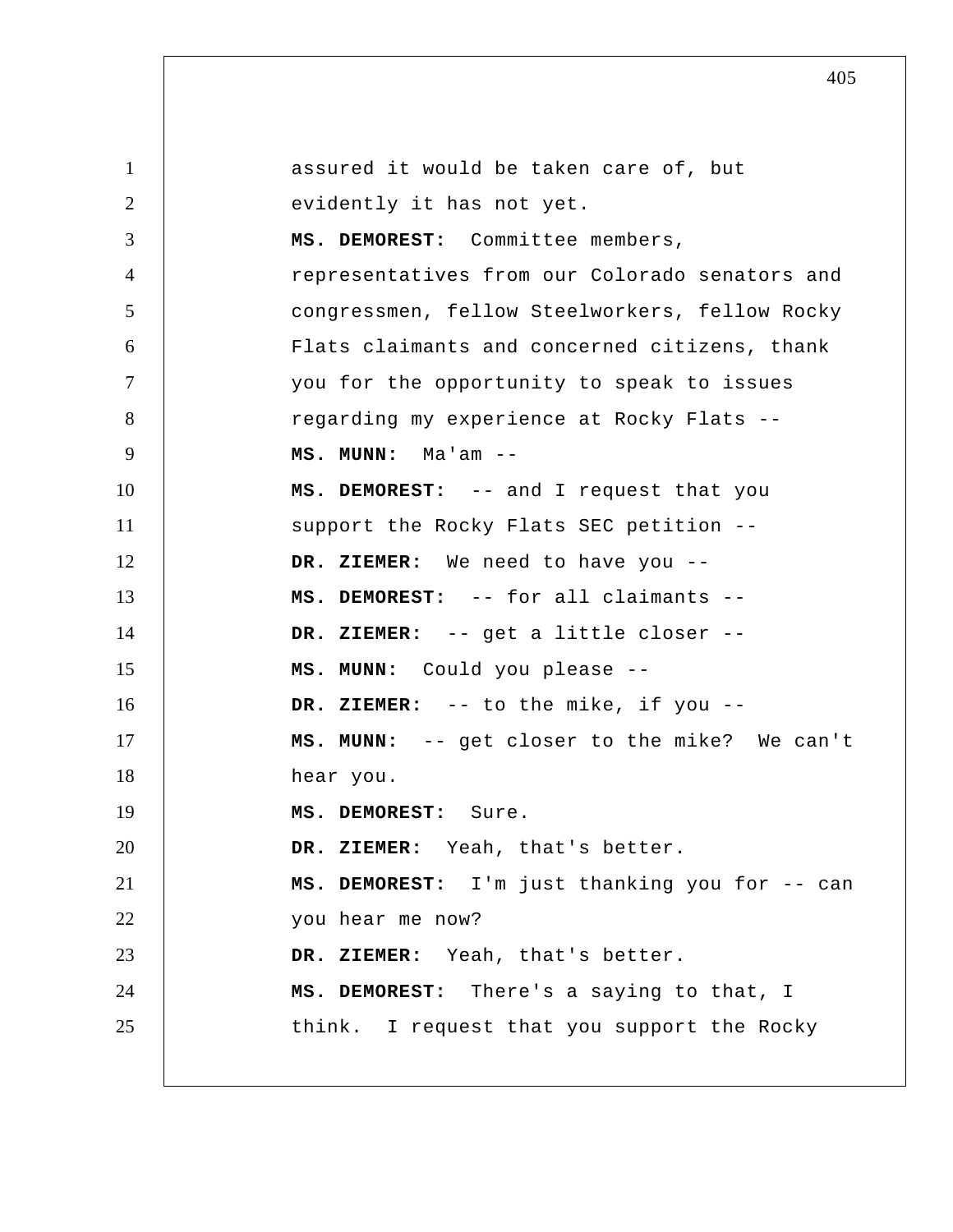1 2 3 4 5 6 7 8 9 10 11 12 13 14 15 16 17 18 19 20 21 22 23 24 25 Flats SEC petition for all claimants, production and non-production workers alike. My name is Janet Demorest and I am a claimant under the EEOICPA as I contracted breast cancer, multi-focal ductal carcinoma in situ requiring a modified radical mastectomy in 1994. Two and a half years later, after multiple tumor aspirations and excision biopsies to verify the presence or absence of cancerous cells in one and a half centimeter tumors growing at a rate of every three weeks to three months, 11 in all, and when one of the biopsies indicated precancerous hyperplasia on the ductal cells and when I underwent a prophylactic modified radical mastectomy of the other breast in order to reduce the chances of full-blown carcinoma or metastatic breast cancer. I was an employee. I was a non-production worker at Rocky Flats environmental technology site at the time I contracted cancer. From 1991 to 2000 were the ten years that I spent there. Note that all production of pits had ceased at this time. However, the incidence of cancer did not, for a production worker or non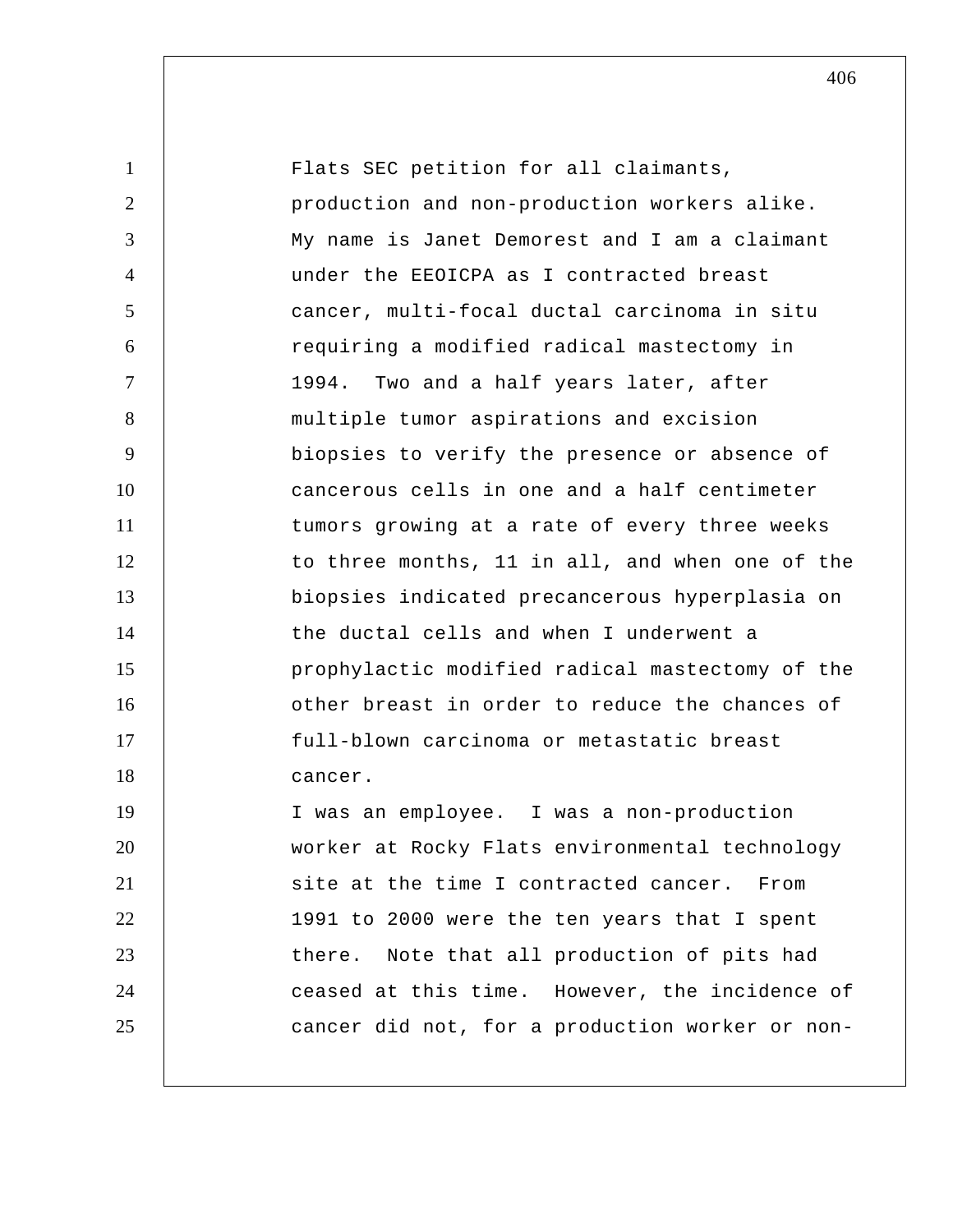| $\mathbf{1}$   | production worker, as we have heard in many     |
|----------------|-------------------------------------------------|
| $\overline{2}$ | instances tonight.                              |
| 3              | Although -- although the NIOSH reconstructed a  |
| $\overline{4}$ | radiation dose for my claim as I had not been   |
| 5              | issued a dosimeter at Rocky Flats per their     |
| 6              | management policy, and I challenge you to ask   |
| $\tau$         | why such a policy existed, I did not believe,   |
| 8              | nor do I now, that my exposures were accurately |
| 9              | estimated and cannot be estimated for           |
| 10             | sufficient accuracy. I therefore requested a    |
| 11             | re-evaluation of my claim, which was appealed   |
| 12             | August 19th of 2005, and a hearing took place   |
| 13             | in October. The hearing was, in my estimation,  |
| 14             | a farce, a complete waste of time and money, as |
| 15             | was the three and a half years waiting to be    |
| 16             | heard.                                          |
| 17             | I'll just briefly explain why. For instance,    |
| 18             | during the hearing, the person who was          |
| 19             | overseeing the hearing greeted me cheerfully,   |
| 20             | stating that she remembered me as she was the   |
| 21             | one who had taken my claim input more than      |
| 22             | three years previously. I thought how strange   |
| 23             | that the same person who took my input was now  |
| 24             | the hearing official. Is this a conflict of     |
| 25             | interest?                                       |
|                |                                                 |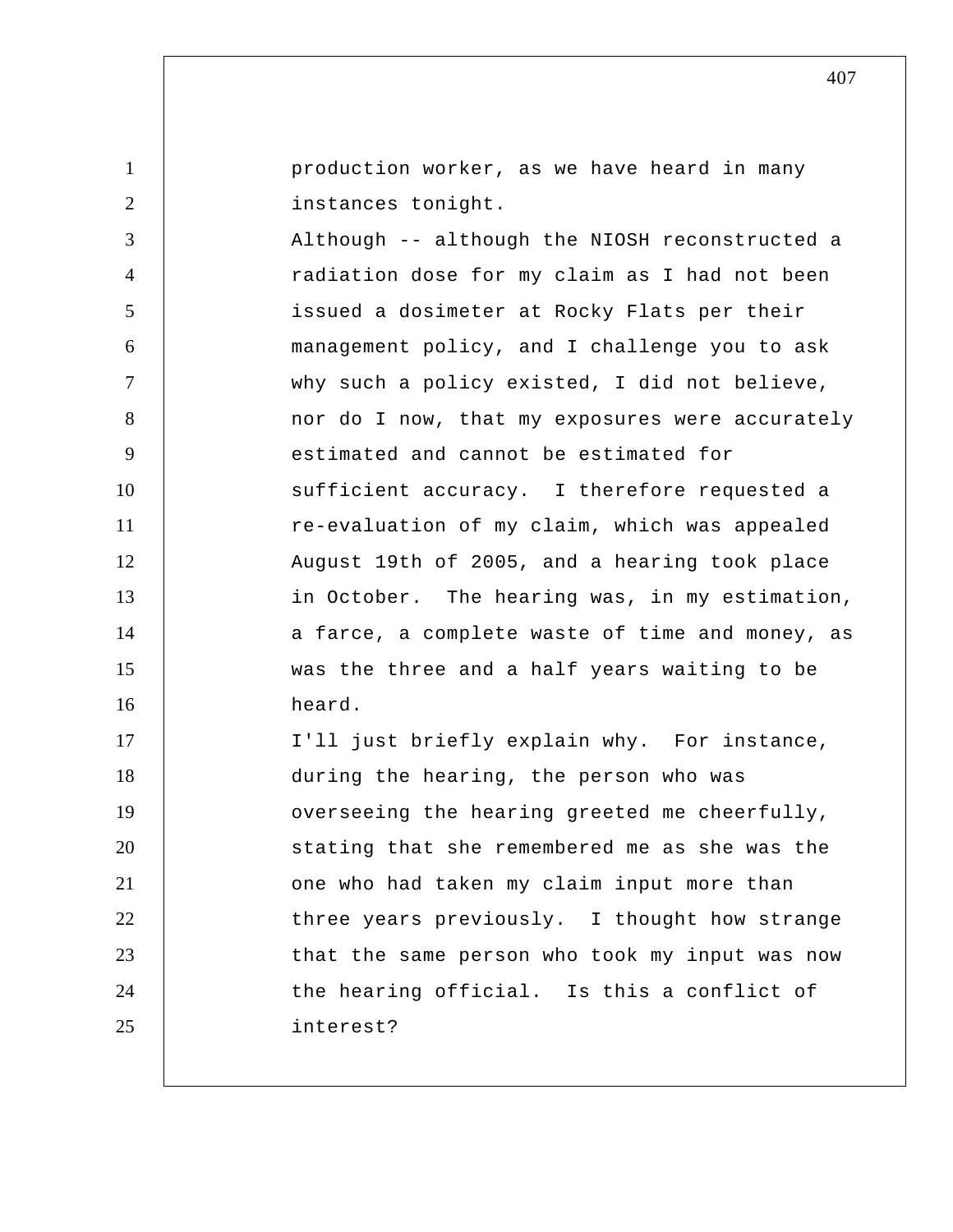1 2 3 4 5 6 7 8 9 10 11 12 13 14 15 16 17 18 19 20 21 22 23 24 25 It was an emotional hour, but it was longer than the five minutes the older gentleman before me in line had his hearing, a man who was obviously crippled, and he was only allowed five minutes for his hearing because the recorder personnel was late. So in order to keep on time, they did not reschedule his hearing. I found this strange, and I question how fair. I had heard -- I had told the hearing personnel that I needed to make sure that the hearing was for Part B and not Part E, because none of my letters ever indicated that the claim hearing was for which part. As I left my hearing, the official stated, "If you get any more cancer of any kind, please let me know." I was stupefied. I had no response to such an inappropriate comment. What a horrible way to exit a cancer patient, fighting for my life. My claim was in fact denied, with no reconsideration of any of the facts which had been submitted in writing, verbalized multiple times in many phone interviews, nor per the hearing. A dose reconstruction of .65 millirem placed me at .25 percent risk. This totally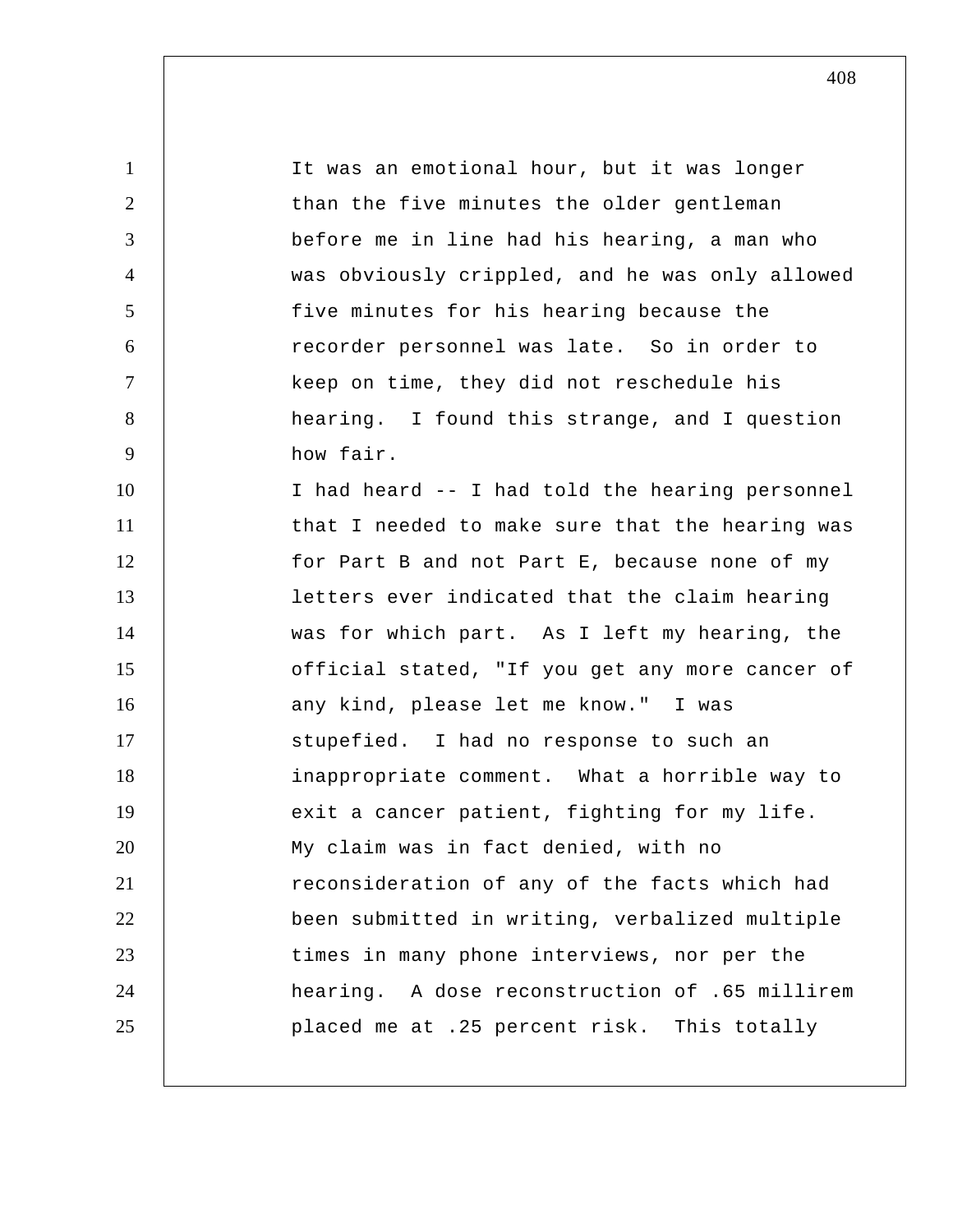| 1              | ignored all of the facts that I had submitted.      |
|----------------|-----------------------------------------------------|
| 2              | What was ignored? All of it. For instance,          |
| 3              | the fact that my office $-$ - that is my desk $-$ - |
| $\overline{4}$ | was in a cold building. The documentation in        |
| 5              | the DOE records did not indicate that as the        |
| 6              | maintenance implementation program manager that     |
| $\tau$         | I did not manage anyone. It was simply a title      |
| 8              | given to me because there was a new DOE order       |
| 9              | for maintenance programs for DOE facilities         |
| 10             | which required assessment of maintenance            |
| 11             | operations at DOE nuclear and non-nuclear           |
| 12             | facilities and implementation of SHAOW*             |
| 13             | statements for the DOE. That is the                 |
| 14             | construction worker program, which we have          |
| 15             | heard of tonight.                                   |
| 16             | The fact that my job required that I accompany      |
| 17             | those construction crews, the maintenance           |
| 18             | workers, who also were my escorts since I had       |
| 19             | no dosimeter and had not been tasked for            |
| 20             | radiation worker training, per the management.      |
| 21             | I ask you again, why? These crews which I           |
| 22             | accompanied were electricians, welders,             |
| 23             | painters, carpenters, pipefitters, metrology        |
| 24             | technicians to check calibration of                 |
| 25             | instruments, among others. We went into all         |
|                |                                                     |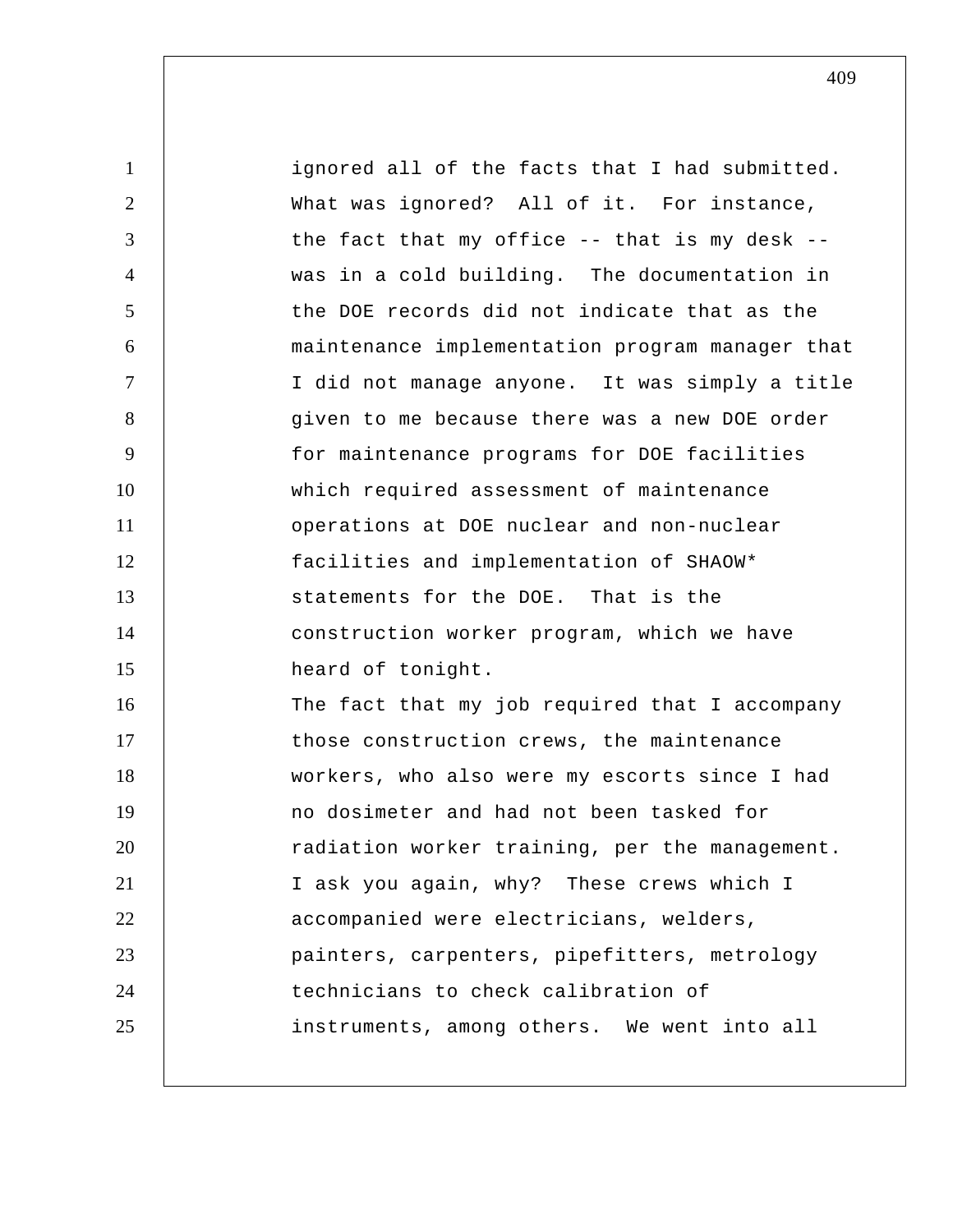1 2 3 4 5 6 7 8 9 10 11 12 13 14 15 16 17 18 19 20 21 22 23 24 25 the buildings, more than 400 at the time, on a routine basis up to the time of my diagnosis in January of 1994. The buildings which I worked in included cold -- that is assumed cold - such as Buildings as 060, 111 and 112, 115, 130, 131, 331, 334, 460, the trailers, medical, metrology buildings, et cetera -- and hot buildings, such as 371, 441, 443, 554, 771 - which we've heard a lot about tonight -- 776, 881, 707, et cetera. The fact that many cold areas within a hot building for non-production staff, which we have also heard instance proclaimed tonight, who were therefore not required to wear dosimetry -- these buildings had ventilation systems which were not always separated and were not HEPA ventilated from the hot areas. Therefore the air circulated throughout such buildings from the production side to the non-production office areas. So even a visit to a cold building could result in undetected contamination. Could I or other non-production workers therefore have received some rad, if present, from sitting at my desk? Or attending a meeting in a cold side of the building? More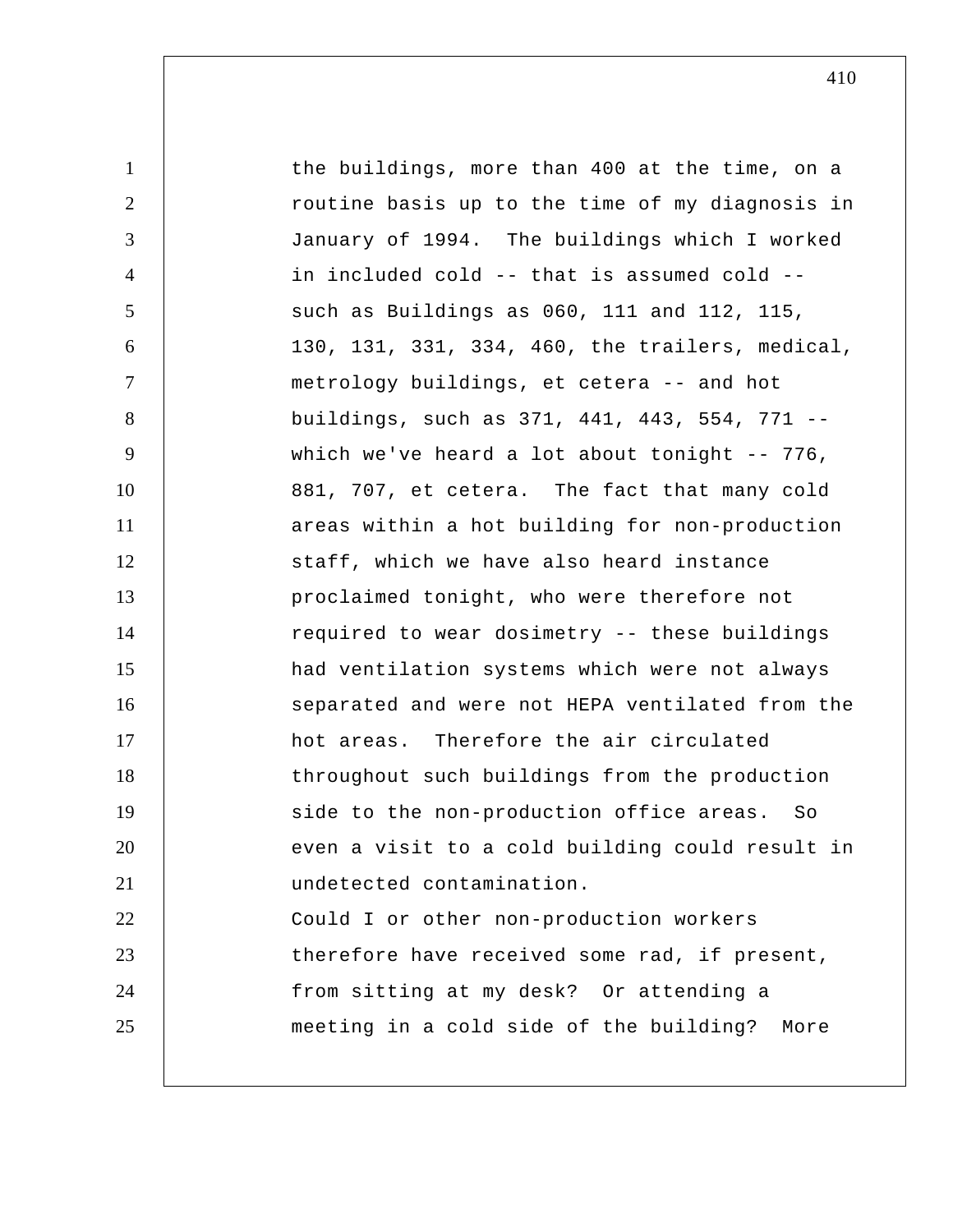likely than not is what most workers would tell you.

1

2

3 4 5 6 7 8 9 10 11 12 13 14 15 16 17 18 19 20 21 22 23 24 25 Fact: Painters reported to me of instances, though I was not in the area at the time, in which they were preparing a wall in a cold area, only to find the marker for radiation - purple paint -- beneath layers of normal paint in areas where workers had their desks and conducted paperwork, believing -- and for all indications, they were right -- that they were in a non-rad area. The purple paint, however, indicated that the radiation of some type had warranted the warning, which had mistakenly been painted over at some point in time. Hence any worker, production or non-production worker, would have been exposed to some type of radiation, and most likely not be wary -- be wearing a TLD when in that designated office uncontrolled area. Fact: I might need to attend a meeting carrying paperwork back from an office in another building, often held in Building 771, the most dangerous building in the world, per former Secretary of Energy, Mr. Pena. Meetings were generally held in the cafeteria, or a cold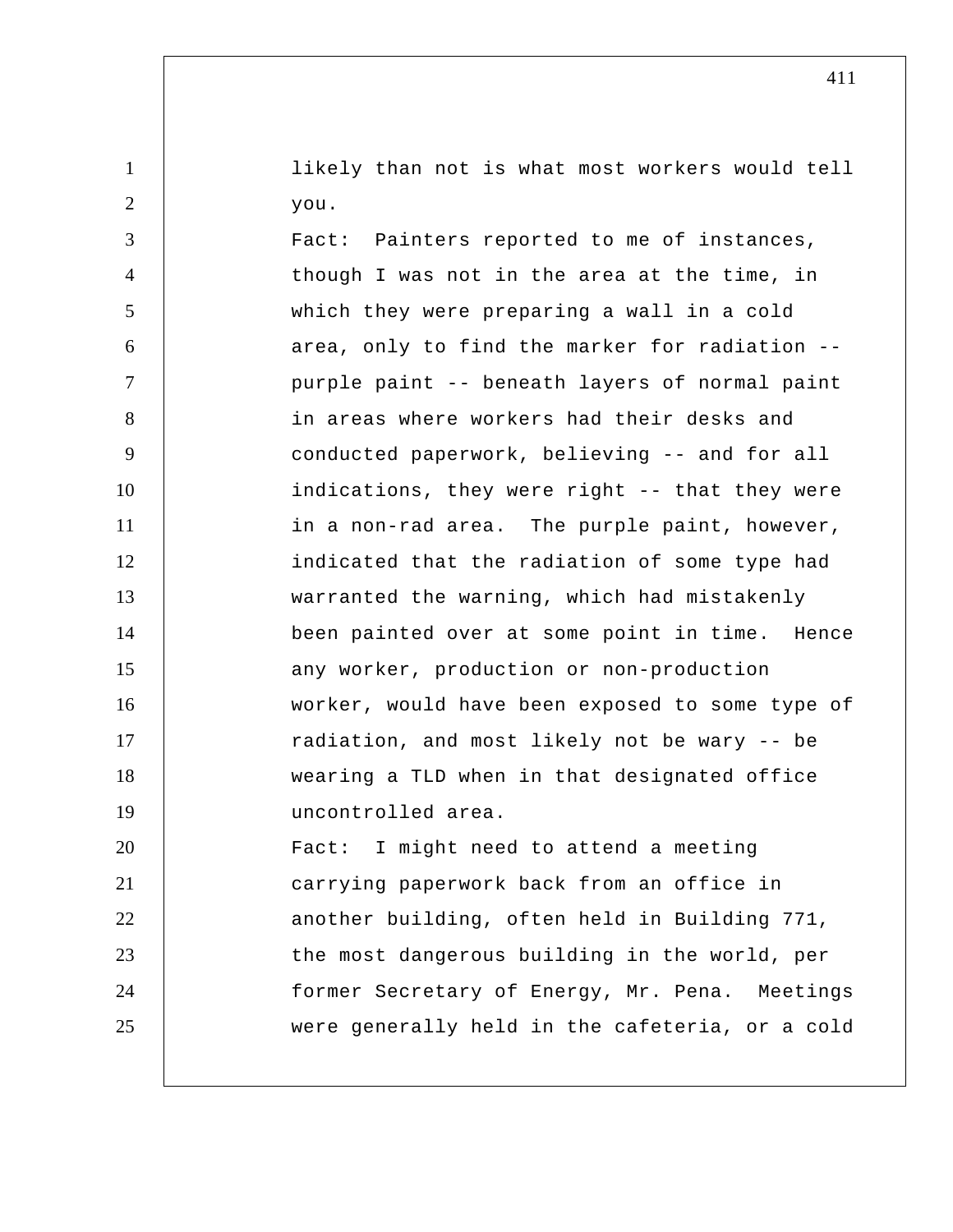1 2 3 4 5 6 7 8 9 10 11 12 13 14 15 16 17 18 19 20 21 22 23 24 25 office area -- also which are referred to other accountants tonight. It was not until after my cancer identification when I demanded that I be issued a dosimeter that I received a recorded dose, 0.11 rem. Where have I been? Building 771 in a meeting in the cafeteria? Yes. It was not until years later that I found out that the liquid plutonium processing tanks -- which were now leaking badly, post the infamous FBI raid, and had to be drained -- were on the other side of the cafeteria wall. Did my manager or supervisor ever go into these areas? All I know is I never saw a one of them in any of the buildings. They sent me instead, including going to meetings at other sites, such as Savannah River, Y-12, Pantex. While at Pantex there was a tritium release, and Pantex had made sure to issue me a dosimeter. However, the NIOSH report did not include the Pantex dosimetry report. Oak Ridge, Y-12, I was there many times. The later -- during a latter tour it included a tour of the side of Y-12 in which I noted that a pad was filled with everything from tires to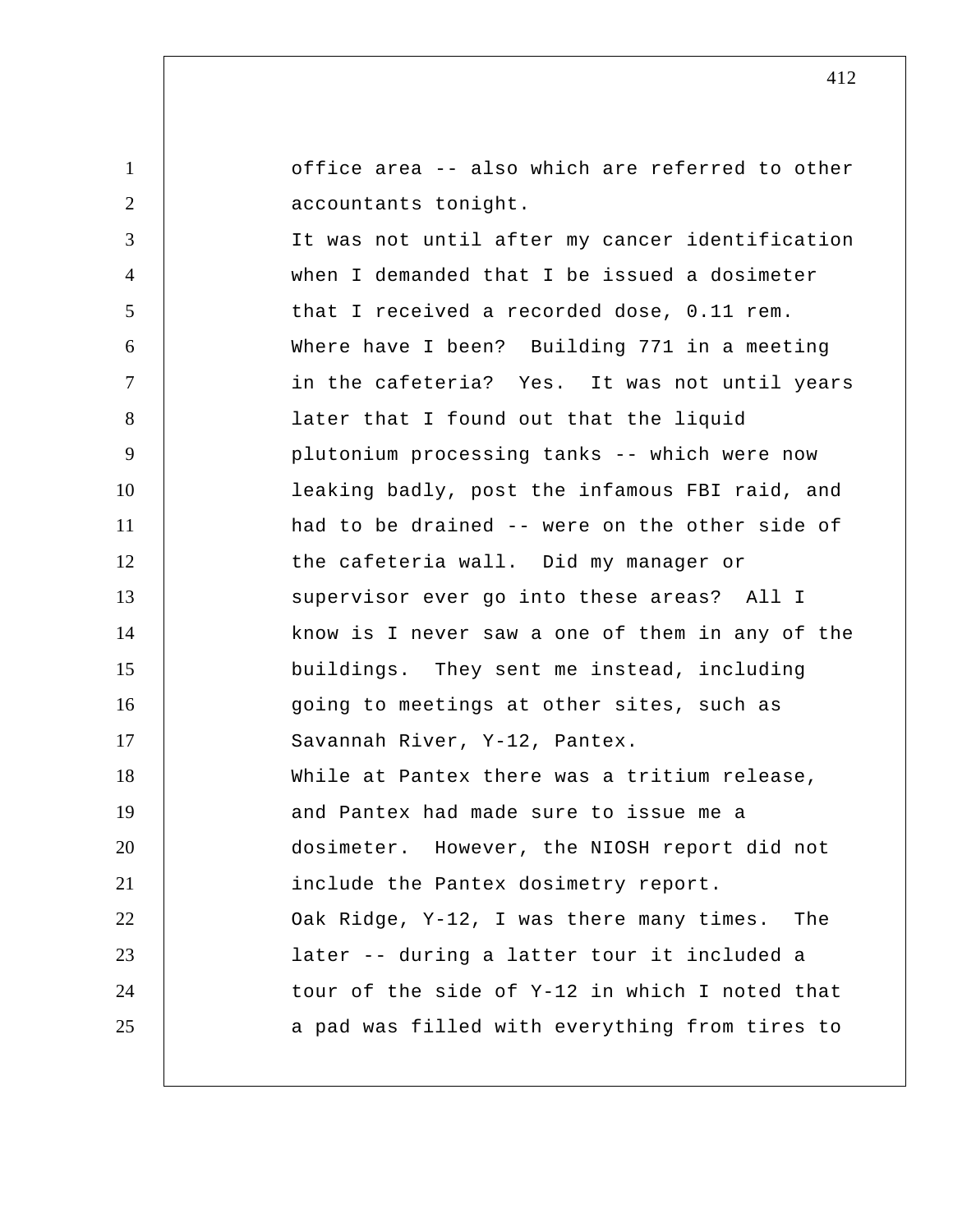1 2 3 4 5 6 7 8 9 10 11 12 13 14 15 16 17 18 19 20 21 22 23 24 25 desks in the open, uncovered. When I asked what was that, the reply -- it's contaminated stuff, and it had been filmed in a documentary by a major television program the week before as being a concern to the safety of workers and visitors -- and the public. Possible contamination exposure sans dosimetry, even when I was visiting other DOE facilities as part of my job, both pre- and post-cancer diagnosis. Y-12, incidentally, has now been given SEC status. Fact: Sources were present in many of the buildings, some of which I was aware of, such as low-level sources for the metrologists in calibration of instruments. Others, which were much larger, higher rad sources which at the time I had no knowledge of the close proximity to which I was working, as I had no need to know. For example, there was apparently an extremely large source, the size of a room -- which room I do not know -- which leers (sic) [years/layers] later during D&D activities had to be excised from the hot building by cutting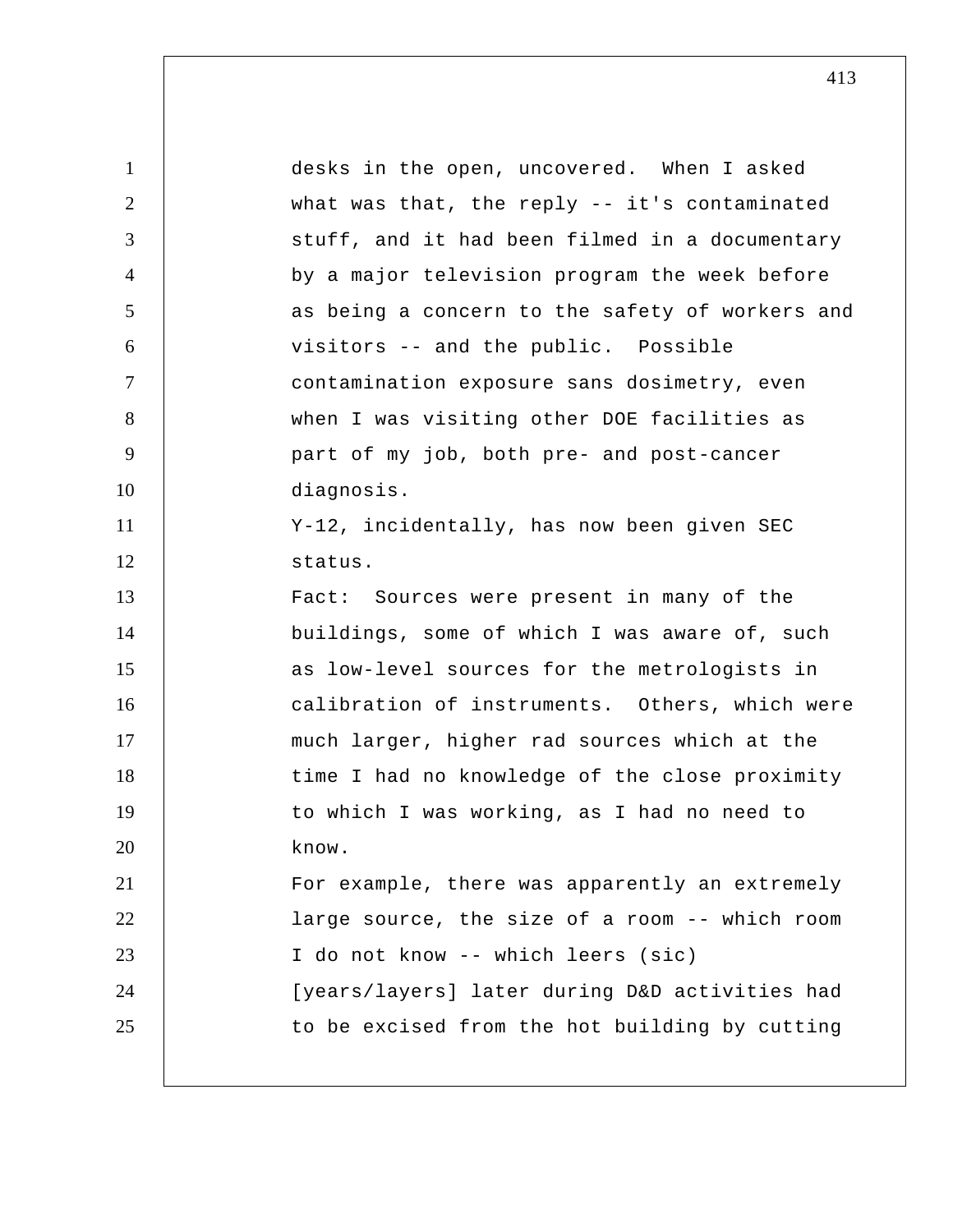1 2 3 4 5 6 7 8 9 10 11 12 13 14 15 16 17 18 19 20 21 22 23 24 25 out the floor and having a crane lowered into a vender truck, the source occupying the entire back end of the truck. These activities were reported to me because then I was oversight for transportation activities, hence my need to know at the time of post-cancer that the source was originally greater than 20,000 curies of cesium, 20,000 curies. How many times have I and others walked into that area and the escort would warn me to -- don't touch anything, hurry. Was there sufficient protection? Doubtful, though I hope so for all the workers' sake. But I do know that the workers whom I accompanied were concerned. Fact: I was sitting at my desk in the maintenance building, Building 334, cold building -- I don't recall the date, but I include it as it typifies, unfortunately, the hazards of daily work at Rocky Flats -- when an announcement was made regarding an incident that had finally been reported, something like six days past the incident, in which liquid plutonium tanks had been successfully drained - a major feat. The first one had gone so well that, despite the fact that the work order was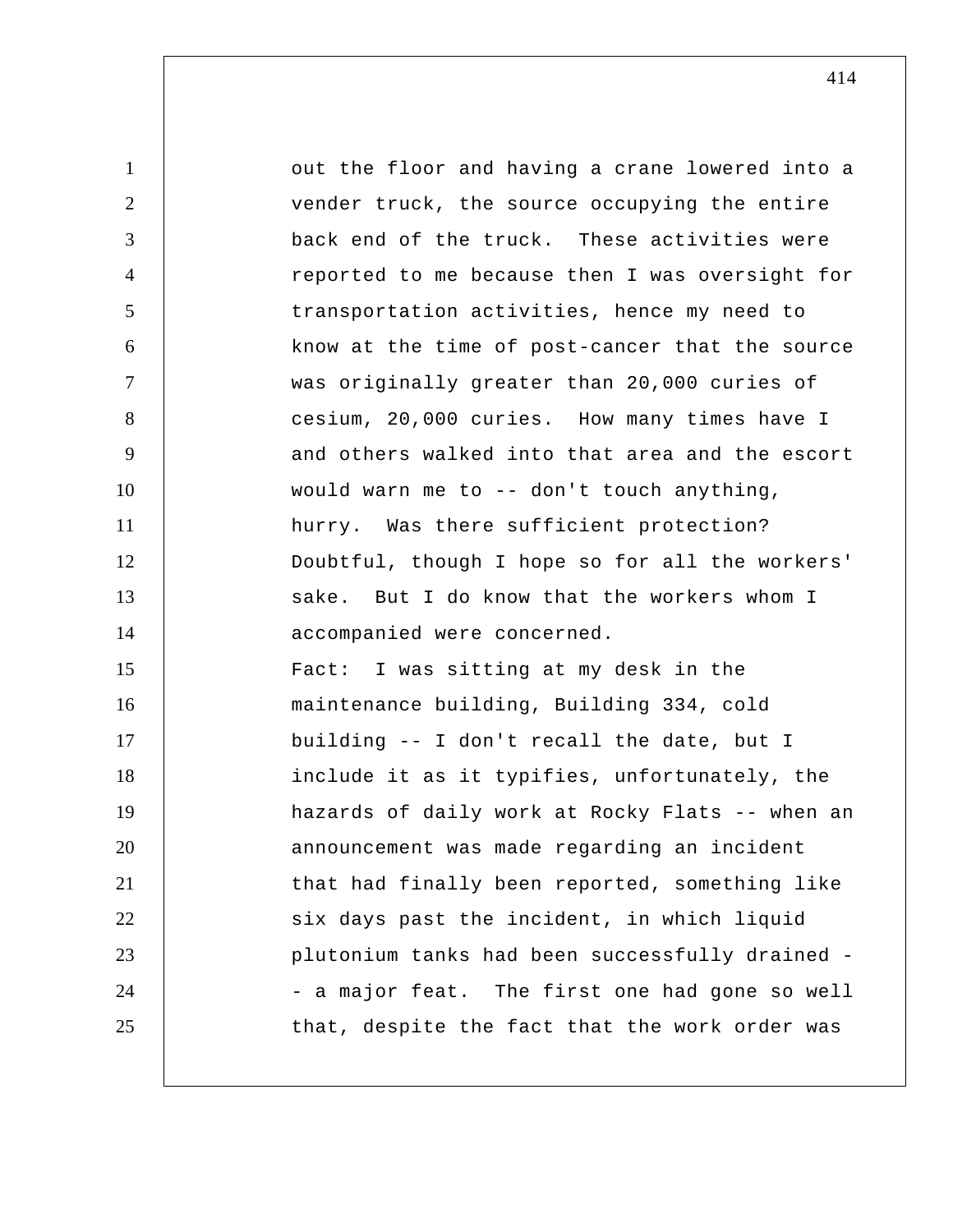1 2 3 4 5 6 7 8 9 10 11 12 13 14 15 16 17 18 19 20 21 22 23 24 25 to drain only one tank, a second had been drained as well, without taking time to assay the contents of the second tank. This allowed close proximity of two different concentrations of Pu, a potential criticality situation, which was identified nor reported until after the assay was completed. An investigation was conducted, an occurrence report filed, and two high-level supervisors lost their jobs as a consequence. Where had I been during that week, during the time frame of the tank drain to the time of notification? In that same building. Exposure? Highly likely, but not measured, no dosimetry. Fact: Regarding Building 771 again, I had to ensure maintenance crew operation support in the building. When not escorted, I could enter the area but not the building per se, so I would stand outside and observe the work outside. If maintenance crews didn't show on time, or there was a problem, I might make a phone call from a tunnel adjacent to the dock area. It wasn't until after I had rad worker training years later in 1998 that I found out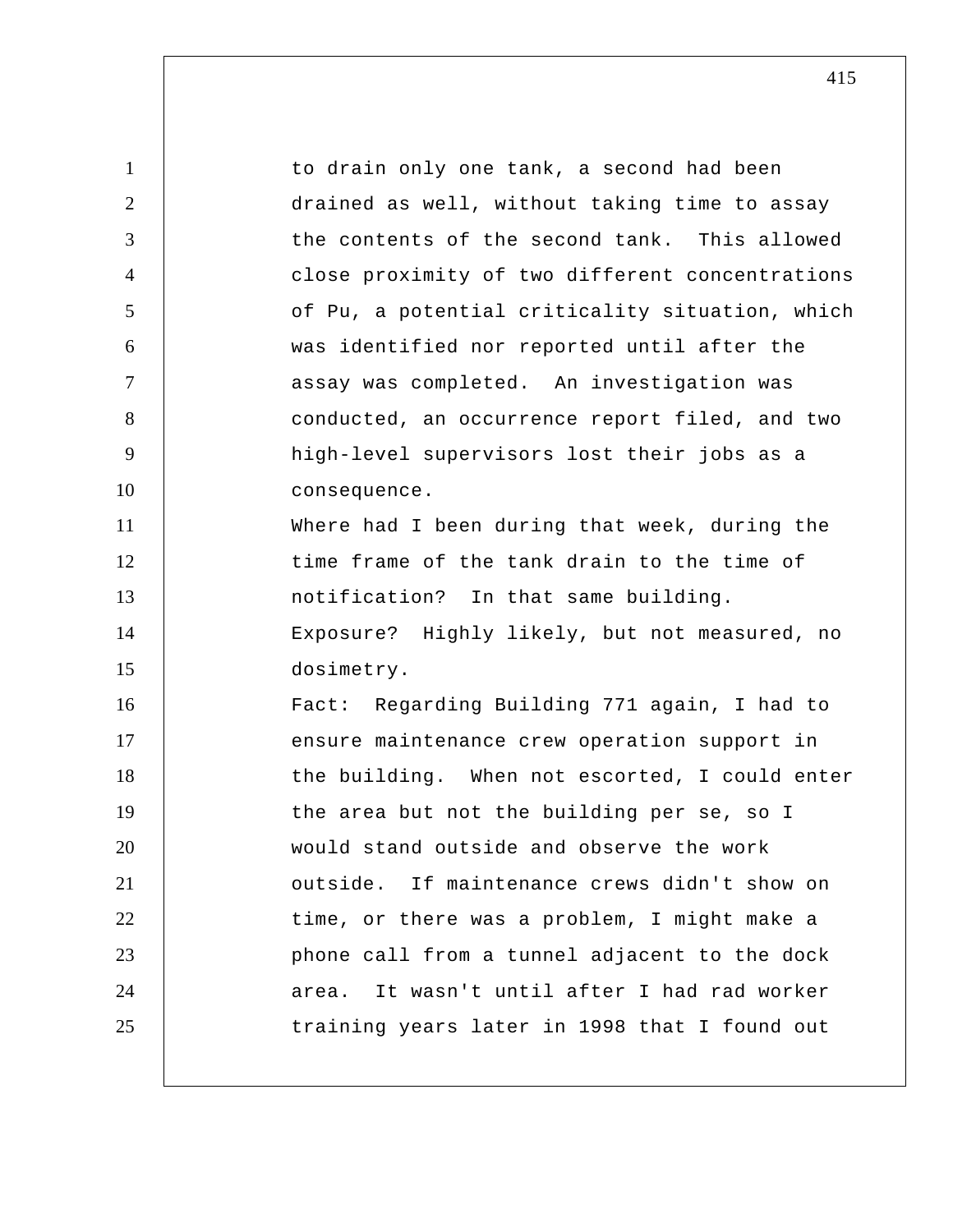1 2 3 4 5 6 7 8 9 10 11 12 13 14 15 16 17 18 19 20 21 22 23 24 25 that the tunnel was part of the transfer of drums of liquid plutonium, and other stuff, and was an area I definitely should not have been in. Dosimetry? No. PPE? No. I was also not aware at the time that due to the fire that was in Building 771, and others, that temperatures had caused plutonium to become oxidized into high-fired oxides, also known as Super Class Y materials. Due to this unique form of plutonium, and since this is the building where I later, post-cancer diagnosis, was in when I had a dosimeter and received a dose -- I'd only been in the cafeteria, remember -- it would -- could well have been due to Pu exposure, as well as to Super Y particles of high-fired oxide plutonium, which cannot be detected at the same levels of normal Pu due to their extremely small size. Note: It is my understanding that even Super Y particles are not detectible by TLDs. Since I was in various buildings on a daily, weekly basis for over three and a half years prior to my cancer diagnosis, or after, overall I could well have had the potential for chronic, low dose exposure to ionizing radiation, including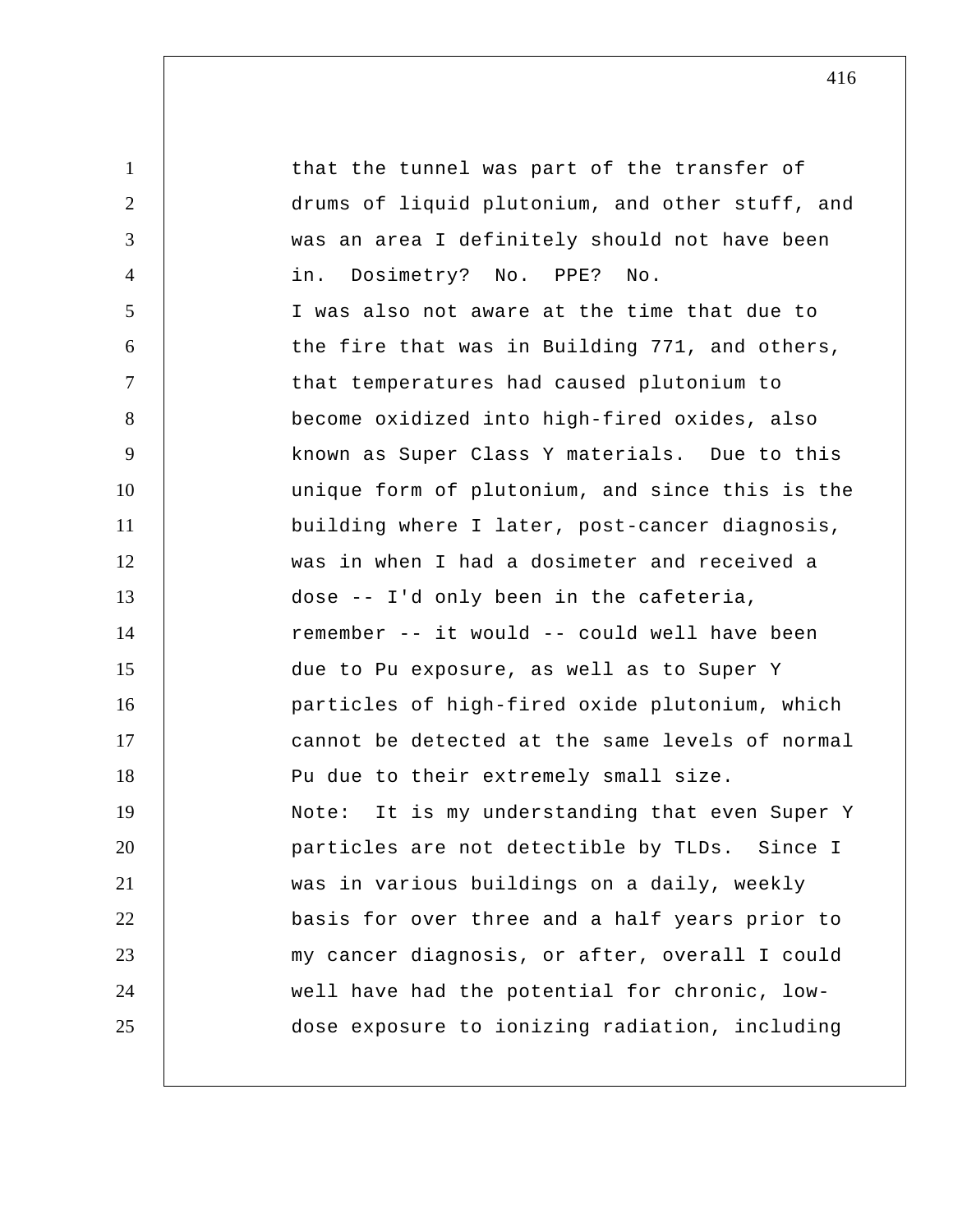Super Y particles.

| $\overline{2}$ | That I continuously walked by filled<br>Fact:   |
|----------------|-------------------------------------------------|
| 3              | drums while swipes were being taken and loaded  |
| $\overline{4}$ | onto docks for transportation to other areas.   |
| 5              | Fact: I would sometimes be caught in rad        |
| 6              | building during a shut-down due to a crit alarm |
| $\overline{7}$ | and confined to an area sometimes for several   |
| 8              | hours. Exposure? Most likely.                   |
| 9              | Fact: The grounds themselves were               |
| 10             | contaminated. Driving past the gates from the   |
| 11             | east gate, one had to drive past rad-posted     |
| 12             | fenced-in open soil areas with sprinkler heads  |
| 13             | and hoses visible. As a new employee when I     |
| 14             | asked why they were trying to keep the          |
| 15             | sagebrush and the tumbleweeds green, I was      |
| 16             | informed that that wasn't the purpose. But      |
| 17             | after the fires in Building 771 and 707, the    |
| 18             | water had to be put someplace for the fires,    |
| 19             | and it over -- because it had overflown the     |
| 20             | berms, and so one of the ways was -- to get rid |
| 21             | of the hot water was to spray it on the soil    |
| 22             | using a common sprinkler system, which of       |
| 23             | course contaminated the soil and could blow     |
| 24             | around when fierce winds hit, further spreading |
| 25             | contaminants.                                   |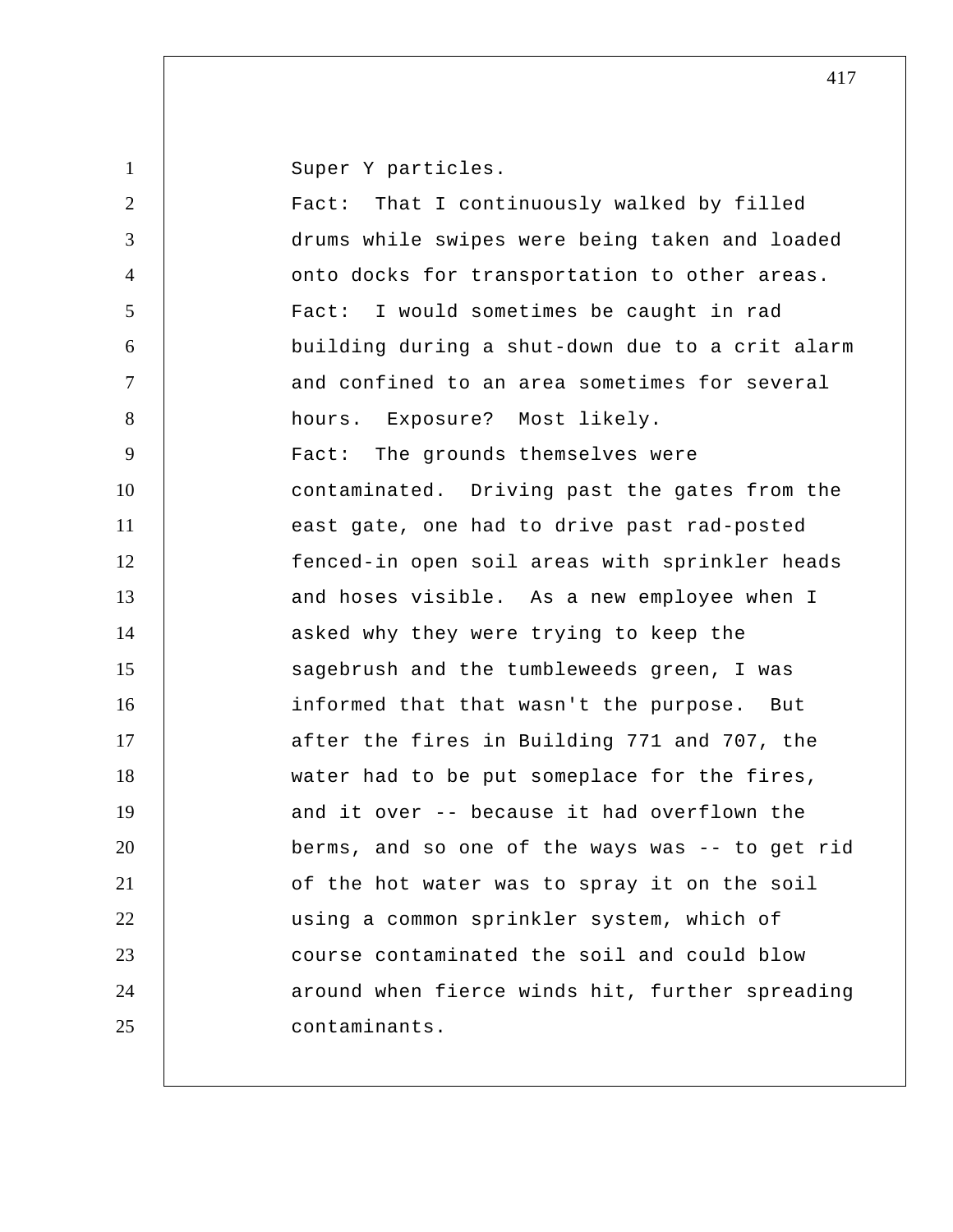1 2 3 4 5 6 7 8 9 10 11 12 13 14 15 16 17 18 19 20 21 22 23 24 25 Fact: Another method was one that was then developed to contain the contaminated water by building solar ponds, which were areas employees continually walked by. I was told not to deter any animals I saw drinking from these ponds so that we wouldn't be in violation of EPA laws. RCTs were baffled to find hot areas at the base of electric wire poles, which electricians had to maintain, until one day they found a coyote relieving himself onto the base of the pole. The animals were drinking from the solar ponds. I didn't drink from the solar pond, but I drove or walked by them routinely as I went from one area to another, as did every employee at the site, whether a production worker or a non-production worker. We all had potential to receive ionizing radiation. It is difficult to describe in retrospect the laissez faire attitude we as workers came to accept about our working conditions. We would go about our work, and most of the workers pooh-poohed the idea of any real danger to any of it. After all, they couldn't see it. They were used to it, and nothing had happened to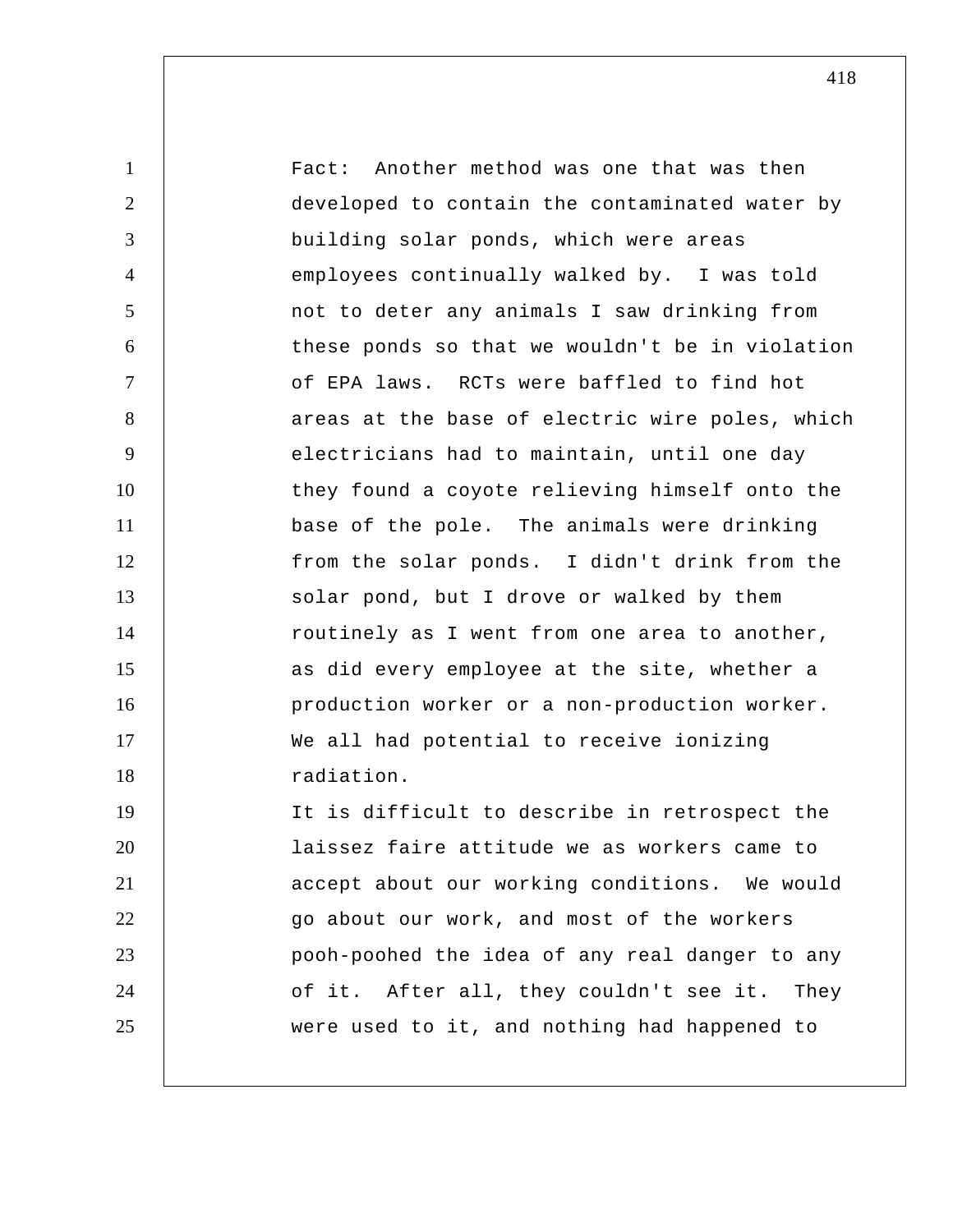| $\mathbf{1}$   | them so far. However, I believe it was also     |
|----------------|-------------------------------------------------|
| $\overline{2}$ | because they really didn't know how truly       |
| 3              | dangerous it was. Nor, in fairness to the       |
| $\overline{4}$ | discoverers of the entire nuclear bomb process, |
| 5              | neither did they. Would I work there if I had   |
| 6              | known the level of contamination and not        |
| $\tau$         | believed in what I was told, not to worry?      |
| 8              | Absolutely not.                                 |
| 9              | Post-cancer, my activities and locations were   |
| 10             | changed, mostly at my request, so that I would  |
| 11             | not be exposed to ionizing radiation. I was     |
| 12             | terrified of getting cancer again. I was        |
| 13             | issued a dosimeter and was limited by the Rocky |
| 14             | Flats medical officer to 100 millirem per year. |
| 15             | Likewise, I reduced my visits to other          |
| 16             | buildings. Yet one visit alone to 771 and       |
| 17             | that's where I received my one and only         |
| 18             | recorded dose.                                  |
| 19             | I never went back to 771 after that, yet NIOSH  |
| 20             | included this post-cancer single reading as a   |
| 21             | primary basis to calculate my pre-cancer dose   |
| 22             | as part of the dose reconstruction, and ignored |
| 23             | all the incidents I have just related. Why?     |
| 24             | Because I did not provide dates of the          |
| 25             | incidents.                                      |
|                |                                                 |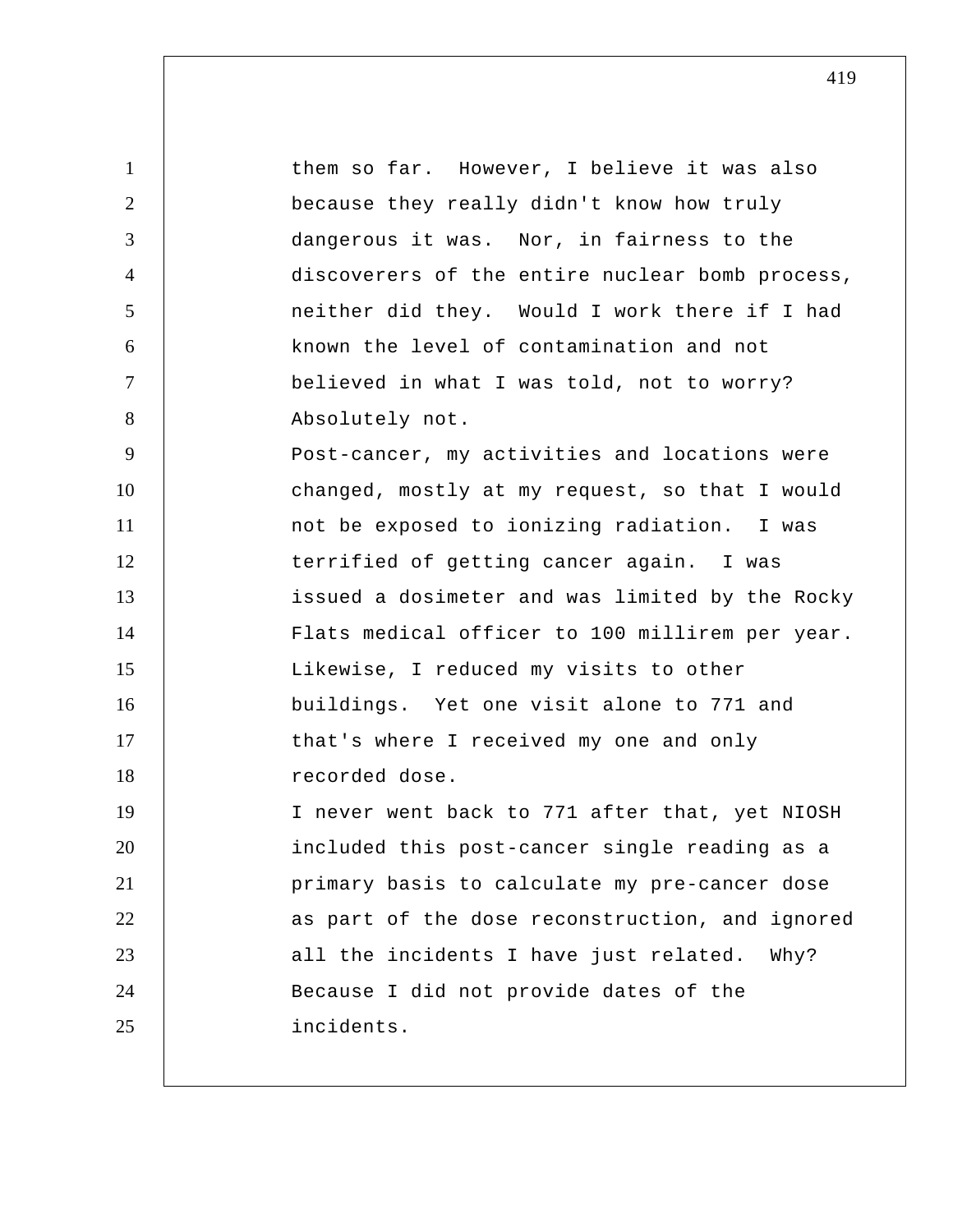1 2 3 4 5 6 7 8 9 10 11 12 13 14 15 16 17 18 19 20 21 22 23 24 25 I often wonder if the clothes in my closets, the papers I carried back from meetings and others contained contamination back to me, to my family, to my peers. Is it still there? Where, and when did I get the uranium and plutonium found in my exit, and only, urinalysis in June of 2000, none of which were above decision levels. In light of the BEIR VII report of June 29th, 2005, which was just four days after I received my NIOSH report, and others, surely any exposure this one measured should not be considered to be a causative agent to cancer. The BEIR VII report details that any ionizing radiation can cause cancer. I -- yet this is not included in the NIOSH model for determination of any of the cancers. As low as reasonably acceptable, or LARA, levels were constantly being changed at Rocky Flats as D&D activities and contamination exposure increased. Yet a respirator fit was denied me, and a dosimetry was once again denied, and my TLD badge was taken away during my last few months at Rocky Flats. I again ask you, why? I will be glad to give you my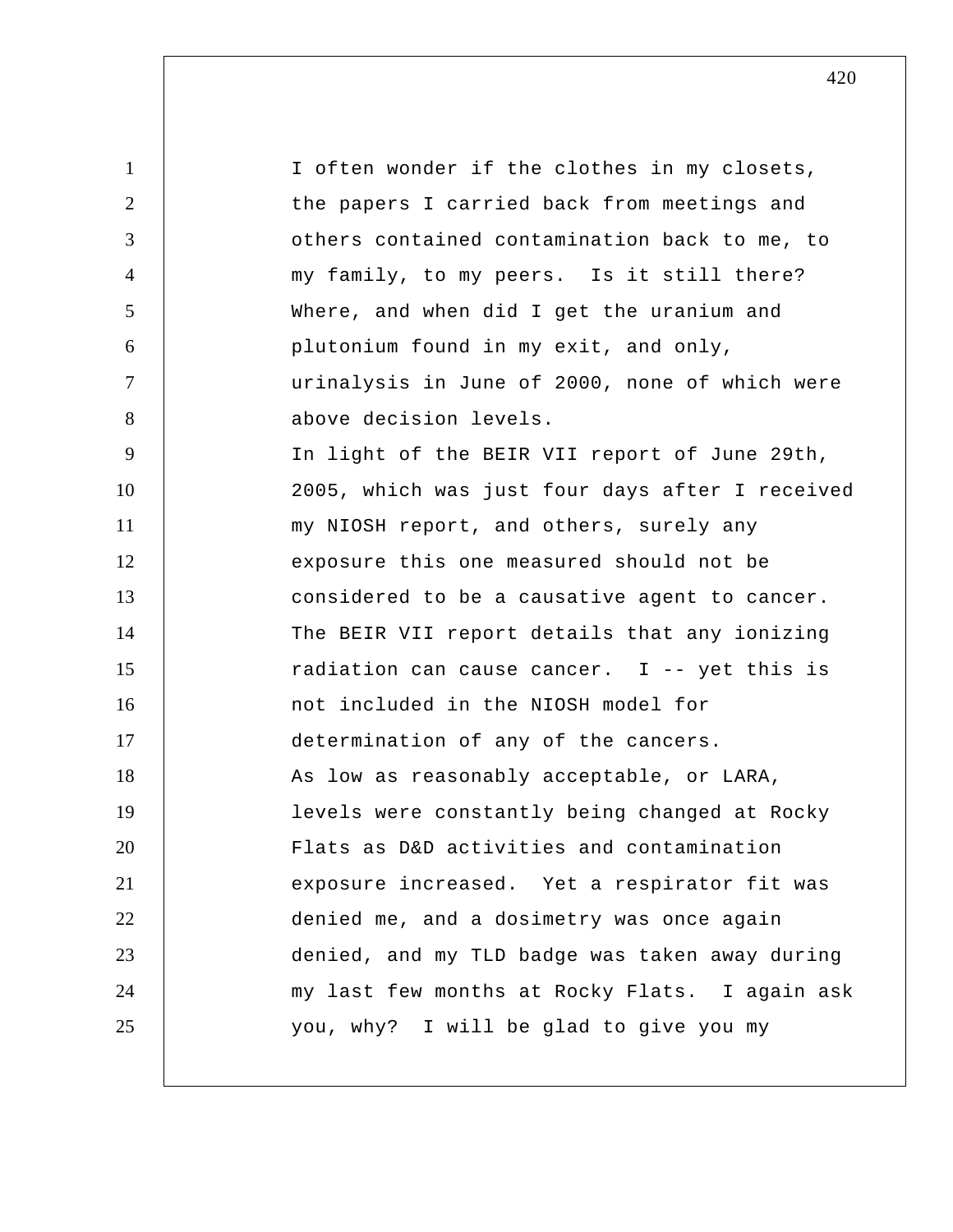opinion, which I can base upon fact. It was called money.

1

2

3 4 5 6 7 8 9 10 11 12 13 14 15 16 17 So again, there was no way to know if I had been exposed or not, even when I might go to the warehouse, the cold Building 130 only to discover unreported incident: filled drums of low-level waste had come across the vender truck now loaded with the once upon time 20,000 curie, there was my -- my wonderful source, but it had really been reduced down to less than 10,000 curies so it could be transported across Colorado highways to Canada. This is a gigantic source that I was only three feet away from and I did not know. It was in the cold area. Did I receive contamination? Did others? Yes, without a doubt. Was it measured? No, no dosimetry. Just because it

18 19 20 wasn't measured doesn't mean in fact that it wasn't present. Might I once again get cancer? I cannot allow

21 22 myself to think that, but it is unfortunately a real possibility.

23 24 25 Please consider that other office workers, non production workers, even managers -- though I was only a program implementation manager --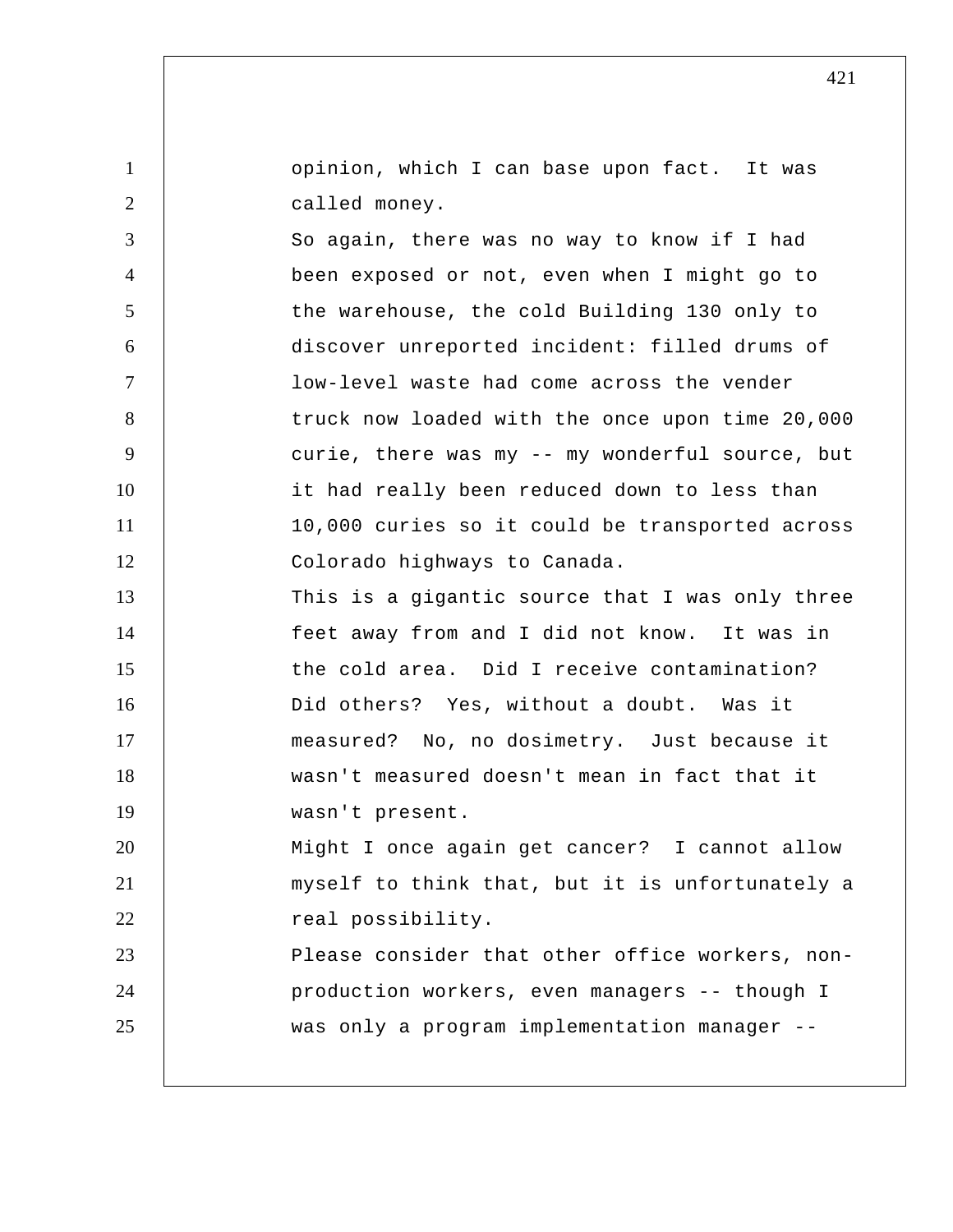1 2 3 4 5 6 7 8 9 10 11 12 13 14 15 16 17 18 19 20 21 22 23 24 25 have been exposed to ionizing radiation, including the extremely dangerous Super Y particles that may have been the cause, at least as likely as not, to have been a contributing factor to potential terminal illnesses such as cancers. My testimony is an accurate representation to the best of my recollection. The dates, the times, the records of incidents -- no, I didn't keep records of these events because they were routine operations. I didn't have any idea that I might well have been exposed to radiation, let alone to any number of solvents, asbestos, beryllium, during my sojourns around the site. I had no reason to believe that I would need to keep records, for date, for any reason. I was keeping track of ordinary events on a daily calendar in a memo correspondence, none of which I have record of. Again, NIOSH totally ignored all these incidents which I have just summarized. My own physician's report to NIOSH stating his belief that my cancer was caused by ionizing radiation received as an employee at Rocky Flats was also ignored. How can this be?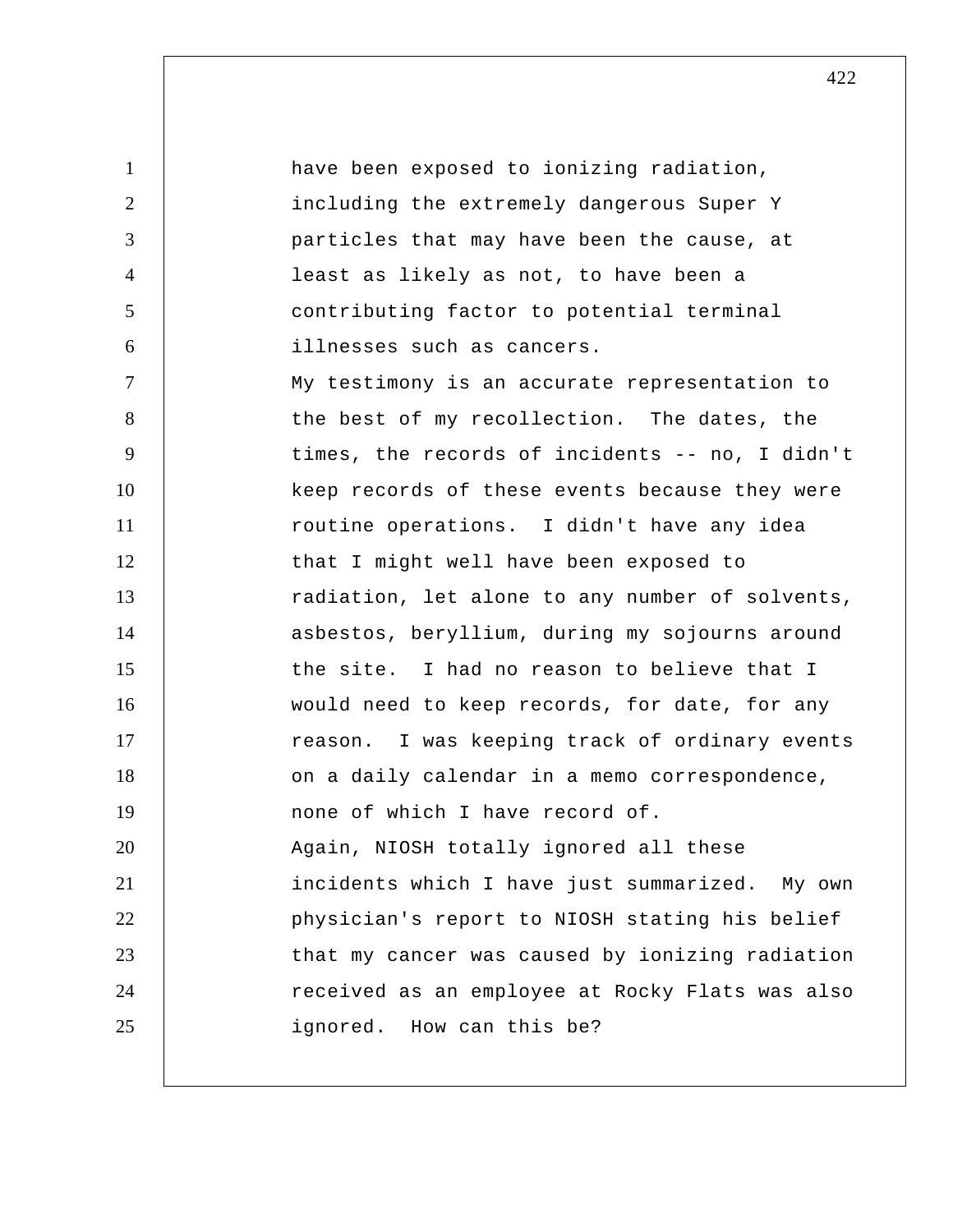1 2 3 4 5 6 7 8 9 10 11 12 13 14 15 16 17 18 19 20 21 22 23 24 25 I close by sharing an image I shall always recall of one maintenance worker who lost his leg and aged before his years before his -- he died of cancer, who continually came out to the site to visit his friends, to visit the place he considered his home away from home before cancer won, a cancer caused without a doubt due to radiation exposure at Rocky Flats. His family needs compensation. His coworkers need compensation. We must believe in the workers, production or non-production worker. We all worked hard, side by side. We believed in what we were doing with all our hearts, and some have died. Others of us may die sooner than others our age because we were dedicated as Cold War warriors, and were unknowingly exposed to deadly radiation and other toxic substances. It is impossible to reconstruct any dosage received at Rocky Flats, the most contaminated site within the nuclear complex, as indicated by reports by the DOE themselves. Please support the SEC for Rocky Flats claimants, production and non-production workers alike. Thank you very much.  **DR. ZIEMER:** Thank you very much, Jan. I'm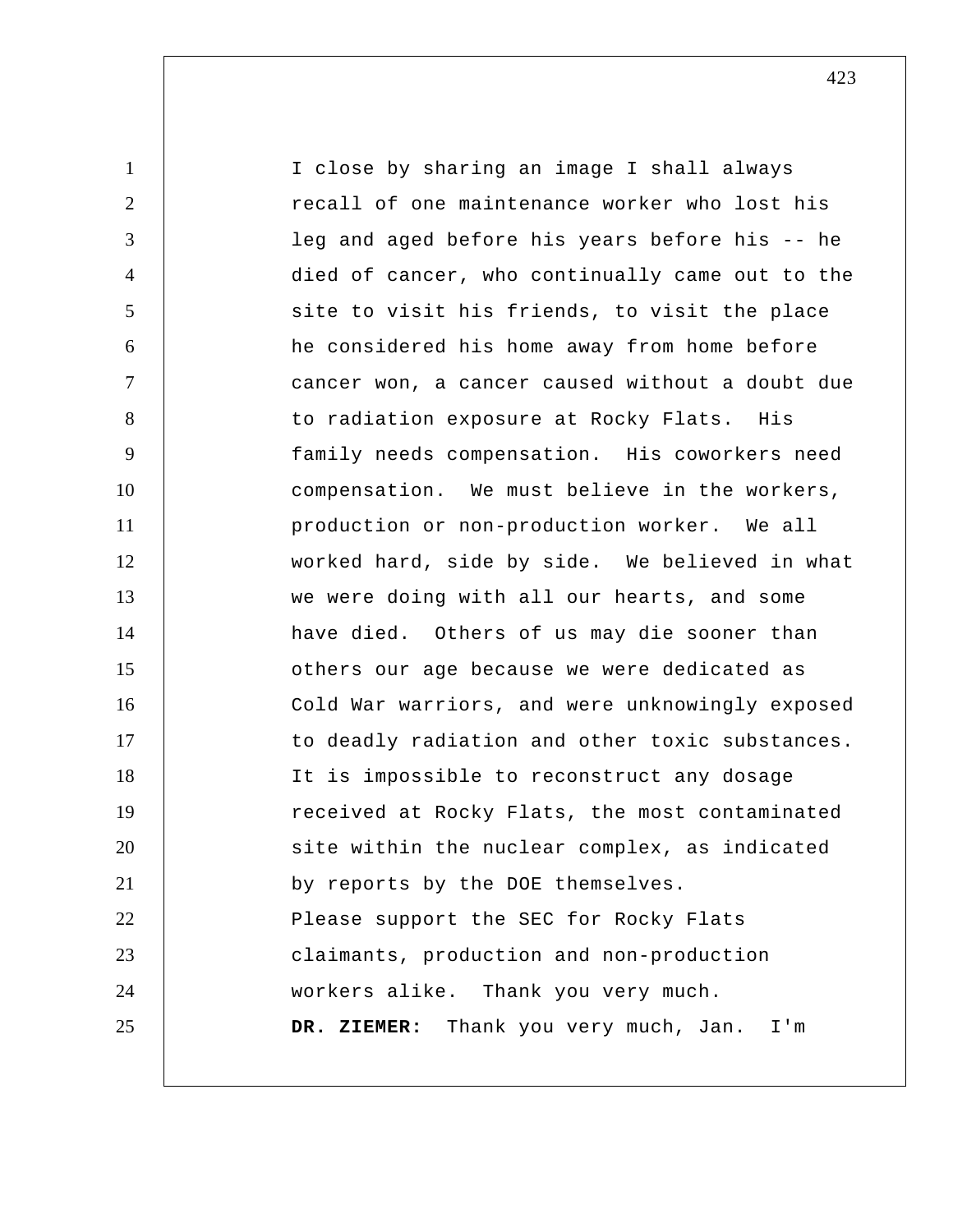1 2 3 4 5 6 7 8 9 10 11 12 13 14 15 16 17 18 19 20 21 22 23 24 25 going to check back to see if James Turner has come into the assembly. (No responses) Apparently not. That then concludes our public comment period. I'm sorry that we did go over a bit, but I think it was important that everybody got a chance to be heard. Thank you very much -- we have a question here. Hang on just a second. Mr. Gibson on the Board wants to ask a point here.  **MR. GIBSON:** I have a question to ask. It seems that several of the claimants have received their illnesses and stuff within say the last decade, 15 years. Just for informational purposes, could -- could someone tell me who the DOE officials on-site were at that time? **UNIDENTIFIED:** (inaudible)  **MR. GIBSON:** Was it -- well, the top offici- was it Bob Card\* and Jesse Roberson? **UNIDENTIFIED:** (inaudible)  **MR. GIBSON:** Okay. **UNIDENTIFIED:** (inaudible)  **MR. GIBSON:** And did they -- who was the contractor at the site, C.H. Hill?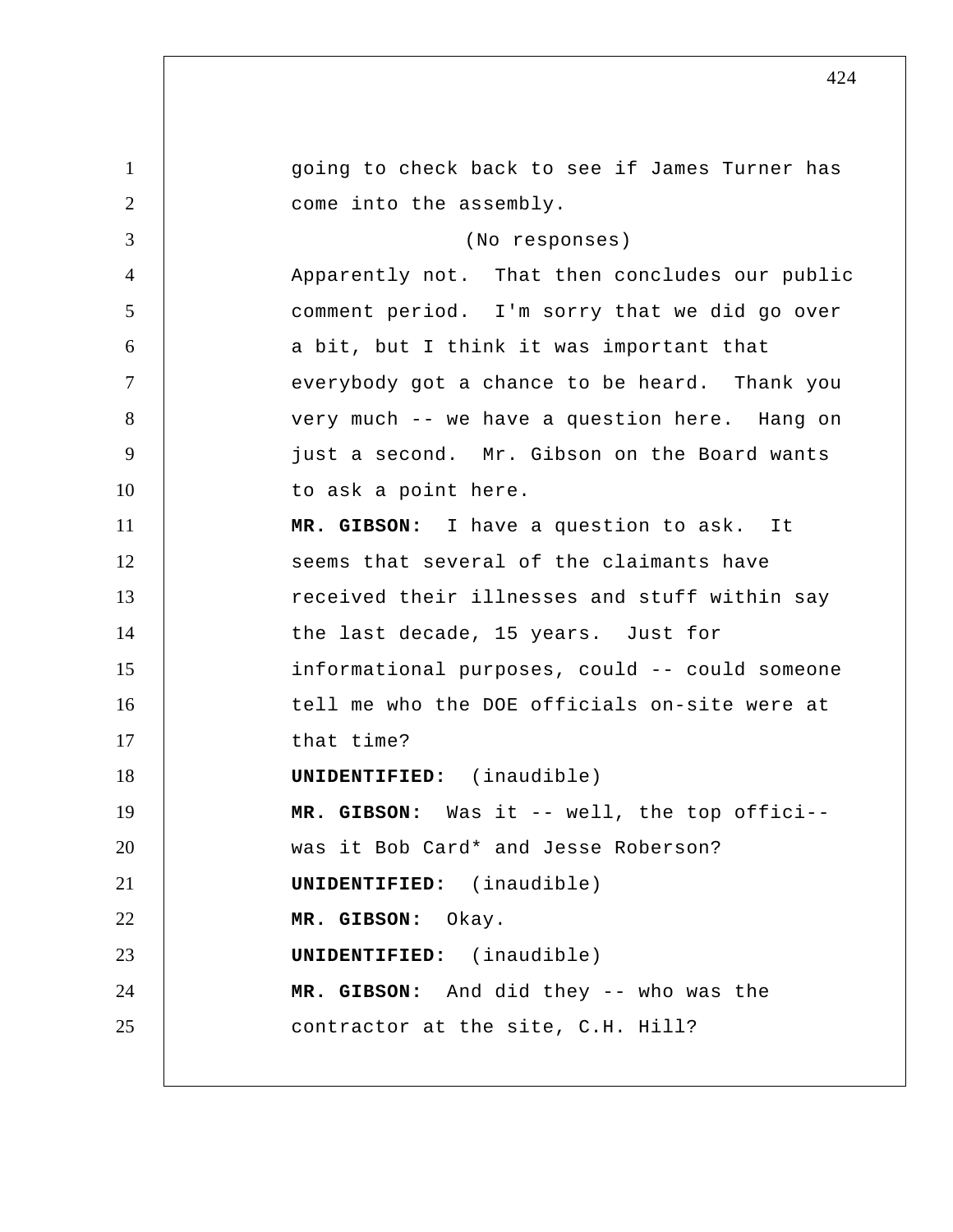1 2 3 4 5 6 7 8 9 10 11 12 13 14 15 16 17 18 19 20 21 22 23 24 25  **UNIDENTIFIED:** (inaudible)  **MR. GIBSON:** Hill? **UNIDENTIFIED:** (inaudible)  **MR. GIBSON:** Okay. And then just -- just for the record, it seems to me that shortly thereafter Bob Card and Jesse Roberson went to Washington, D.C. under DOE to take over environmental management, and that's when they established the accelerated clean-up of Rocky Flats, Mound and Fernald. **UNIDENTIFIED:** (inaudible)  **MR. GIBSON:** And when they talked about it - eventually -- you know, before they took over, we were talking 20 years worth of clean-up, and all of a sudden when they took over -- now all of a sudden, within five years, all three of the sites are cleaned -- supposedly cleaned up, so I just want that information to be on the record.  **DR. ZIEMER:** Okay. Thank you. There was another question here. Sir? You'll have to use the mike. And again, identify yourself for the court reporter. **UNIDENTIFIED:** There's been a lot of Rocky Flats workers come and go, and there's going to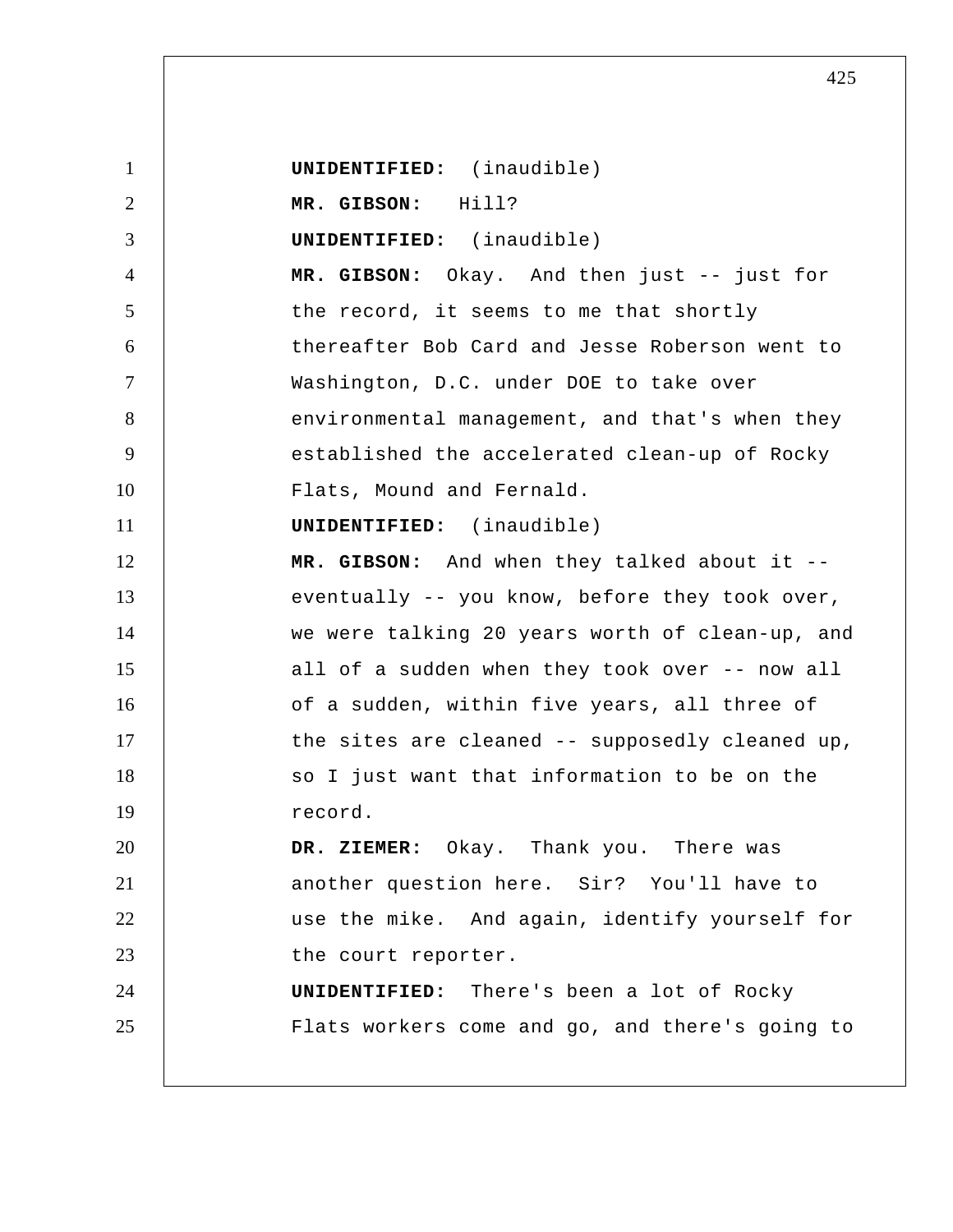1 2 3 4 5 6 7 8 9 10 11 12 13 14 15 16 17 18 19 20 21 22 23 24 25 be a lot more that are going to come down sick. Their quality of life is going to change. They're going to have to give up something. My question is to you, if you had to change positions with them, how much quality of life would you be willing to give up?  **DR. ZIEMER:** Thank you. That's a good question for us to think about. Another question here. **UNIDENTIFIED:** (inaudible)  **DR. ZIEMER:** You'll have to use the mike or - yeah. Okay. Yeah, that one is portable. Just -- the one in the -- just pull it -- **UNIDENTIFIED:** I can speak louder -- **DR. ZIEMER:** No, we mainly need it for the court reporter here.  **MS. MUNN:** For the record.  **DR. ZIEMER:** Yeah, need to get it on his tape. **UNIDENTIFIED:** I would like to say one thing. Look, guys, I would like to thank my family, my friends for being here. We're going to be sick and we're going to get sicker. And you cannot give us any assurances that you're going to take care of us. We proudly -- proudly served our country. We're just as much soldiers as if they went to any war. I would like to say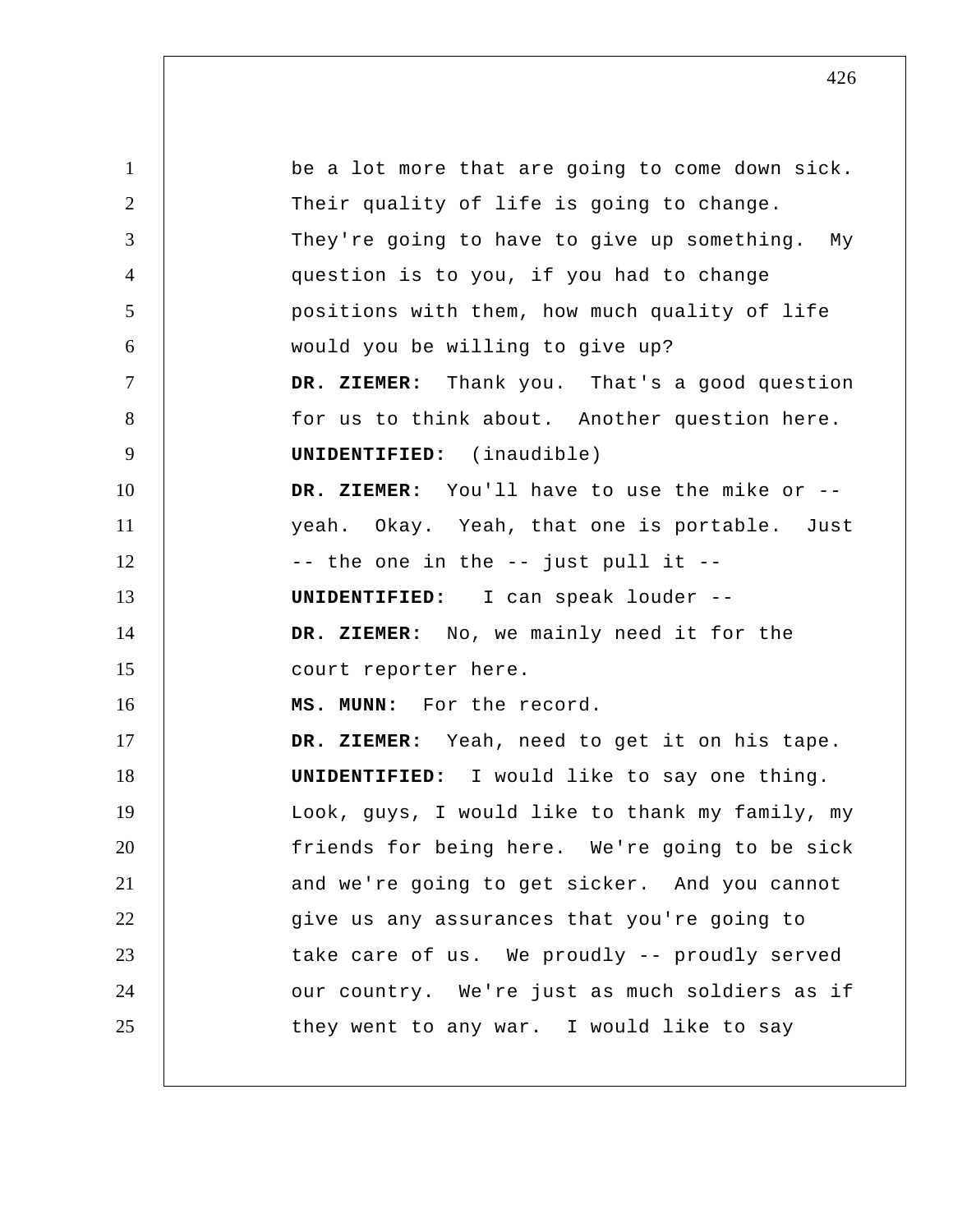1 2 3 4 5 6 7 8 9 10 11 12 13 14 15 16 17 18 19 20 21 22 23 24 25 thank you to all my friends here. These are my family. When you stand side by side somebody - with somebody from the management all the way down to the janitor, we're all part of a body that worked together as a team.  **DR. ZIEMER:** Very good. **UNIDENTIFIED:** I want to tell my husband publicly that I'm sorry that I was -- allowed myself to push so hard that I will not be with him for the rest of his life. When his demise comes, and I know that it will, you won't be there. I would also like to tell you guys that I'm happy for the first time in my life because I've let you guys go. I don't care what you do any more. You can't get my goat. Okay? It's not for sale. I, Laura Donna Kay Schultz, here swear that from hence on I'm going to live my life as if it's a new life. I'm terribly troubled and grieved of the loss of my family here. These are my family, as if they were my mothers, my sisters, my brothers, my fathers, whatever you might say. It disturbs me that this process is so cumbersome that you cannot pass the SEC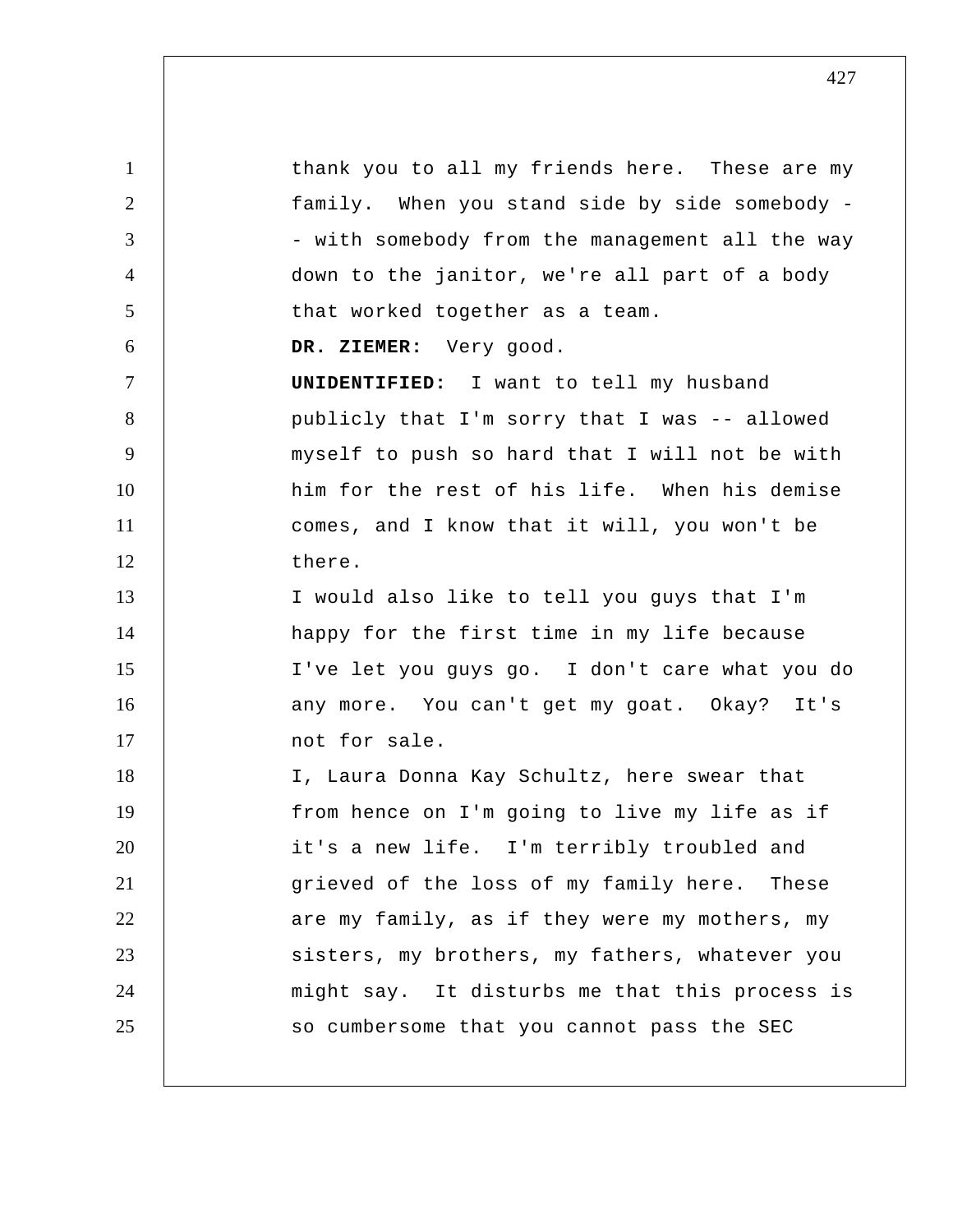1 2 3 4 5 6 7 8 9 10 11 12 13 14 15 16 17 18 19 20 21 22 23 24 25 Special Exposure Cohort bill that would also cover from every human being, every soldier that worked at Rocky Flats, no matter who they are. I guess that's all I have to say. I've said my piece.  **DR. ZIEMER:** Thank you. Thank you. One more question here -- or...  **MS. HEAVNER:** I was an R-- I was an RCT, I'm --  **DR. ZIEMER:** Identify yourself --  **MS. HEAVNER:** -- Elizabeth Heavner.  **DR. ZIEMER:** Identify yourself for the court --  **MS. HEAVNER:** Elizabeth Heavner. I was an RCT on the step-off pad for a while in 774, and they had done away with doing any kind of bioassay in high radi-- high -- highly contaminated areas. The kids would come - their -- their respirators were so hot that they were infinity, and I said well, don't you need your nasal/mouth smears and your bioassay, and they said they took it out of our package. Now they don't require anything. And this man wore this mask that was so hot it had to be shipped in high-level waste, and yet no bioassay was -- they had done away with bioassay and they had done away with safety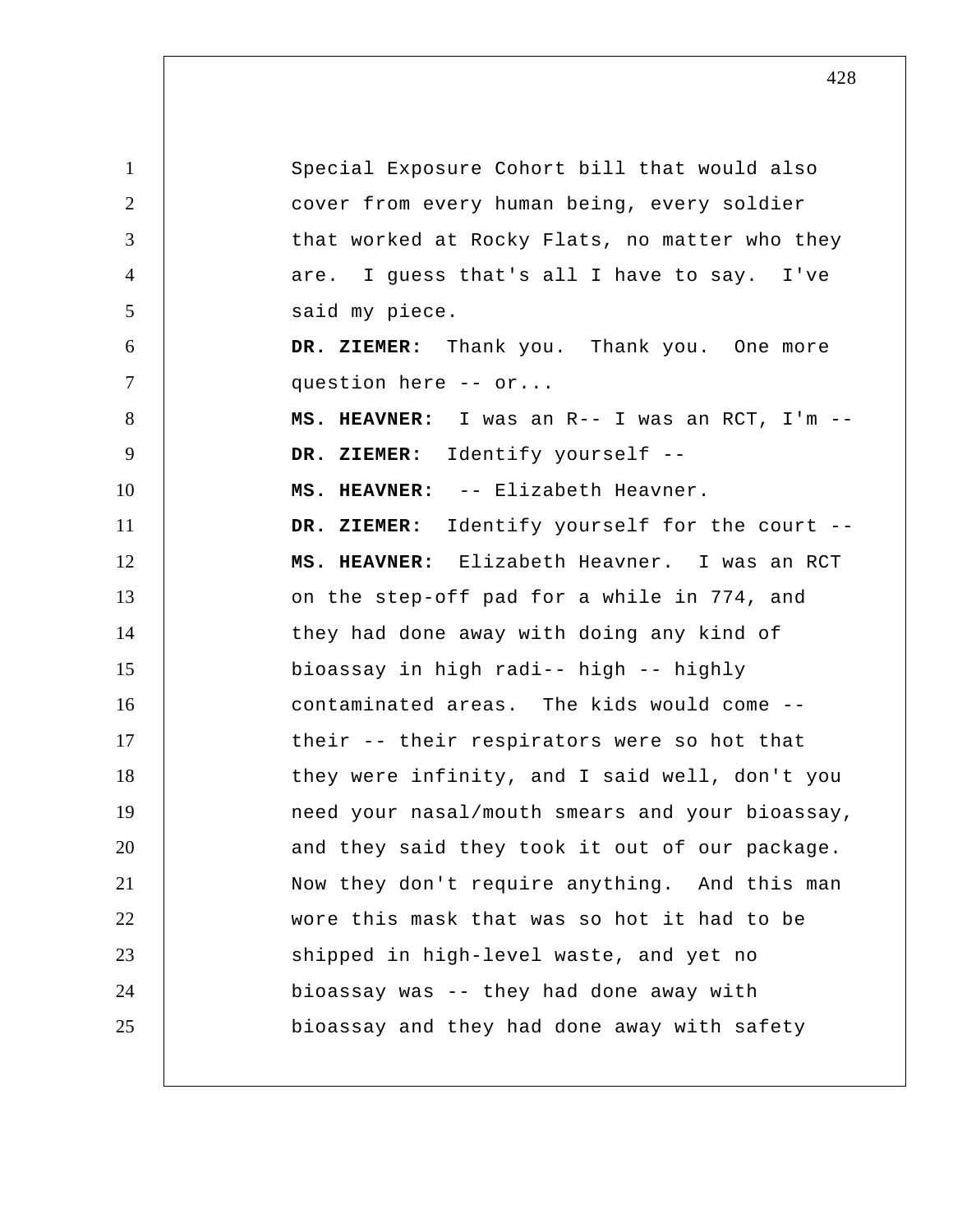| $\mathbf{1}$   | because years ago we were told you couldn't     |
|----------------|-------------------------------------------------|
| $\overline{2}$ | wear your mask over two hours because the seal  |
| 3              | breaks. Once you start sweating, your           |
| $\overline{4}$ | respirator seal breaks.                         |
| 5              | And also I worked a lot of years in G module,   |
| 6              | never had a respirator. Every other month I     |
| $\tau$         | had to be cycled out because I had more than    |
| 8              | 100 millirem in a month. And yet -- so I'd be   |
| 9              | out a month, go back a month. And we never had  |
| 10             | respirators. We sanded on BE with no down-      |
| 11             | drafts, no kind of thing to catch the dust.     |
| 12             | And we would talk about that, and they'd say    |
| 13             | it's not necessary.                             |
| 14             | But the rules went out, and there's other kinds |
| 15             | of illnesses that come from radiation and this  |
| 16             | contamination besides cancer. And I, too --     |
| 17             | they put me on permanent disability and I won't |
| 18             | be able to work, but mine's not necessarily a   |
| 19             | diagnosed cancer and I -- I breathed a lot of   |
| 20             | BE in, but they won't agree to do a lavage to   |
| 21             | do a check. And you know, we're denied all the  |
| 22             | stuff and Dr. MacInerney at the end wasn't even |
| 23             | allowed to talk to workers. I called for weeks  |
| 24             | trying to get him to help me out, and they said |
| 25             | well, he's not allowed to because he hasn't     |
|                |                                                 |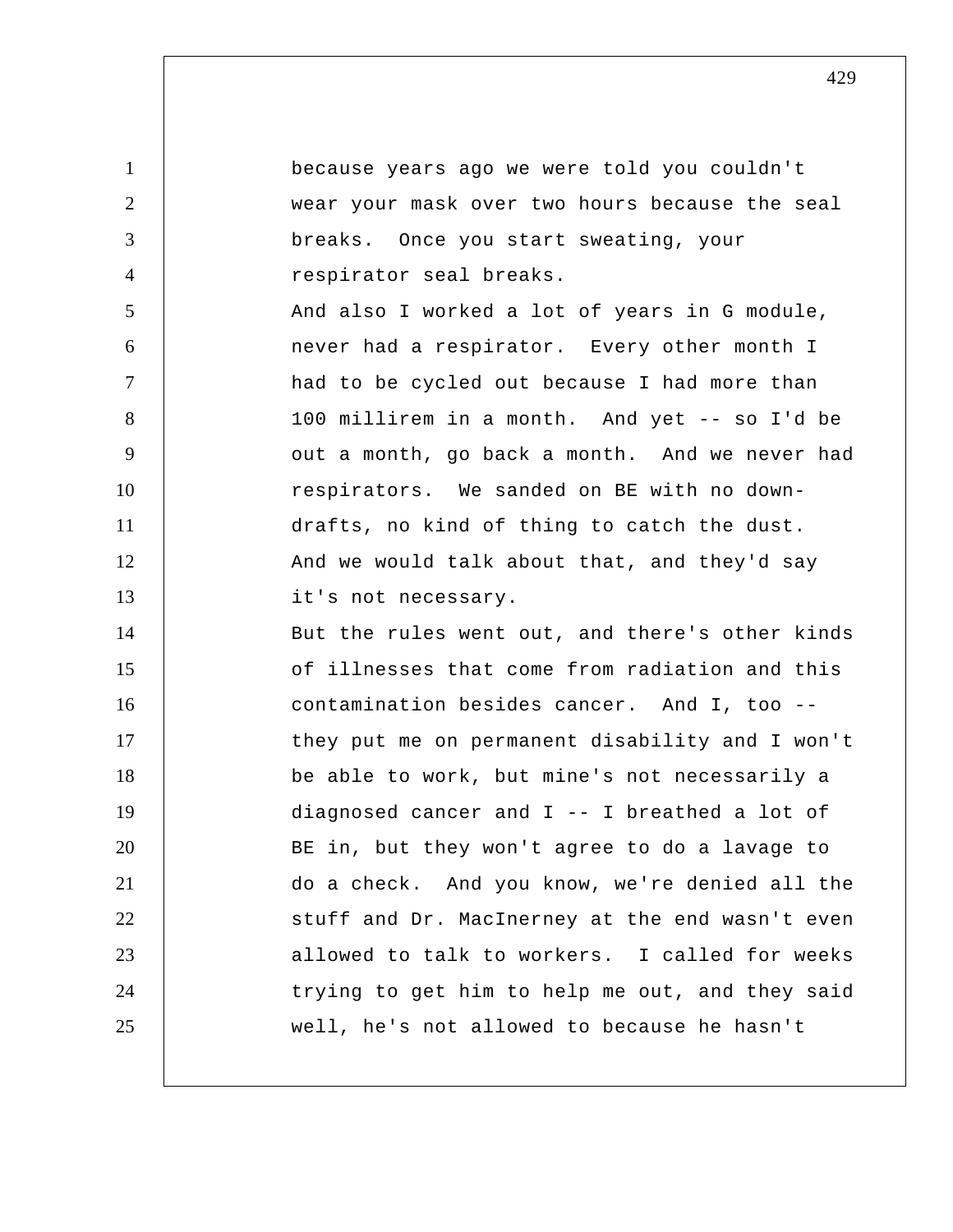seen you recently.

1

| $\overline{2}$ | So you know, there's other things that happened |
|----------------|-------------------------------------------------|
| 3              | to people that should be taken into             |
| $\overline{4}$ | consideration because, like me, I can't get a   |
| $\mathfrak{S}$ | job. I live on morphine and all these pills.    |
| 6              | And you know, I'm not -- I'm still in my        |
| $\tau$         | fifties and I think that should be considered   |
| 8              | in the bill also.                               |
| 9              | My husband has BE. They can't do lavages        |
| 10             | 'cause they can't get the stuff out. He had     |
| 11             | high dose dosimetry areas and they would just   |
| 12             | up their limit and keep working, and they would |
| 13             | lose their dosimeter for that month. In         |
| 14             | another area he worked on he had to wear ten    |
| 15             | dosimeters. Now none of that stuff showed up    |
| 16             | in the records. And records clear back to the   |
| 17             | '80s -- I kept mine because I -- I'm a pack rat |
| 18             | on paperwork and stuff, but there was a lot of  |
| 19             | injustice done to people out there and I think  |
| 20             | everything should be considered, not just       |
| 21             | cancer.                                         |
| 22             | Judy here, she has a BE in her lungs and she's  |
| 23             | been denied over and over. And she's had        |
| 24             | cancer, also.                                   |
| 25             | Do you want to say something?                   |
|                |                                                 |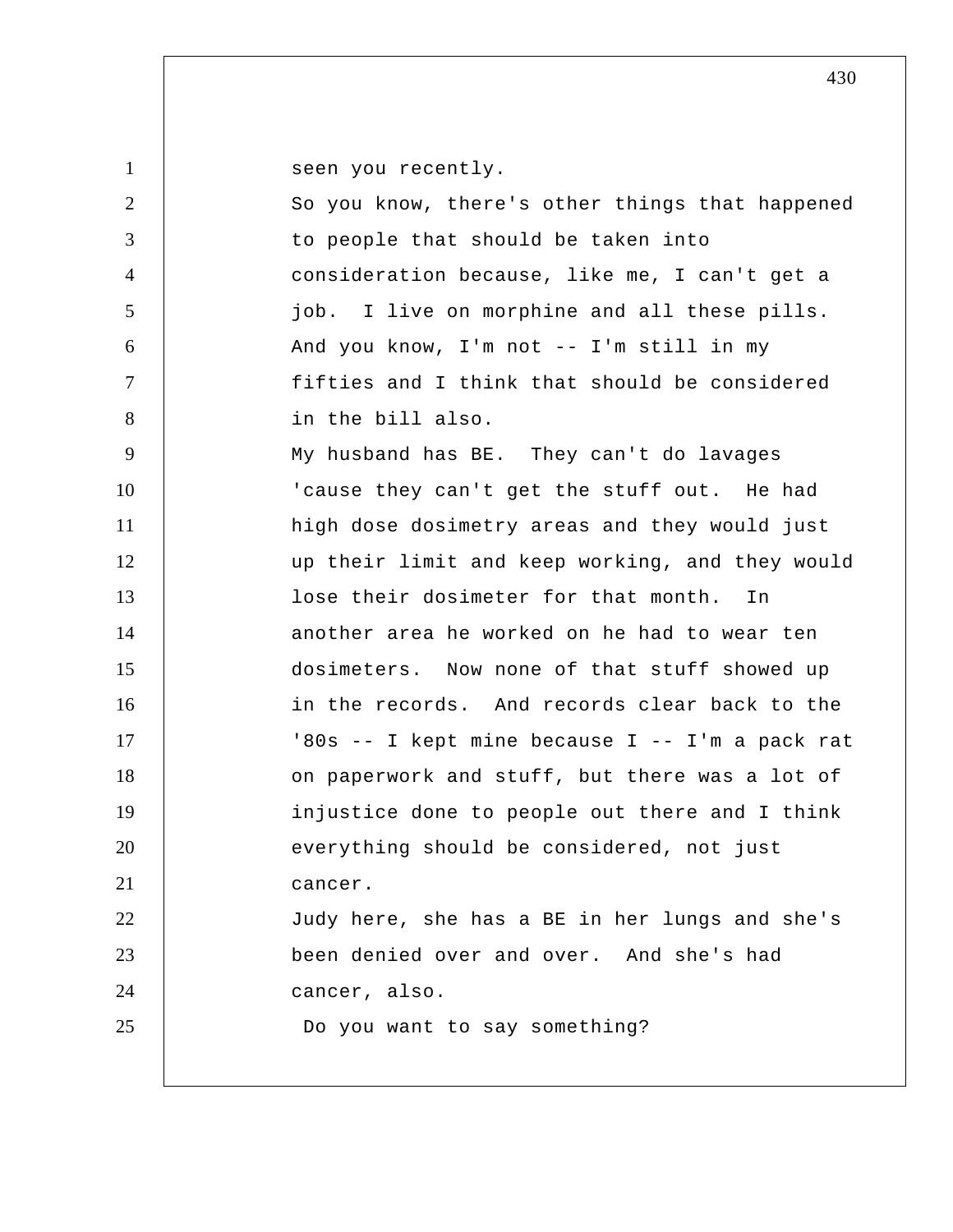| $\mathbf{1}$   | DR. ZIEMER: Thank you.                          |
|----------------|-------------------------------------------------|
| $\overline{2}$ | MS. PIERSON: I have berylliosis and the         |
| 3              | question I've -- my case has been turned over   |
| $\overline{4}$ | to five different caseworkers, and the la-- the |
| 5              | last two wanted to know well, what years and    |
| 6              | which mines did I work coal in. Now just look   |
| $\tau$         | at me. Have I been in a coal mine? Have --      |
| 8              | have I done stuff like that? When I tell them   |
| 9              | that I worked in Building 44 for eight years,   |
| 10             | this doesn't mean anything to them and it       |
| 11             | doesn't mean anything to anybody. Just -- you   |
| 12             | -- you're sick, so let's just move on. It --    |
| 13             | it isn't fair to any of us. It isn't fair to    |
| 14             | any of us.                                      |
| 15             | DR. ZIEMER: Thank you.                          |
| 16             | MS. MUNN: We didn't get her name.               |
| 17             | MS. PIERSON: My name is Judy Pierson.           |
| 18             | DR. ZIEMER: Yeah, thank you. Obviously many     |
| 19             | frustrations. Thank you for sharing that.       |
| 20             | We do need to come to closure -- I have another |
| 21             | comment, sir. Go ahead.                         |
| 22             | MR. WYNN: My name is Chuck Wynn. I live in      |
| 23             | Boulder. I worked at Rocky Flats from '58 to    |
| 24             | '61. I worked in Building 71. I think they      |
| 25             | refer it now to 771. At that time it was 71.    |
|                |                                                 |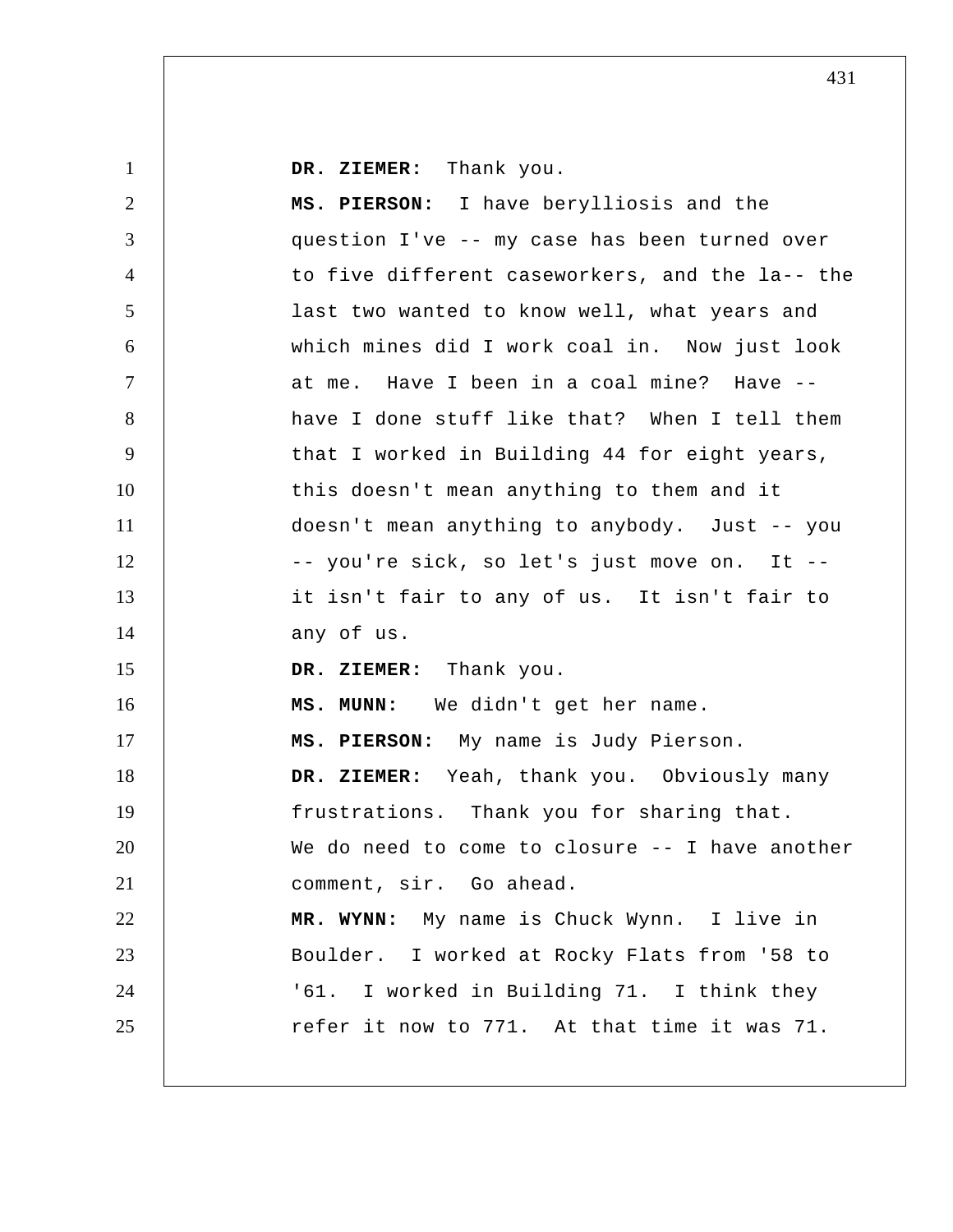1 2 3 4 5 6 7 8 9 10 11 12 13 14 15 16 17 18 19 20 21 22 23 24 25 contaminated with plutonium. I quit in '61. I I was injured working in a glass -- in a glovebox with glass, puncture wound, which was didn't have any problems till '84. All of a sudden I started getting sores in my mouth and running a high fever. I went to the doctor and the guy says well, you've got herpes. So oh, okay, send me back home. The next day I was so sick my wife took me back to the same doctor practice but a different doctor and he says I'm going to take a blood test. He took a blood test and he come right back and he grabbed me by the arm and he says Chuck, you have no immune system. It's totally gone. So he took me right over to the hospital, laid me on the bed and did a bone marrow test, with no -- no shot or anything, laid me down there. My wife was on one arm and two nurses on the other one and he did a bone marrow test, and I'll tell you what. I picked those nurses and my wife right up off the bed it hurt so damned bad. But anyway, the story is ever since then I'm on this peaks and valleys all the time. Sunday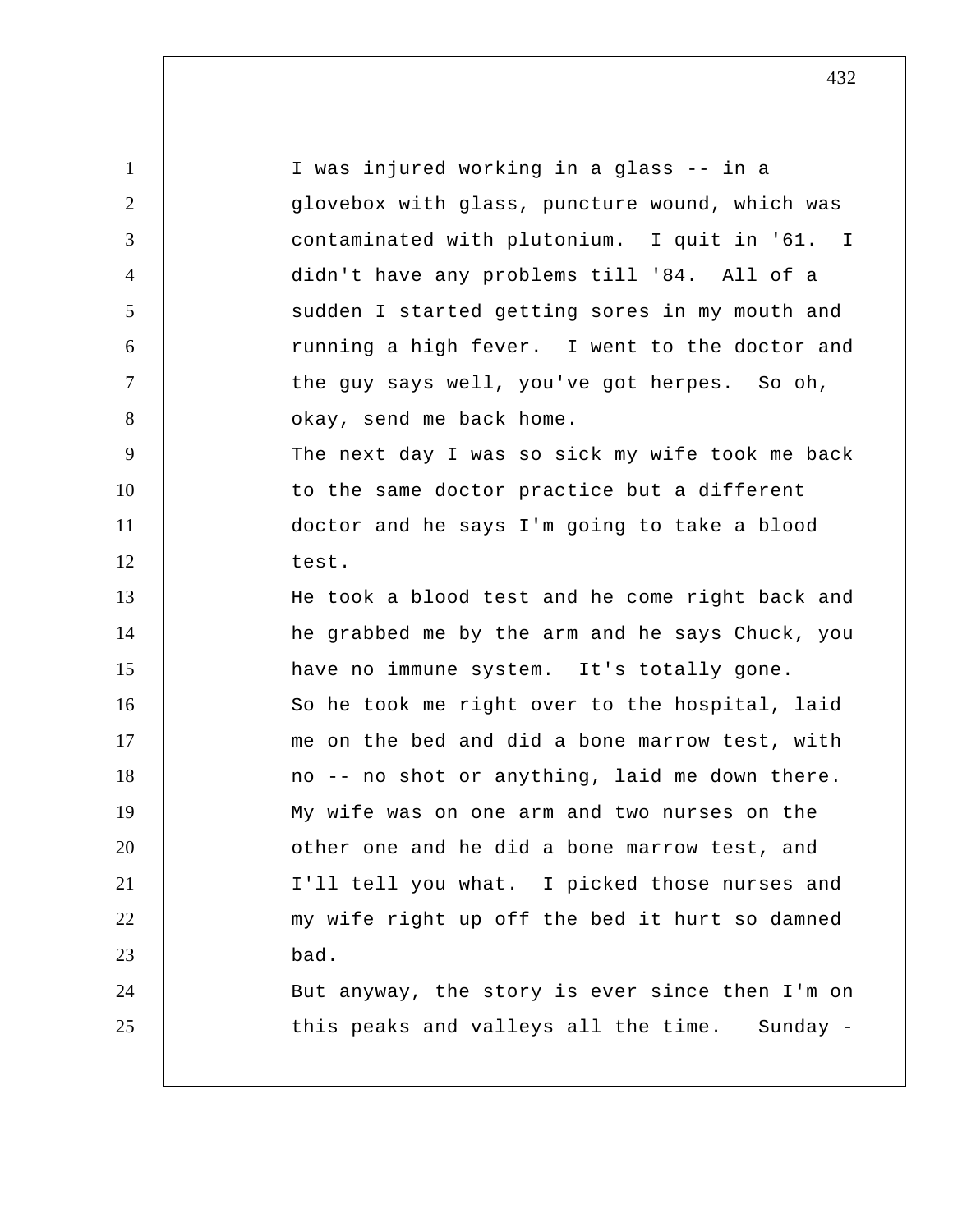1 2 3 4 5 6 7 8 9 10 11 12 13 14 15 16 17 18 19 20 21 22 23 24 25 - I have a dog that's bad and I was -- I've got a ramp made and I was putting in the -- in my car and I got a sliver. And whenever I get a sliver, I want to show you. This little sliver was so small I just picked it out, but I get an infection. Look at my infection -- my hand how swole (sic) it is. I've been to the doctor and had it operated on five different times 'cause my hand will swell up like this. The only way I can get by is if I take -- they put me on high doses of predisone (sic). Well, predisone causes me to have high sugar and high blood pressure. That's the only thing that keeps me going, so I'm always on these peaks and valleys and we could sure use you guys' help if you can help us settle a lot of these situations here because it was -- and at that time -- I was there when they had the fire and I worked in the pressure suits and everything, and it was - it wasn't a pretty thing, so --  **DR. ZIEMER:** Thank you.  **MR. WYNN:** -- thanks.  **DR. ZIEMER:** Uh-huh. Yes, sir. **MR. POSEY:** Yes, sir, I'm Robert Posey. I would just like to say I've been denied my

433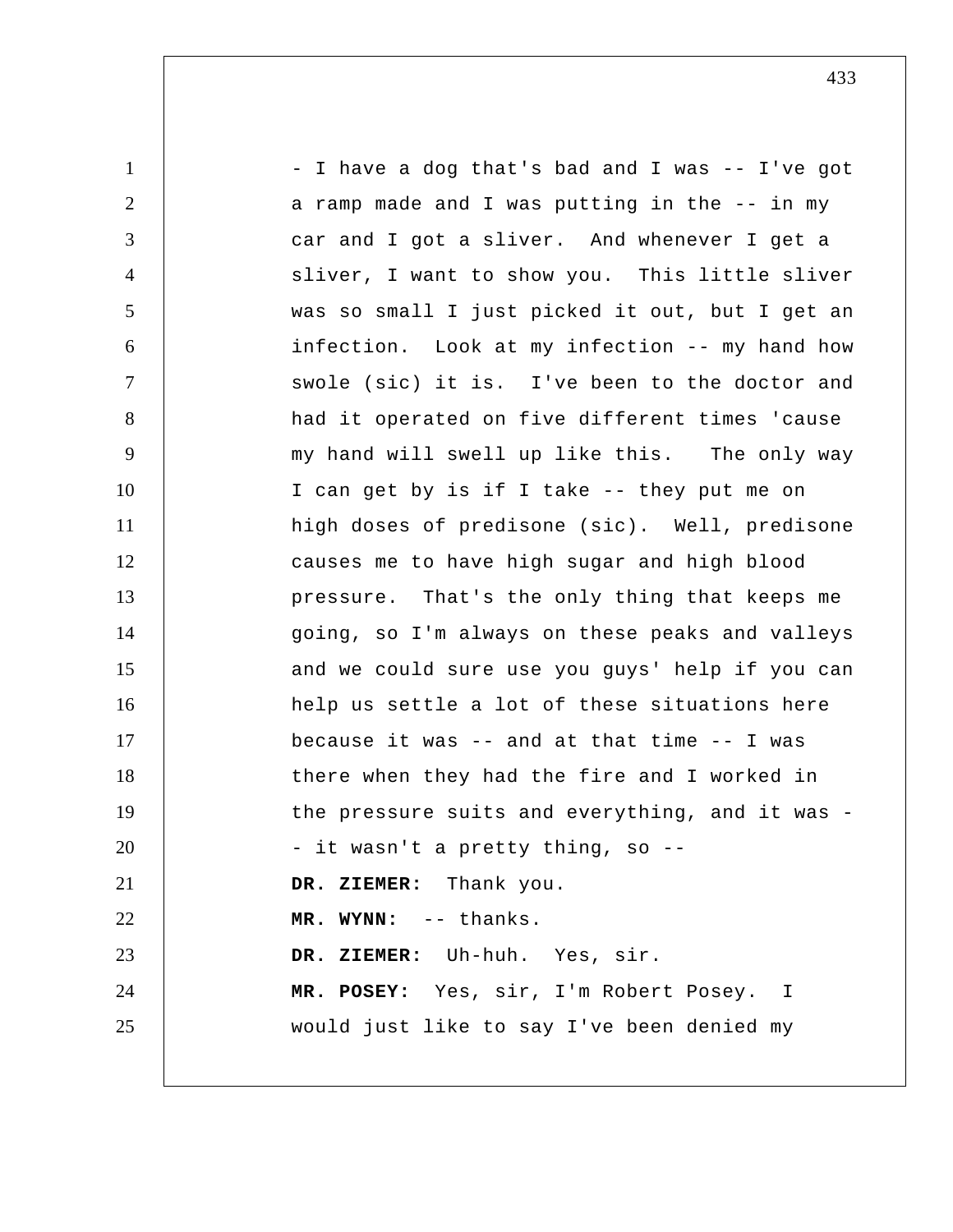1 2 3 4 5 6 7 8 9 10 11 12 13 14 15 16 17 18 19 20 21 22 23 24 25 claim twice, and those records -- I found out in August 2003 that those records was destroyed many years ago by Dow -- by a chemical company up -- that -- over in their -- I have proved to them that those records are not available, and they have denied me. But they've got the first time to mention anything concerning those lost records. But they find some way to nit-pick something out of there so they can deny it without mentioning that these records is lost, is shredded by the company up there many years ago. All records that was kept over six years or older, they destroyed those records. And they -- the government and the claim handlers have yet to mention, in either one of those denials, that those records are lost and still saying we have no evidence. I can't get no evidence if they done destroyed the records. I've proved this to them over and over and over, and they still says we don't  $-$ - now some other little company they wrote here in town, they said that we have no record on him.  $\mathsf{T}$ don't know where it was the union, CPWO or whatever it was, and they used that. Says CPWO said they don't have no record on you. Well,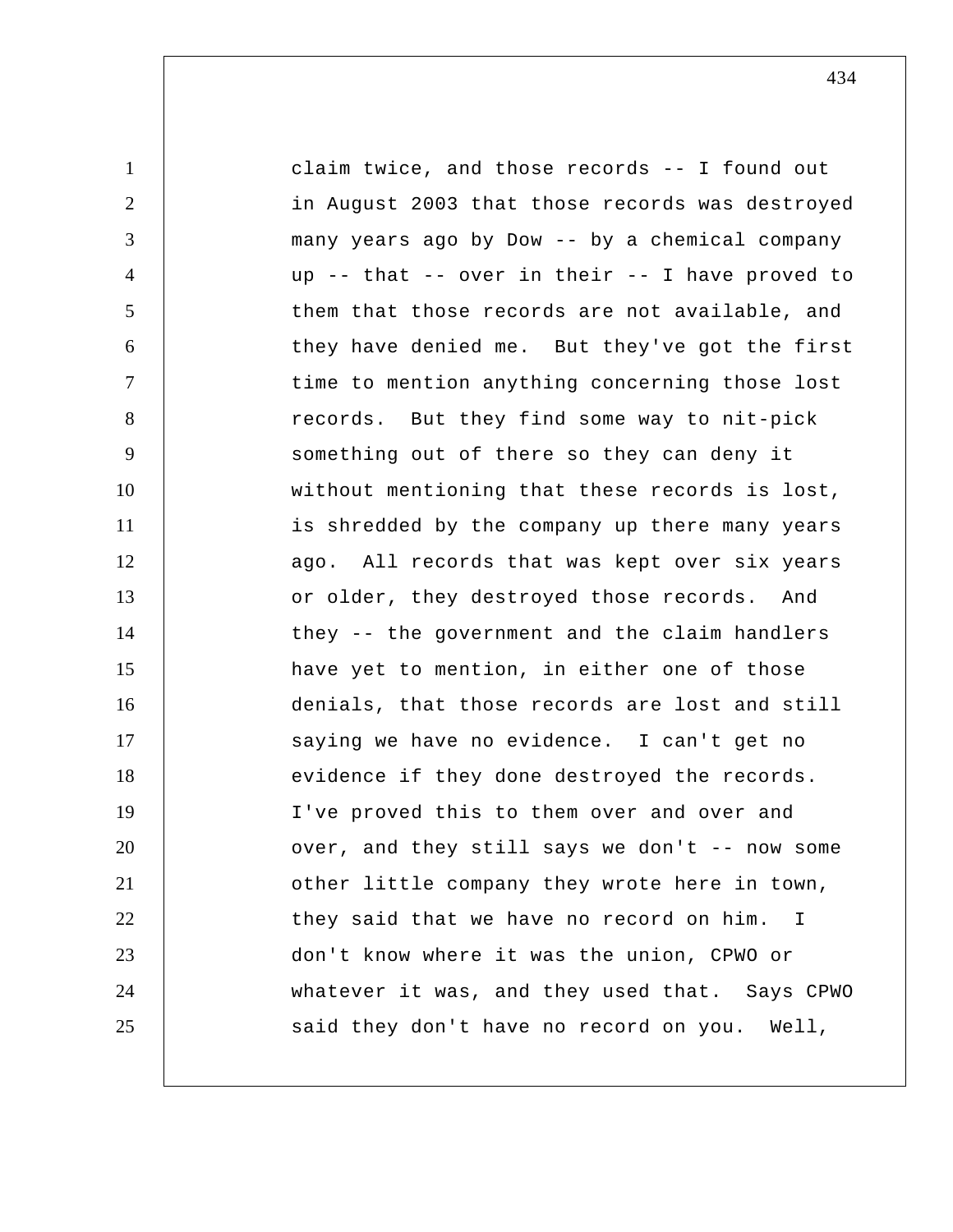1 2 3 4 5 6 7 8 9 10 11 12 13 who is CPWO? I don't even know. I said now the government got 30-something,000 workers up there and they can't find the record. How could you expect these four or five people over here in some garage to find those records? I just don't believe it can happen. Thank you.  **DR. ZIEMER:** Thank you. Again, thank all of you for coming tonight. Again, we invite you to return tomorrow. We'll have the formal discussion of the Rocky Flats petition before the Board beginning at 8:30 tomorrow morning. (Whereupon, the meeting was adjourned at 9:50 p.m.)